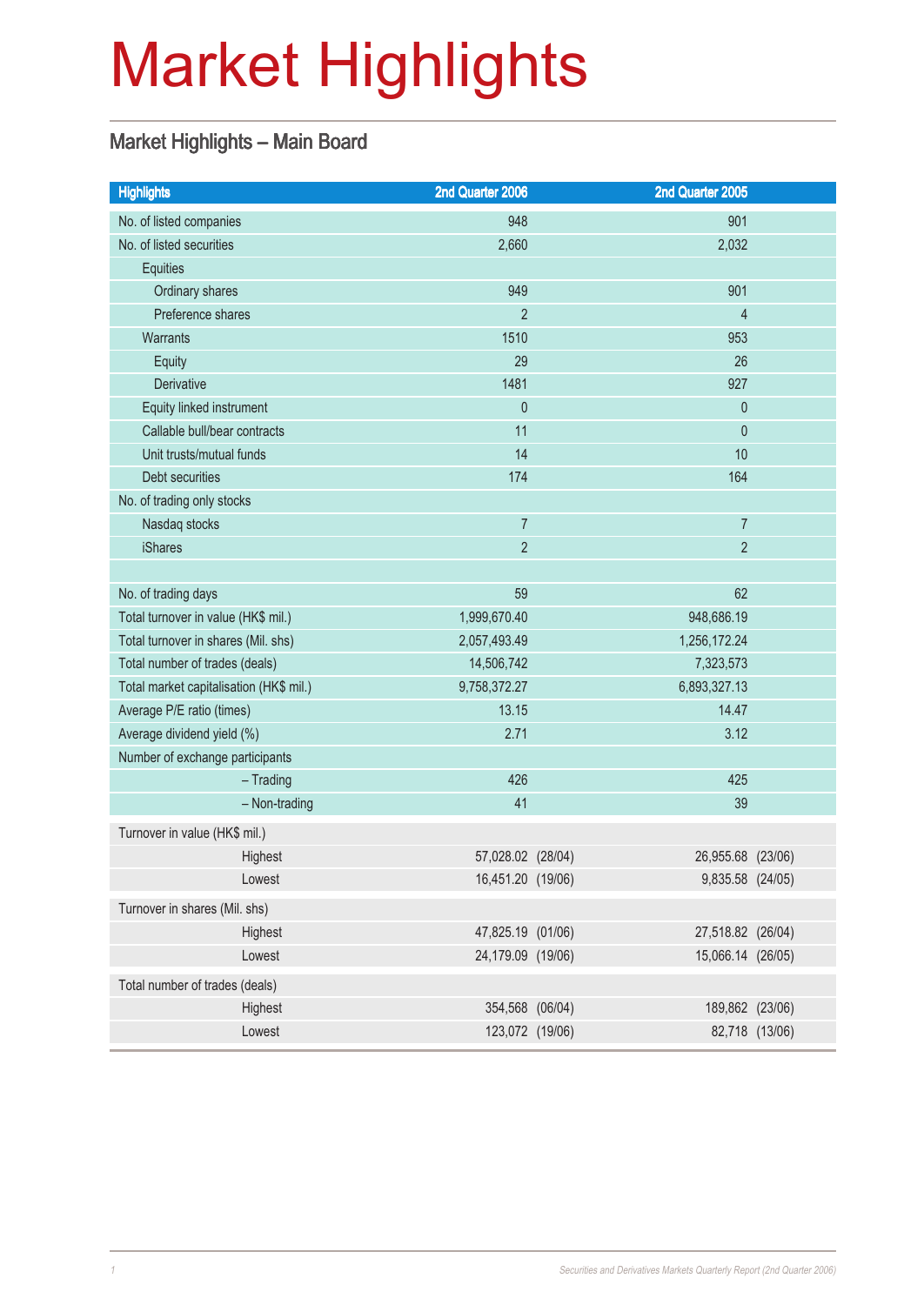# Market Highlights

## Market Highlights – Growth Enterprise Market (GEM)

| <b>Highlights</b>                       | 2nd Quarter 2006 |                | 2nd Quarter 2005 |                |
|-----------------------------------------|------------------|----------------|------------------|----------------|
| No. of listed companies                 | 200              |                | 203              |                |
| No. of listed securities                | 200              |                | 203              |                |
| Equities                                | 200              |                | 203              |                |
| <b>Warrants</b>                         | $\mathbf{0}$     |                | $\mathbf 0$      |                |
|                                         |                  |                |                  |                |
| No. of trading days                     | 59               |                | 62               |                |
| Total turnover in value (HK\$ mil.)     | 11,464.33        |                | 5,080.88         |                |
| Total turnover in shares (Mil. shs)     | 13,130.34        |                | 18,219.21        |                |
| Total number of trades (deals)          | 230,657          |                | 176,637          |                |
| Total market capitalisation (HK\$ mil.) | 82,030.68        |                | 65,376.11        |                |
| Average P/E ratio (times)               | 20.92            |                | 20.14            |                |
| Average dividend yield (%)              | 0.67             |                | 1.02             |                |
| Turnover in value (HK\$ mil.)           |                  |                |                  |                |
| Highest                                 |                  | 419.50 (03/05) |                  | 244.00 (26/04) |
| Lowest                                  |                  | 73.97 (23/06)  |                  | 43.08 (11/04)  |
| Turnover in shares (Mil. shs)           |                  |                |                  |                |
| Highest                                 |                  | 527.63 (08/05) | 1,403.87 (26/04) |                |
| Lowest                                  |                  | 105.63 (26/06) |                  | 104.36 (27/06) |
| Total number of trades (deals)          |                  |                |                  |                |
| Highest                                 |                  | 6,544 (25/04)  |                  | 8,239 (26/04)  |
| Lowest                                  |                  | 2,025 (21/06)  |                  | 1,452 (26/05)  |
|                                         |                  |                |                  |                |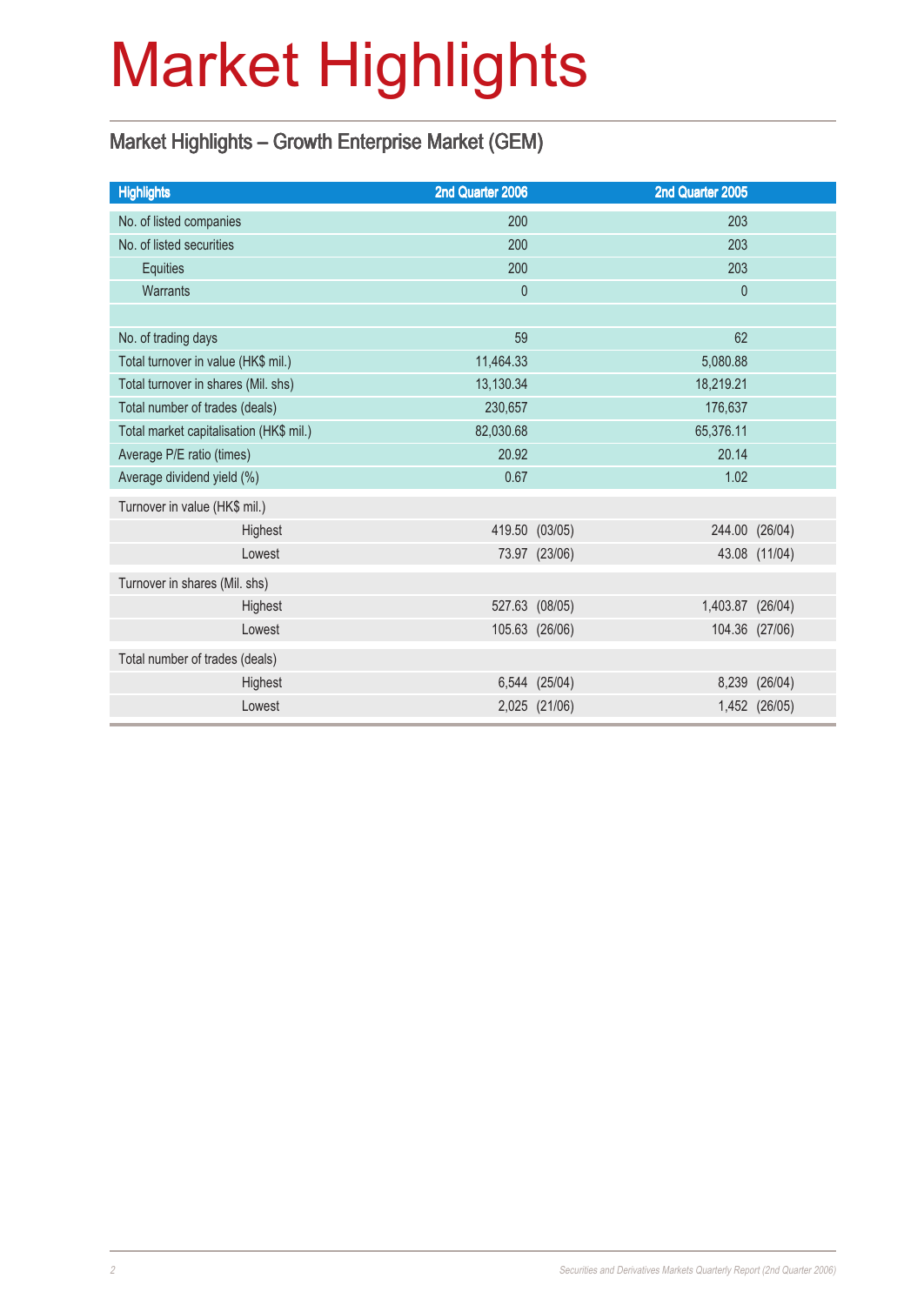# Market Highlights

## Derivatives Market Highlights

| <b>Highlights</b>                                          | 2nd Quarter 2006 | 2nd Quarter 2005 |
|------------------------------------------------------------|------------------|------------------|
| All futures and options products (excluding stock options) |                  |                  |
| No. of trading days                                        | 59.0             | 62               |
| Total contract volume                                      | 6,353,195        | 3,815,780        |
| Equity index products                                      | 6,332,839        | 3,804,809        |
| Equity products                                            | 17,637           | 2,138            |
| Interest rates products                                    | 2,719            | 8,833            |
| Average daily contract volume <sup>1</sup>                 | 107,681          | 61,545           |
| Total open interest as at the quarter end (contracts)      | 450,247          | 355,242          |
| Equity index products                                      | 446,207          | 349,733          |
| Equity products                                            | 2,559            | 651              |
| Interest rates products                                    | 1,481            | 4,858            |
| <b>Stock options</b>                                       |                  |                  |
| No. of newly introduced stock options classes              |                  |                  |
| No. of stock options as at the quarter end                 |                  |                  |
| <b>Class</b>                                               | 41               | 37               |
| <b>Series</b>                                              | 3,600            | 2,722            |
| Total premium (HK\$ mil.)                                  | 4,124.56         | 1,325.05         |
| Call                                                       | 2,173.59         | 710.72           |
| Put                                                        | 1,950.97         | 614.33           |
| Average daily premium (HK\$ mil.)                          | 69.91            | 21.37            |
| Total contract volume                                      | 3,837,244        | 1,482,225        |
| Call                                                       | 1,681,355        | 706,944          |
| Put                                                        | 2,155,889        | 775,281          |
| Average daily contract volume                              | 65,038           | 23,907           |
| Total open interest as at the quarter end (contracts)      | 1,226,767        | 754,404          |
| Call                                                       | 584,566          | 351,064          |
| Put                                                        | 642,201          | 403,340          |
| Total number of trades                                     | 84,391           | 38,862           |
| Average daily number of trades                             | 1,430            | 627              |
| <b>Total contracts exercised</b>                           | 699,178          | 262,134          |
| Average premium per contract (HK\$)                        | 1,075            | 894              |
| Average contract per trade (contracts)                     | 45               | 38               |
| Put volume/call volume                                     | 1.28             | 1.10             |
| Average daily contract volume/open interest                | 5.3%             | 3.2%             |
| Options volume (shares)/underlying stock volume            | 3.3%             | 3.1%             |
| All futures and options products                           |                  |                  |
| Total contract volume                                      | 10,190,439       | 5,298,005        |
| Total open interest as at the quarter end (contracts)      | 1,677,014        | 1,109,646        |

<sup>1</sup> Average daily contract volume is calculated based on the number of trading days of the Hong Kong Market.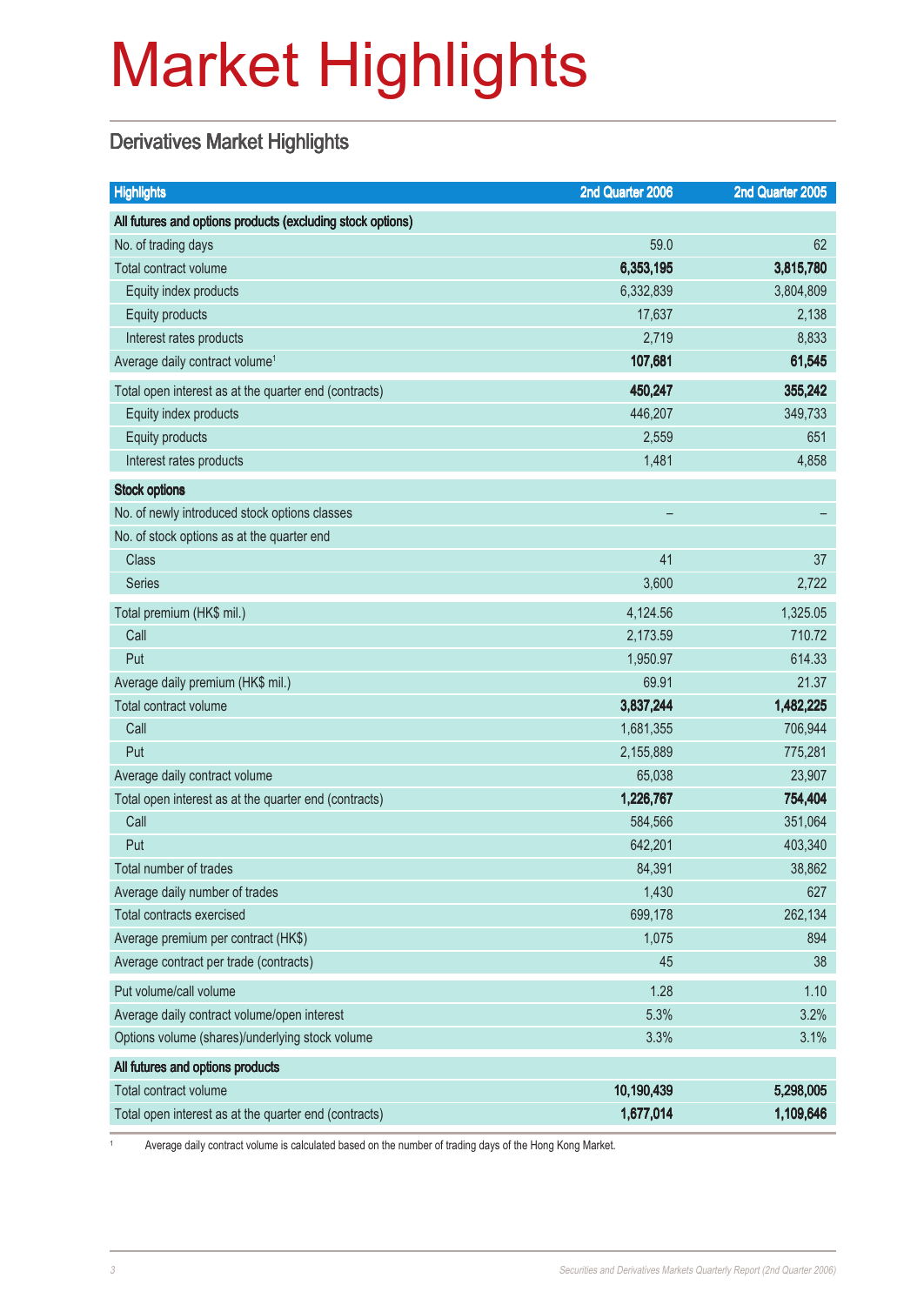### Equity Turnover

|      |                | <b>Share</b> | <b>Value</b> |              |
|------|----------------|--------------|--------------|--------------|
|      |                | (Mil. shs)   | (HK\$ mil.)  | No. of deals |
| 2005 | Q <sub>2</sub> | 262,762.37   | 774,973.82   | 4,981,081    |
|      | Q <sub>3</sub> | 284,688.60   | 1,022,082.34 | 6,567,887    |
|      | Q4             | 236,651.26   | 874,711.10   | 5,781,013    |
| 2006 | Q <sub>1</sub> | 435,321.92   | 1,514,286.88 | 10,443,937   |
|      | Q <sub>2</sub> | 418,171.51   | 1,593,381.37 | 10,338,001   |

### Equity Trading Statistics

|      |                | No. of<br>trading days | <b>Average daily</b><br>turnover (HK\$ mil.) | Average<br>value per deal |
|------|----------------|------------------------|----------------------------------------------|---------------------------|
| 2005 | Q <sub>2</sub> | 62                     | 12,499.58                                    | 155,583                   |
|      | Q <sub>3</sub> | 64                     | 15,970.04                                    | 155,618                   |
|      | Q4             | 62                     | 14,108.24                                    | 151,308                   |
| 2006 | Q <sub>1</sub> | 62                     | 24,423.98                                    | 144,992                   |
|      | Q <sub>2</sub> | 59                     | 27,006.46                                    | 154,129                   |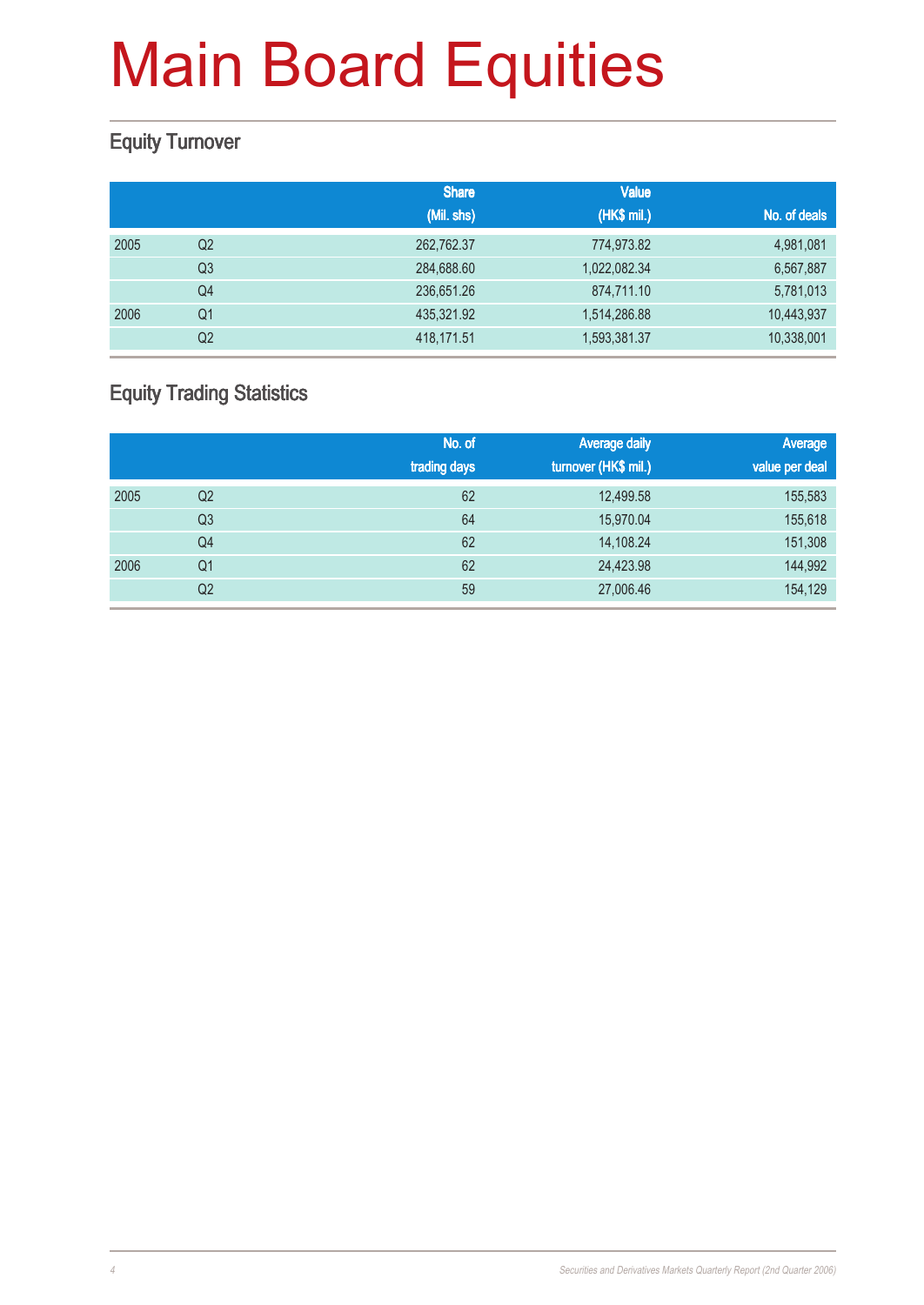#### 20 Most Advanced Stocks

for 2nd quarter 2006

|                |       |                        | <b>Closing price</b> |                         |        |
|----------------|-------|------------------------|----------------------|-------------------------|--------|
| Rank           | Code  | <b>Stock</b>           | End of Jun 2006      | End of Mar 2006         | % up   |
|                | 00810 | <b>CHINA TREASURE</b>  | 0.330                | 0.088                   | 275.00 |
| $\overline{2}$ | 00690 | <b>UNI-BIO GROUP</b>   | 1.990                | 0.710                   | 180.28 |
| 3              | 00516 | <b>PYXIS GROUP</b>     | 0.280                | 0.101                   | 177.23 |
| 4              | 00616 | <b>ASIA ALLIANCE</b>   | 0.430                | $\overline{A}$<br>0.170 | 152.94 |
| 5              | 00913 | <b>UNITY INV HOLD</b>  | 0.385                | 0.166                   | 131.93 |
| 6              | 00340 | <b>INNOMAXX BIOTEC</b> | 0.415                | 0.190                   | 118.42 |
| 7              | 00091 | <b>NEW SMART</b>       | 0.495                | 0.250                   | 98.00  |
| 8              | 00943 | <b>EFORCE HOLDINGS</b> | 0.065                | 0.033                   | 96.97  |
| 9              | 00889 | <b>DATRONIX HOLD</b>   | 1.250                | 0.644                   | 94.10  |
| 10             | 00467 | <b>ORIENT RES GP</b>   | 0.370                | 0.191                   | 93.72  |
| 11             | 00706 | <b>FINTRONICS</b>      | 0.245                | 0.127                   | 92.91  |
| 12             | 01217 | SINO TECHNOLOGY        | 0.080                | 0.045                   | 77.78  |
| 13             | 00575 | <b>REGENT PACIFIC</b>  | 0.370                | 0.216                   | 71.30  |
| 14             | 00648 | <b>SOFTBANK INV</b>    | 0.114                | 0.069                   | 65.22  |
| 15             | 00482 | <b>SANDMARTIN INTL</b> | 1.820                | 1.120                   | 62.50  |
| 16             | 00135 | CNPC (HONG KONG)       | 4.375                | 2.700                   | 62.04  |
| 17             | 00082 | YANION INT'L           | 0.900                | 0.560                   | 60.71  |
| 18             | 00086 | <b>SUN HUNG KAI CO</b> | 7.050                | 4.425                   | 59.32  |
| 19             | 00383 | <b>COL CAPITAL</b>     | 2.700                | 1.700                   | 58.82  |
| 20             | 00850 | <b>WING SHING INTL</b> | 0.300                | 0.195                   | 53.85  |
|                |       |                        |                      |                         |        |

A Adjusted

#### 20 Most Declined Stocks

for 2nd quarter 2006

|                |       |                        | <b>Closing price</b> |                         |          |  |
|----------------|-------|------------------------|----------------------|-------------------------|----------|--|
| Rank           | Code  | <b>Stock</b>           | End of Jun 2006      | End of Mar 2006         | % down   |  |
|                | 00235 | <b>CHINA STRATEGIC</b> | 0.370                | 2.000<br>$\overline{A}$ | $-81.50$ |  |
| $\overline{2}$ | 01198 | <b>CHITALY HOLD</b>    | 1.430                | 3.850                   | $-62.86$ |  |
| 3              | 00273 | <b>WILLIE INT'L</b>    | 0.195                | 0.500                   | $-61.00$ |  |
| 4              | 00931 | <b>ARTEL GROUP</b>     | 0.050                | 0.125                   | $-60.00$ |  |
| 5              | 00530 | <b>FORTUNA INT'L</b>   | 0.015                | 0.036                   | $-58.33$ |  |
| 6              | 01003 | <b>GFT HOLDINGS</b>    | 0.042                | 0.092                   | $-54.35$ |  |
| 7              | 00371 | <b>SHANG HUA HOLD</b>  | 0.280                | 0.570                   | $-50.88$ |  |
| 8              | 00496 | <b>KASEN</b>           | 1.160                | 2.325                   | $-50.11$ |  |
| 9              | 00766 | <b>SINO PROSPER</b>    | 0.680                | 1.360                   | $-50.00$ |  |
| 10             | 01168 | <b>SINOLINK HOLD</b>   | 1.460                | 2.875                   | $-49.22$ |  |
| 11             | 00707 | <b>CO-PROSPERITY</b>   | 0.650                | 1.270                   | $-48.82$ |  |
| 12             | 02878 | <b>SOLOMON SYSTECH</b> | 1.960                | 3.750                   | $-47.73$ |  |
| 13             | 00767 | <b>PACIFIC PLYWOOD</b> | 0.020                | 0.038                   | $-47.37$ |  |
| 14             | 00503 | <b>CHINA PARADISE</b>  | 2.025                | 3.800                   | $-46.71$ |  |
| 15             | 00661 | CHN RES DEV            | 0.065                | 0.121<br>$\overline{A}$ | $-46.28$ |  |
| 16             | 00269 | <b>SEAPOWER RESI</b>   | 0.073                | 0.135                   | $-45.93$ |  |
| 17             | 01051 | <b>SMART RICH</b>      | 0.209                | 0.385                   | $-45.71$ |  |
| 18             | 01063 | <b>SUNCORP TECH</b>    | 0.870                | 1.600                   | $-45.63$ |  |
| 19             | 00305 | <b>MAGNUM INT'L</b>    | 0.070                | 0.125                   | $-44.00$ |  |
| 20             | 00653 | <b>BONJOUR HOLD</b>    | 0.880                | 1.540                   | $-42.86$ |  |
|                |       |                        |                      |                         |          |  |

A Adjusted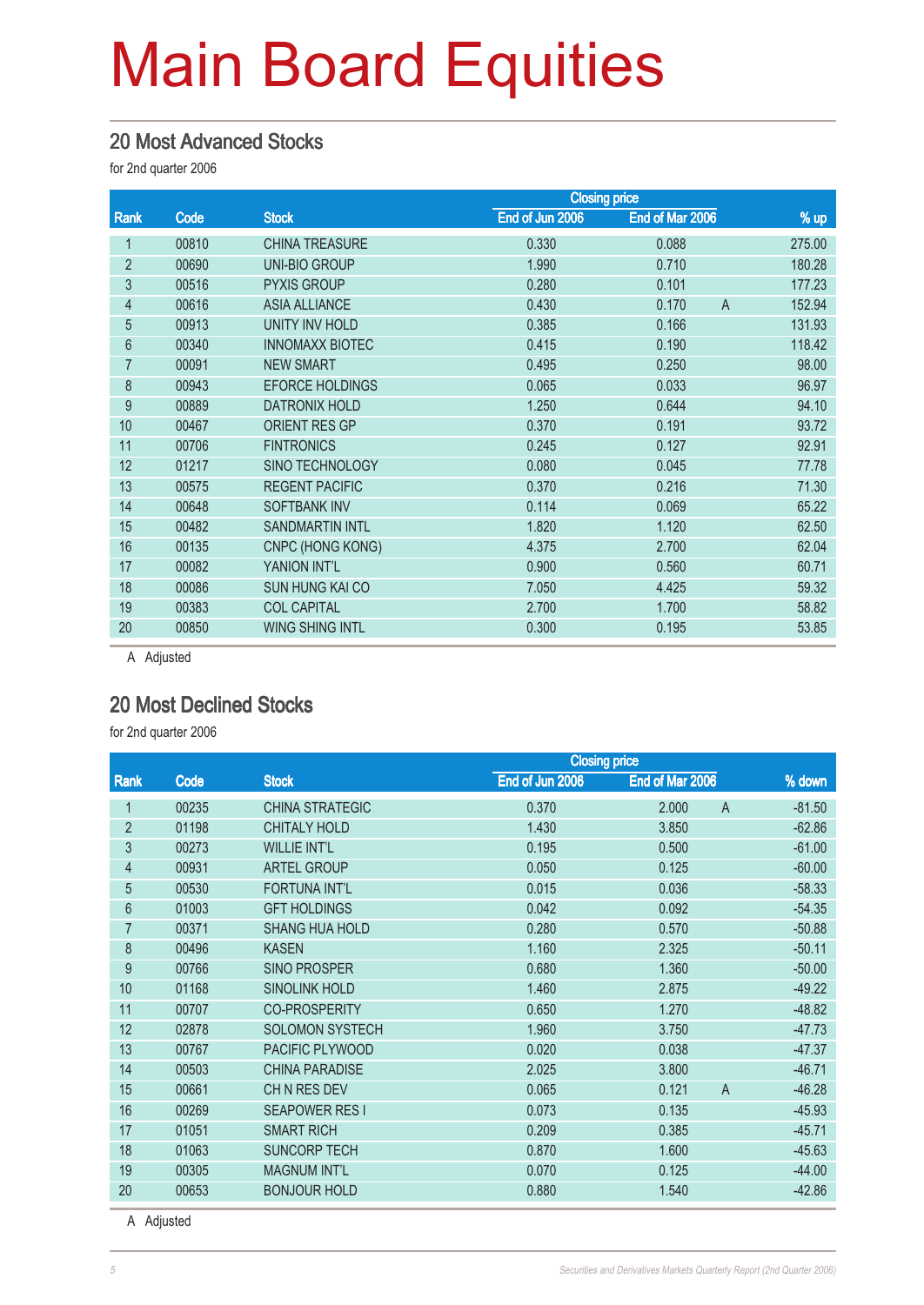## 20 Most Active Stocks by Value

for 2nd quarter 2006

| Rank           | Code  | <b>Stock</b>          | Turnover (HK\$ mil.) | % of total |
|----------------|-------|-----------------------|----------------------|------------|
| 1              | 00005 | <b>HSBC HOLDINGS</b>  | 141,975.11           | 8.91       |
| $\overline{2}$ | 00939 | <b>CCB</b>            | 76,857.66            | 4.82       |
| 3              | 02628 | <b>CHINA LIFE</b>     | 73,889.27            | 4.64       |
| 4              | 00857 | <b>PETROCHINA</b>     | 62,668.33            | 3.93       |
| 5              | 00941 | <b>CHINA MOBILE</b>   | 59,788.56            | 3.75       |
| 6              | 03988 | <b>BANK OF CHINA</b>  | 59,575.53            | 3.74       |
| $\overline{7}$ | 00883 | <b>CNOOC</b>          | 58,767.61            | 3.69       |
| 8              | 00013 | <b>HUTCHISON</b>      | 46,963.06            | 2.95       |
| $9\,$          | 00016 | <b>SHK PPT</b>        | 41,923.44            | 2.63       |
| 10             | 00386 | SINOPEC CORP          | 40,966.31            | 2.57       |
| 11             | 00001 | <b>CHEUNG KONG</b>    | 36,215.70            | 2.27       |
| 12             | 00388 | <b>HKEX-500</b>       | 36,091.29            | 2.26       |
| 13             | 02388 | <b>BOC HONG KONG</b>  | 29,766.38            | 1.87       |
| 14             | 03328 | <b>BANKCOMM</b>       | 26,702.44            | 1.68       |
| 15             | 02600 | <b>CHALCO</b>         | 18,024.44            | 1.13       |
| 16             | 00728 | <b>CHINA TELECOM</b>  | 17,528.33            | 1.10       |
| 17             | 00358 | <b>JIANGXI COPPER</b> | 17,468.40            | 1.10       |
| 18             | 01088 | <b>CHINA SHENHUA</b>  | 16,022.70            | 1.01       |
| 19             | 02626 | <b>HNC</b>            | 14,697.34            | 0.92       |
| 20             | 00011 | <b>HANG SENG BANK</b> | 12,942.19            | 0.81       |
| <b>Total</b>   |       |                       | 888,834.10           | 55.78      |

#### 20 Most Active Stock by Shares

| Rank           | Code  | <b>Stock</b>           | <b>Turnover (Mil. shs)</b> | % of total |
|----------------|-------|------------------------|----------------------------|------------|
| 1              | 00939 | <b>CCB</b>             | 22,456.58                  | 5.37       |
| $\overline{2}$ | 03988 | <b>BANK OF CHINA</b>   | 17,640.28                  | 4.22       |
| $\mathfrak{Z}$ | 00412 | <b>HERITAGE INT'L</b>  | 13,950.11                  | 3.33       |
| $\overline{4}$ | 00883 | <b>CNOOC</b>           | 9,624.72                   | 2.30       |
| $\overline{5}$ | 00648 | <b>SOFTBANK INV</b>    | 8,942.10                   | 2.14       |
| $6\phantom{a}$ | 00386 | SINOPEC CORP           | 8,749.68                   | 2.09       |
| $\overline{7}$ | 00680 | <b>NAN HAI CORP</b>    | 8,360.31                   | 2.00       |
| 8              | 00857 | <b>PETROCHINA</b>      | 7,474.47                   | 1.79       |
| 9              | 01215 | <b>GUO XIN GROUP</b>   | 6,800.73                   | 1.63       |
| 10             | 02628 | <b>CHINA LIFE</b>      | 6,588.35                   | 1.57       |
| 11             | 00728 | CHINA TELECOM          | 6,556.05                   | 1.57       |
| 12             | 00202 | <b>INTERCHINA HOLD</b> | 6,187.61                   | 1.48       |
| 13             | 00355 | <b>CENTURY C INT'L</b> | 5,661.94                   | 1.35       |
| 14             | 00152 | SHENZHEN INT'L         | 5,453.03                   | 1.30       |
| 15             | 03328 | <b>BANKCOMM</b>        | 5,447.93                   | 1.30       |
| 16             | 02626 | <b>HNC</b>             | 4,534.02                   | 1.08       |
| 17             | 00419 | UNIVERSAL HOLD         | 4,356.69                   | 1.04       |
| 18             | 00123 | <b>GUANGZHOU INV</b>   | 4,090.61                   | 0.98       |
| 19             | 00193 | <b>CAPITAL ESTATE</b>  | 3,556.55                   | 0.85       |
| 20             | 00981 | <b>SMIC</b>            | 3,254.65                   | 0.78       |
| <b>Total</b>   |       |                        | 159,686.40                 | 38.16      |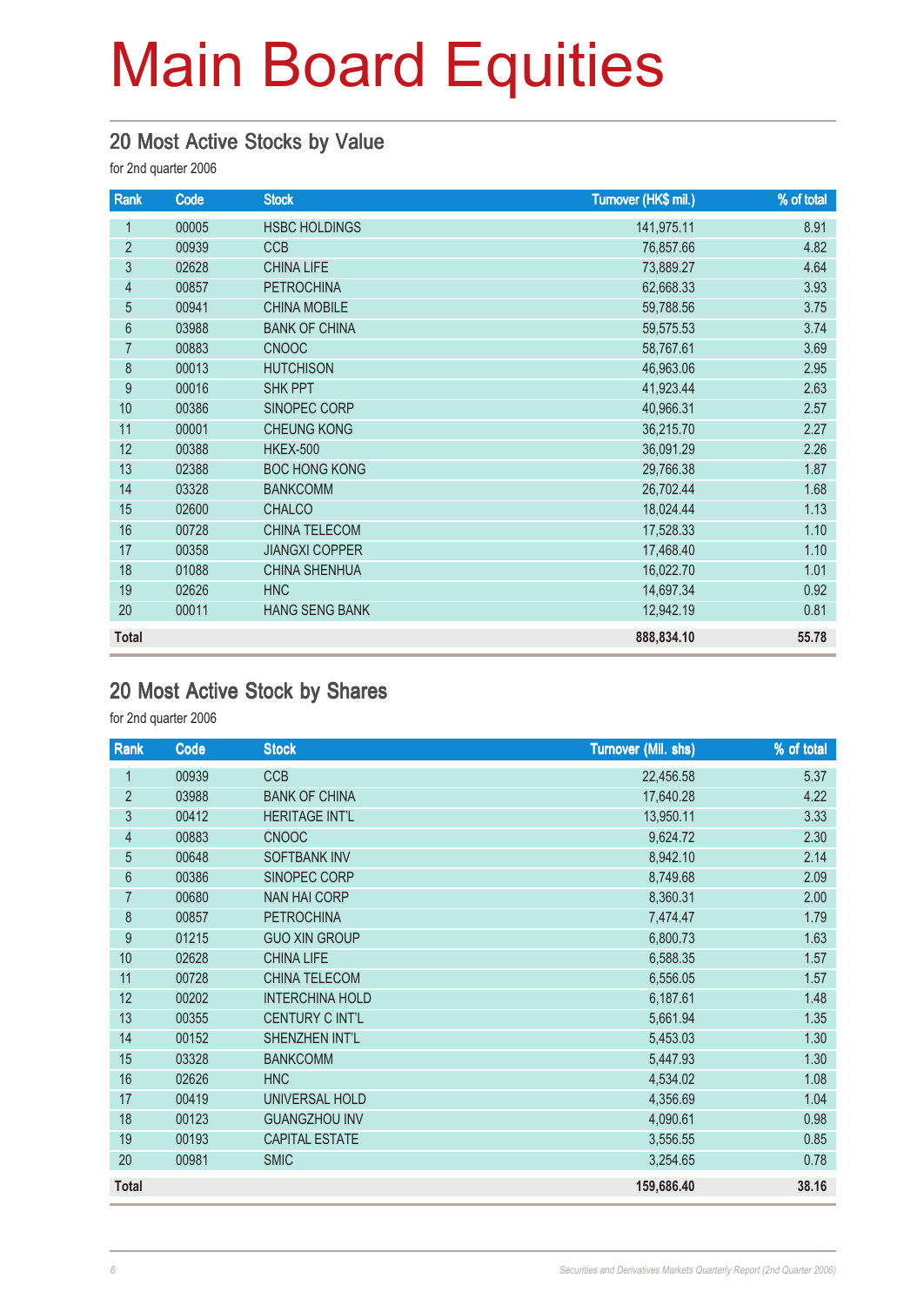#### Market Capitalisation of Domestic Companies

|      |                | HK\$ mil.    |
|------|----------------|--------------|
| 2005 | Q2             | 6,893,327.13 |
|      | Q <sub>3</sub> | 7,543,892.66 |
|      | Q4             | 8,113,333.48 |
| 2006 | Q1             | 9,331,784.89 |
|      | Q2             | 9,758,372.27 |

#### Market Capitalisation by Classifications

Quarter-end figures

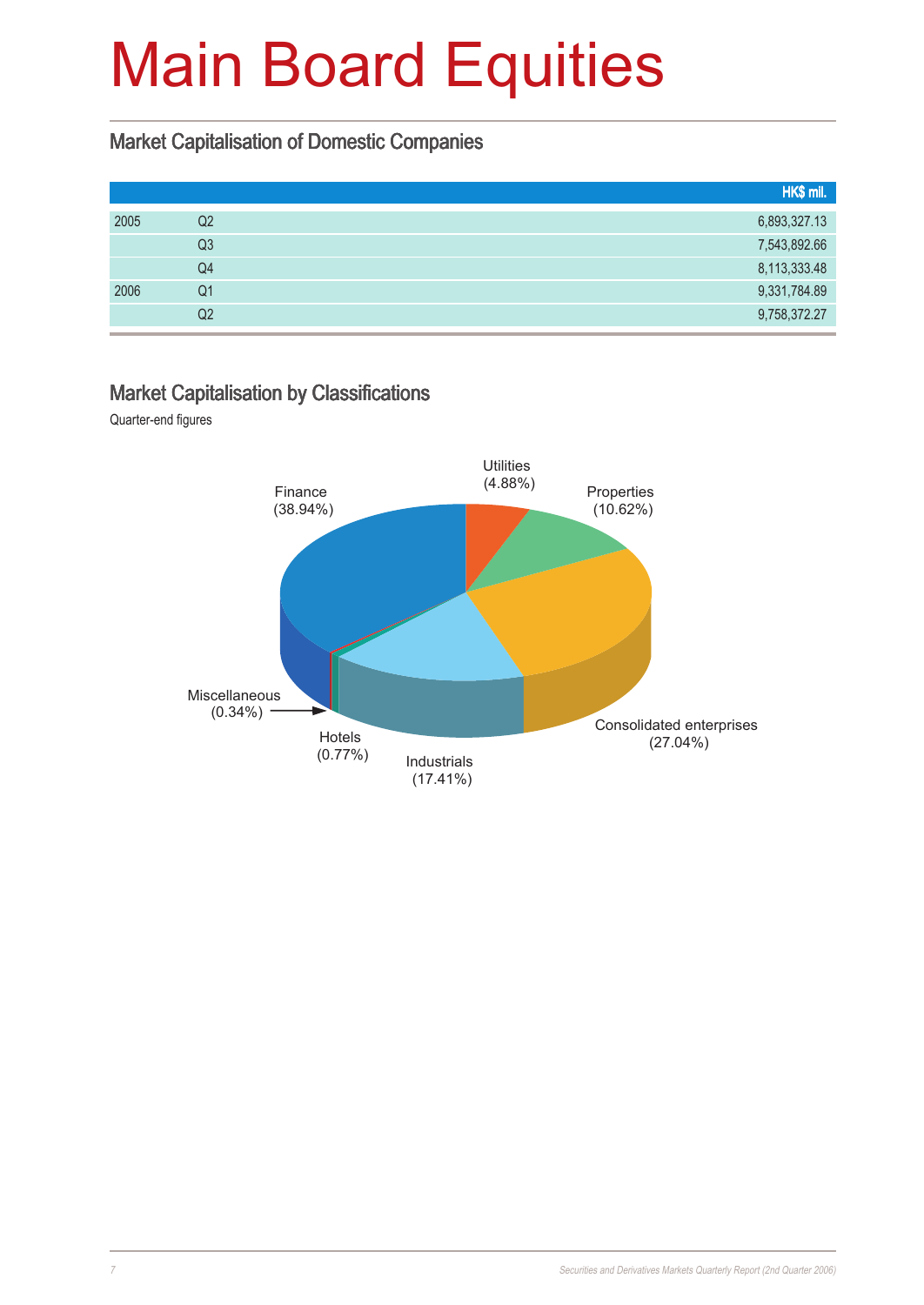#### 50 Leading Companies in Market Capitalisation

as at the 2nd quarter end 2006

| Rank                | Code  | <b>Company</b>                                         | Market capitalisation (HK\$ mil.) | % of market total |
|---------------------|-------|--------------------------------------------------------|-----------------------------------|-------------------|
| 1                   | 00005 | <b>HSBC Holdings plc</b>                               | 1,562,126.10                      | 16.01             |
| $\overline{2}$      | 00941 | China Mobile Ltd.                                      | 882,696.49                        | 9.05              |
| 3                   | 00939 | China Construction Bank Corporation - H Shares         | 797,646.25                        | 8.17              |
| $\overline{4}$      | 00013 | Hutchison Whampoa Ltd.                                 | 302,272.99                        | 3.10              |
| 5                   | 00883 | CNOOC Ltd.                                             | 268,629.90                        | 2.75              |
| $6\phantom{a}$      | 03988 | Bank of China Ltd. - H Shares                          | 267,971.39                        | 2.75              |
| $\overline{7}$      | 02888 | <b>Standard Chartered PLC</b>                          | 254,068.24                        | 2.60              |
| 8                   | 00016 | Sun Hung Kai Properties Ltd.                           | 197,291.90                        | 2.02              |
| 9                   | 00001 | Cheung Kong (Holdings) Ltd.                            | 194,905.23                        | 2.00              |
| 10                  | 00011 | Hang Seng Bank Ltd.                                    | 188,316.51                        | 1.93              |
| 11                  | 00857 | PetroChina Co. Ltd. - H Shares                         | 175,120.87                        | 1.79              |
| 12                  | 02388 | BOC Hong Kong (Holdings) Ltd.                          | 160,706.26                        | 1.65              |
| 13                  | 00019 | Swire Pacific Ltd.                                     | 119,321.53                        | 1.22              |
| 14                  | 03328 | Bank of Communications Co., Ltd. - H Shares            | 116,475.56                        | 1.19              |
| 15                  | 02038 | Foxconn International Holdings Ltd.                    | 115,503.73                        | 1.18              |
| 16                  | 00002 | CLP Holdings Ltd.                                      | 109,454.78                        | 1.12              |
| 17                  | 00066 | MTR Corporation Ltd.                                   | 102,852.62                        | 1.05              |
| 18                  | 00003 | Hong Kong and China Gas Co. Ltd., The                  | 93,924.36                         | 0.96              |
| 19                  | 02628 | China Life Insurance Co. Ltd. - H Shares               | 91,154.39                         | 0.93              |
| 20                  | 00906 | China Netcom Group Corporation (Hong Kong) Ltd.        | 89,793.06                         | 0.92              |
| 21                  | 00762 | China Unicom Ltd.                                      | 87,468.64                         | 0.90              |
| 22                  | 00330 | Esprit Holdings Ltd.                                   | 77,344.86                         | 0.79              |
| 23                  | 00006 | Hongkong Electric Holdings Ltd.                        | 75,019.30                         | 0.77              |
| 24                  | 00386 | China Petroleum & Chemical Corporation - H Shares      | 74,673.17                         | 0.77              |
| 25                  | 00012 | Henderson Land Development Co. Ltd.                    | 73,218.30                         | 0.75              |
| 26                  | 00004 | Wharf (Holdings) Ltd., The                             | 67,559.02                         | 0.69              |
| 27                  | 02318 | Ping An Insurance (Group) Co. of China Ltd. - H Shares | 60,256.06                         | 0.62              |
| 28                  | 02332 | Hutchison Telecommunications International Ltd.        | 59,406.83                         | 0.61              |
| 29                  | 00144 | China Merchants Holdings (International) Co. Ltd.      | 54,231.47                         | 0.56              |
| 30                  | 00083 | Sino Land Co. Ltd.                                     | 53,441.41                         | 0.55              |
| 31                  | 00388 | Hong Kong Exchanges and Clearing Ltd.                  | 53,186.70                         | 0.55              |
| 32                  | 00101 | Hang Lung Properties Ltd.                              | 51,869.35                         | 0.53              |
| 33                  | 00494 | Li & Fung Ltd.                                         | 50,838.01                         | 0.52              |
| 34                  | 01038 | Cheung Kong Infrastructure Holdings Ltd.               | 50,607.01                         | 0.52              |
| 35                  | 00267 | CITIC Pacific Ltd.                                     | 50,239.63                         | 0.51              |
| 36                  | 00023 | Bank of East Asia, Ltd., The                           | 49,109.39                         | 0.50              |
| 37                  | 01088 | China Shenhua Energy Co. Ltd. - H Shares               | 48,769.66                         | 0.50              |
| 38                  | 00017 | New World Development Co. Ltd.                         | 46,580.64                         | 0.48              |
| 39                  | 00293 | Cathay Pacific Airways Ltd.                            | 46,004.78                         | 0.47              |
| 40                  | 00097 | Henderson Investment Ltd.                              | 40,529.45                         | 0.42              |
| 41                  | 01199 | COSCO Pacific Ltd.                                     | 38,151.67                         | 0.39              |
| 42                  | 00069 | Shangri-La Asia Ltd.                                   | 37,881.32                         | 0.39              |
| 43                  | 00008 | PCCW Ltd.                                              | 37,370.12                         | 0.38              |
| 44                  | 00291 | China Resources Enterprise, Ltd.                       | 36,891.61                         | 0.38              |
| 45                  | 00728 | China Telecom Corporation Ltd. - H Shares              | 34,693.53                         | 0.36              |
| 46                  | 00551 | Yue Yuen Industrial (Holdings) Ltd.                    | 34,581.64                         | 0.35              |
| 47                  | 00683 | Kerry Properties Ltd.                                  | 32,367.88                         | 0.33              |
| 48                  | 00688 | China Overseas Land & Investment Ltd.                  | 30,404.22                         | 0.31              |
| 49                  | 00053 | Guoco Group Ltd.                                       | 30,239.82                         | 0.31              |
| 50                  | 00700 | Tencent Holdings Ltd.                                  | 28,679.92                         | 0.29              |
| <b>Total</b>        |       |                                                        | 7,601,847.55                      | 77.90             |
| <b>Market Total</b> |       |                                                        | 9,758,372.27                      | 100.00            |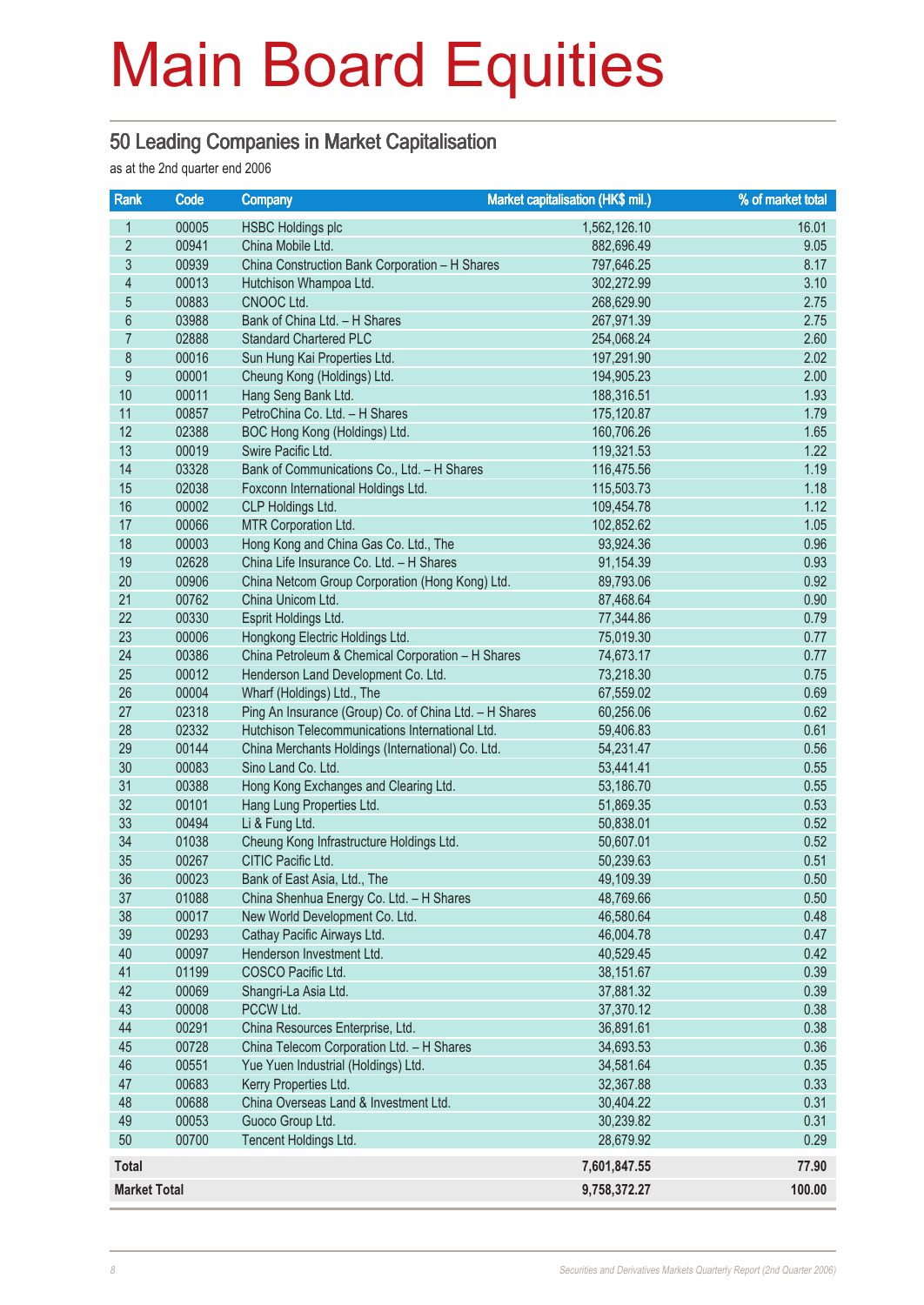### Short Selling (value)

|      |    | Short selling turnover (HK\$ mil.) | Equity turnover (HK\$ mil.) | % of equity total |
|------|----|------------------------------------|-----------------------------|-------------------|
| 2005 | Q2 | 36,031.28                          | 774,973.82                  | 4.65              |
|      | Q3 | 46.081.50                          | 1,022,082.34                | 4.51              |
|      | Q4 | 34,186.15                          | 874.711.10                  | 3.91              |
| 2006 | Q1 | 70,396.37                          | 1,526,959.89                | 4.61              |
|      | Q2 | 109,766.40                         | 1,604,845.70                | 6.84              |

### Short Selling (share)

|      |    | <b>Short selling turnover (Mil. shs)</b> | <b>Equity turnover (Mil. shs)</b> | % of equity total |
|------|----|------------------------------------------|-----------------------------------|-------------------|
| 2005 | Q2 | 4,003.26                                 | 262,762.37                        | 1.52              |
|      | Q3 | 5.042.44                                 | 284,688.60                        | 1.77              |
|      | Q4 | 3.485.75                                 | 236,651,26                        | 1.47              |
| 2006 | Q1 | 8,217.68                                 | 446,859.71                        | 1.84              |
|      | Q2 | 11,849.29                                | 431,301.85                        | 2.75              |

#### New Listing Companies Statistics

|      |                | No. of newly listed companies | Funds raised (HK\$ mil.) |
|------|----------------|-------------------------------|--------------------------|
| 2005 | Q <sub>2</sub> | 14                            | 59,041.03                |
|      | Q3             | 9                             | 4,068.68                 |
|      | Q4             | 29                            | 95,791.29                |
| 2006 | Q1             | 12                            | 11,694.58                |
|      | Q2             | 10                            | 93,595.65                |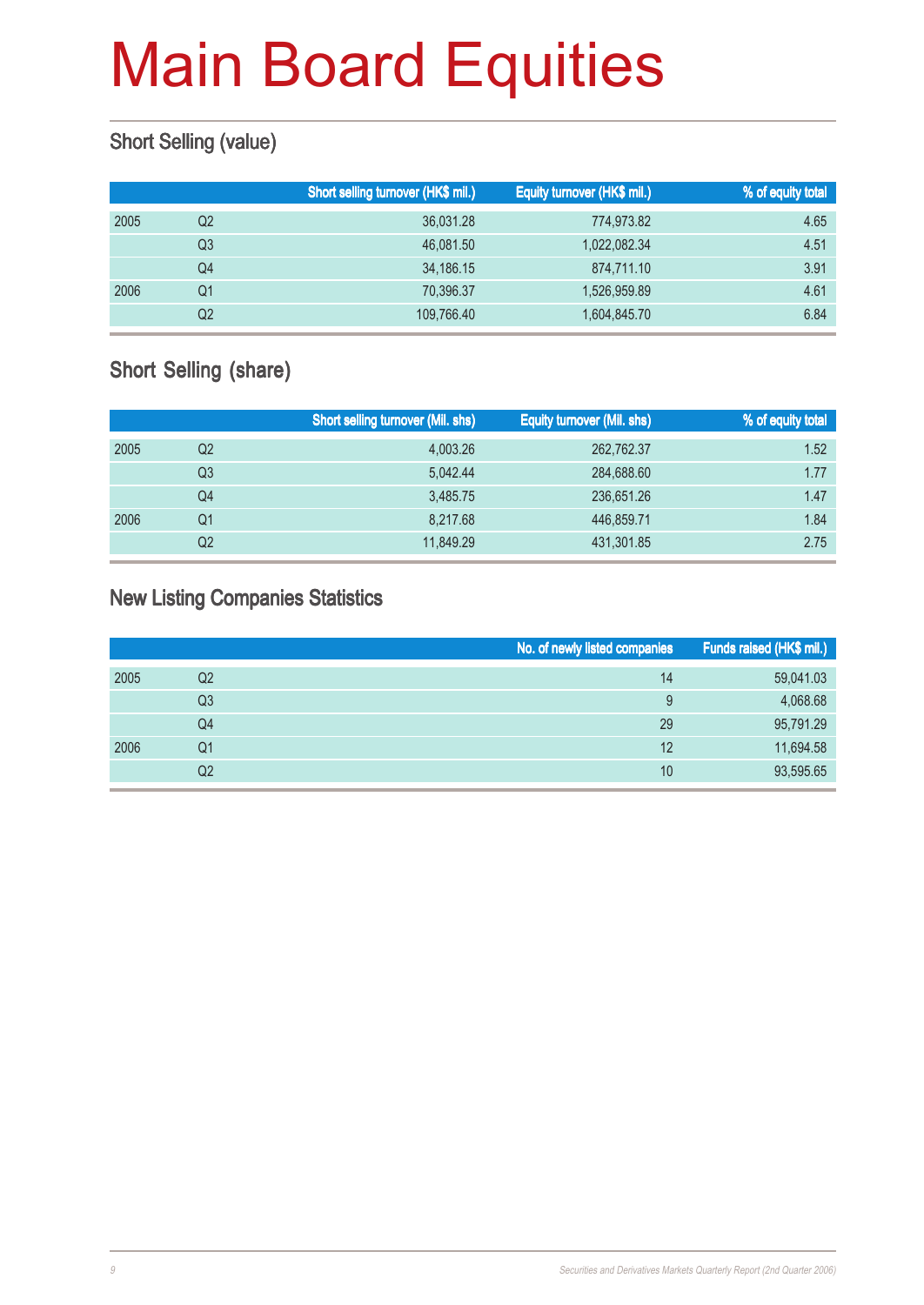#### Newly Listed Companies

for 2nd quarter 2006

| Code         | <b>Company name</b>                                                     | <b>Listing date</b> | No. of issued shares | Funds raised (HK\$ mil.) |
|--------------|-------------------------------------------------------------------------|---------------------|----------------------|--------------------------|
| 03355        | <b>Advanced Semiconductor Manufacturing</b><br>Corporation Ltd. - H Shs | 2006/04/07          | 1,131,333,472        | 748.26                   |
| 02345        | Shanghai Prime Machinery Co. Ltd. - H Shares                            | 2006/04/27          | 759,710,000          | 1,450.36                 |
| 02880        | Dalian Port (PDA) Co. Ltd. - H Shares                                   | 2006/04/28          | 1,062,600,000        | 2,487.45                 |
| 03335        | DBA Telecommunication (Asia) Holdings Ltd.                              | 2006/05/11          | 1.037.500.000        | 362.25                   |
| 03382        | Tianjin Port Development Holdings Ltd.                                  | 2006/05/24          | 1,786,700,000        | 1.249.64                 |
| 03988        | Bank of China Ltd. - H Shares                                           | 2006/06/01          | 76,020,251,269       | 86,741.44                |
| 00474        | Winbox International (Holdings) Ltd.                                    | 2006/06/06          | 400,000,000          | 11.00                    |
| 00527        | Galaxy Semi-Conductor Holdings Ltd.                                     | 2006/06/09          | 400,000,000          | 86,00                    |
| 00549        | Jilin Qifeng Chemical Fiber Co., Ltd. - H Shares                        | 2006/06/21          | 259,875,000          | 399.26                   |
| 00515        | TC Interconnect Holdings Ltd.                                           | 2006/06/23          | 240,000,000          | 60.00                    |
| <b>Total</b> |                                                                         |                     |                      | 93,595.65                |

#### Delisted Companies

| Code  | Company name                          | Last trading date | Delisted date |
|-------|---------------------------------------|-------------------|---------------|
| 00930 | Asia Aluminum Holdings Ltd.           | 2006/05/11        | 2006/05/24    |
| 00916 | Fu Cheong International Holdings Ltd. | 2002/12/13        | 2006/06/28    |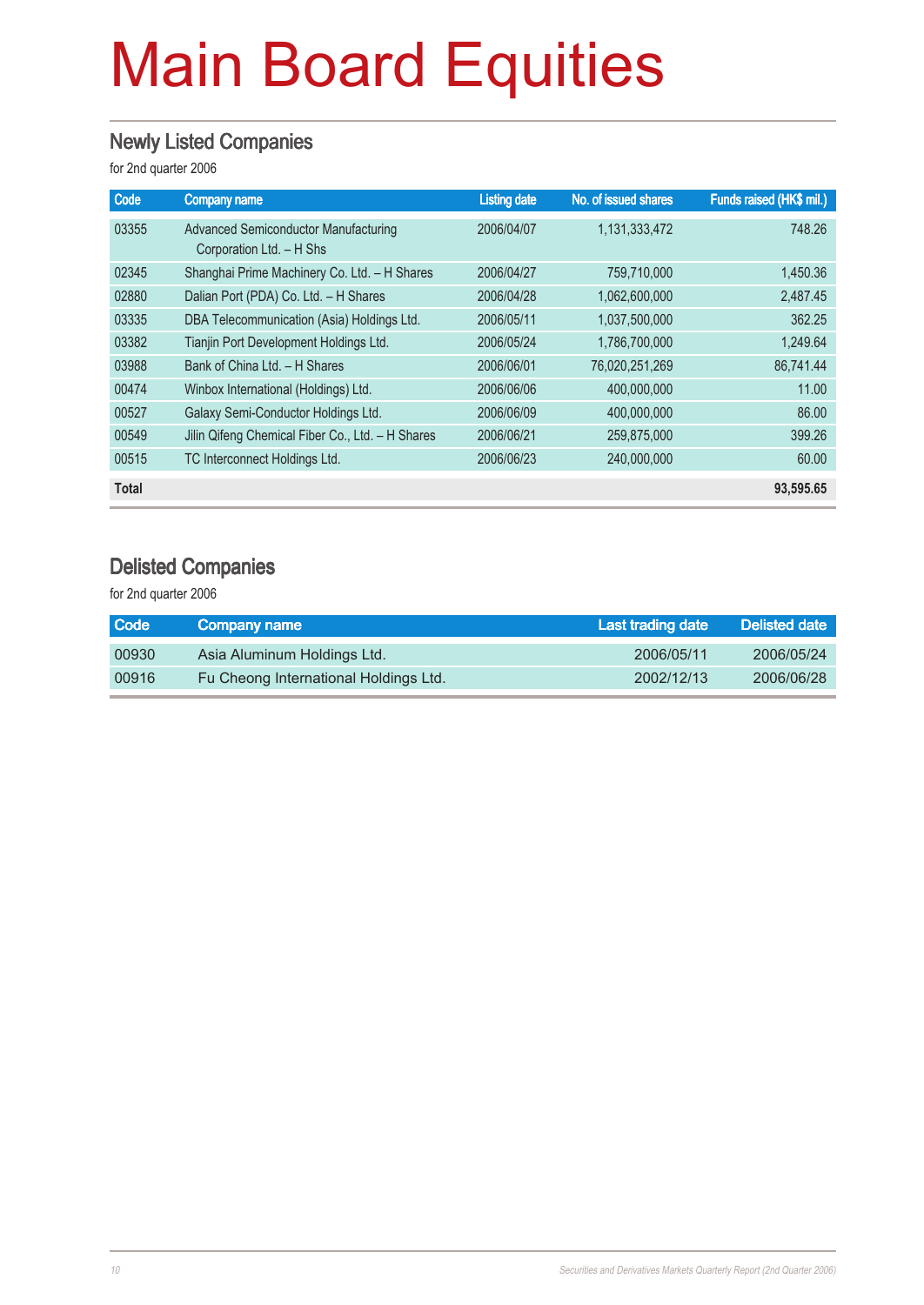#### Company Name Changes

for 2nd quarter 2006

| <b>Code</b> | Old name                                        | New name                                         | <b>Effective date</b> | <b>Adoption date</b> |
|-------------|-------------------------------------------------|--------------------------------------------------|-----------------------|----------------------|
| 00397       | Starbow Holdings Ltd.                           | Town Health Medical Technology Holdings Co. Ltd. | 2006/03/06            | 2006/04/10           |
| 00626       | JCG Holdings Ltd.                               | Public Financial Holdings Ltd.                   | 2006/03/20            | 2006/04/21           |
| 00353       | Orient Industries Holdings Ltd.                 | Aurora Global Investment Holdings Ltd.           | 2006/03/10            | 2006/04/27           |
| 00155       | REXCAPITAL International Holdings Ltd.          | China Solar Energy Holdings Ltd.                 | 2006/03/30            | 2006/05/03           |
| 00342       | NewOcean Green Energy Holdings Ltd.             | NewOcean Energy Holdings Ltd.                    | 2006/05/05            | 2006/05/12           |
| 00941       | China Mobile (Hong Kong) Ltd.                   | China Mobile Ltd.                                | 2006/05/29            | 2006/05/29           |
| 00835       | Wanji Pharmaceutical Holdings Ltd.              | Nubrands Group Holdings Ltd.                     | 2006/04/19            | 2006/06/08           |
| 00859       | Zida Computer Technologies Ltd.                 | Henry Group Holdings Ltd.                        | 2006/05/03            | 2006/06/08           |
| 01051       | Credit Card DNA Security System (Holdings) Ltd. | Smart Rich Energy Finance (Holdings) Ltd.        | 2006/05/29            | 2006/06/22           |
| 00875       | First Dragoncom Agro-Strategy Holdings Ltd.     | Ever Fortune International Holdings Ltd.         | 2006/06/13            | 2006/06/29           |

\* Change of English name only

# Change of Chinese name only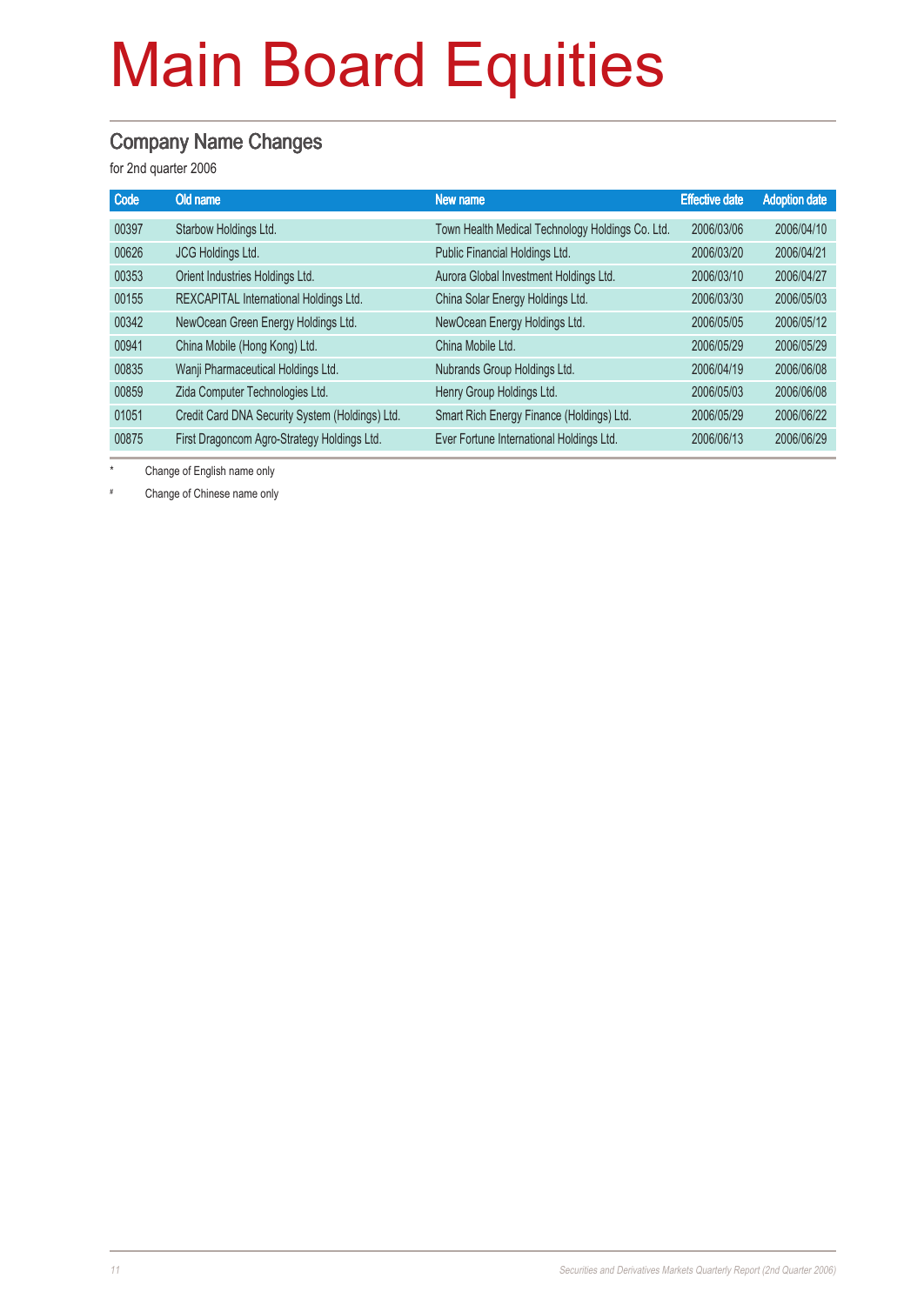#### Bonus Issues / Bonus Warrants

for 2nd quarter 2006

| Code  | <b>Company</b>                               | <b>Particulars</b>       | Ex-date    |
|-------|----------------------------------------------|--------------------------|------------|
| 02899 | Zijin Mining Group Co., Ltd.-H Shares        | 10 for 10                | 2006/04/12 |
| 00635 | Playmates Holdings Ltd.                      | 1 2007 wt for 5          | 2006/04/26 |
| 01053 | Chongqing Iron & Steel Co. Ltd.-H Shares     | 3 for 10                 | 2006/05/08 |
| 00494 | Li & Fung Ltd.                               | 1 for 10                 | 2006/05/09 |
| 00086 | Sun Hung Kai & Co. Ltd.                      | 1 2009 wt for 5          | 2006/05/12 |
| 00036 | Far East Technology International Ltd.       | 1 for 10                 | 2006/05/17 |
| 00056 | Allied Properties (HK) Ltd.                  | 1 2009 wt for 5          | 2006/05/18 |
| 00600 | Honesty Treasure International Holdings Ltd. | 1 2009 wt for 10         | 2006/05/18 |
| 00760 | Tomorrow International Holdings Ltd.         | 5 for 7 offer shs        | 2006/05/19 |
| 00945 | <b>Manulife Financial Corporation</b>        | 1 for $1$                | 2006/05/24 |
| 02323 | Topsearch International (Holdings) Ltd.      | 1 2008 wt for 10         | 2006/05/26 |
| 00723 | Anex International Holdings Ltd.             | 2 2008 wts for 5 rts shs | 2006/06/06 |
| 00208 | Polytec Asset Holdings Ltd.                  | 1 2007 wt for 10         | 2006/06/06 |
| 00616 | Asia Alliance Holdings Ltd.                  | 9 for 1                  | 2006/06/08 |
| 01160 | Grand Investment International Ltd.          | 1 for $5$                | 2006/06/27 |
| 00688 | China Overseas Land & Investment Ltd.        | 1 2007 wt for 8          | 2006/06/29 |

#### Share Split / Consolidation

| Code  | Company                                 | <b>Particulars</b>      | <b>Effective date</b> |
|-------|-----------------------------------------|-------------------------|-----------------------|
| 00439 | Climax International Co. Ltd.           | Consolidation 20 into 1 | 2006/04/11            |
| 01182 | Foundation Group Ltd.                   | Consolidation 20 into 1 | 2006/04/27            |
| 01064 | Zhong Hua International Holdings Ltd.   | Consolidation 10 into 1 | 2006/04/28            |
| 00299 | SinoCom Software Group Ltd.             | Split 1 into 4          | 2006/05/11            |
| 01105 | Sing Tao News Corporation Ltd.          | Consolidation 2 into 1  | 2006/05/18            |
| 00235 | China Strategic Holdings Ltd.           | Consolidation 2 into 1  | 2006/05/19            |
| 00632 | China Merchants DiChain (Asia) Ltd.     | Consolidation 50 into 1 | 2006/05/23            |
| 00621 | Wing Hing International (Holdings) Ltd. | Consolidation 10 into 1 | 2006/05/23            |
| 00979 | China Nan Feng Group Ltd.               | Consolidation 10 into 1 | 2006/06/06            |
| 00720 | Wo Kee Hong (Holdings) Ltd.             | Consolidation 10 into 1 | 2006/06/16            |
| 00760 | Tomorrow International Holdings Ltd     | Consolidation 4 into 1  | 2006/06/21            |
| 00818 | Hi Sun Technology (China) Ltd.          | Split 1 into 4          | 2006/06/29            |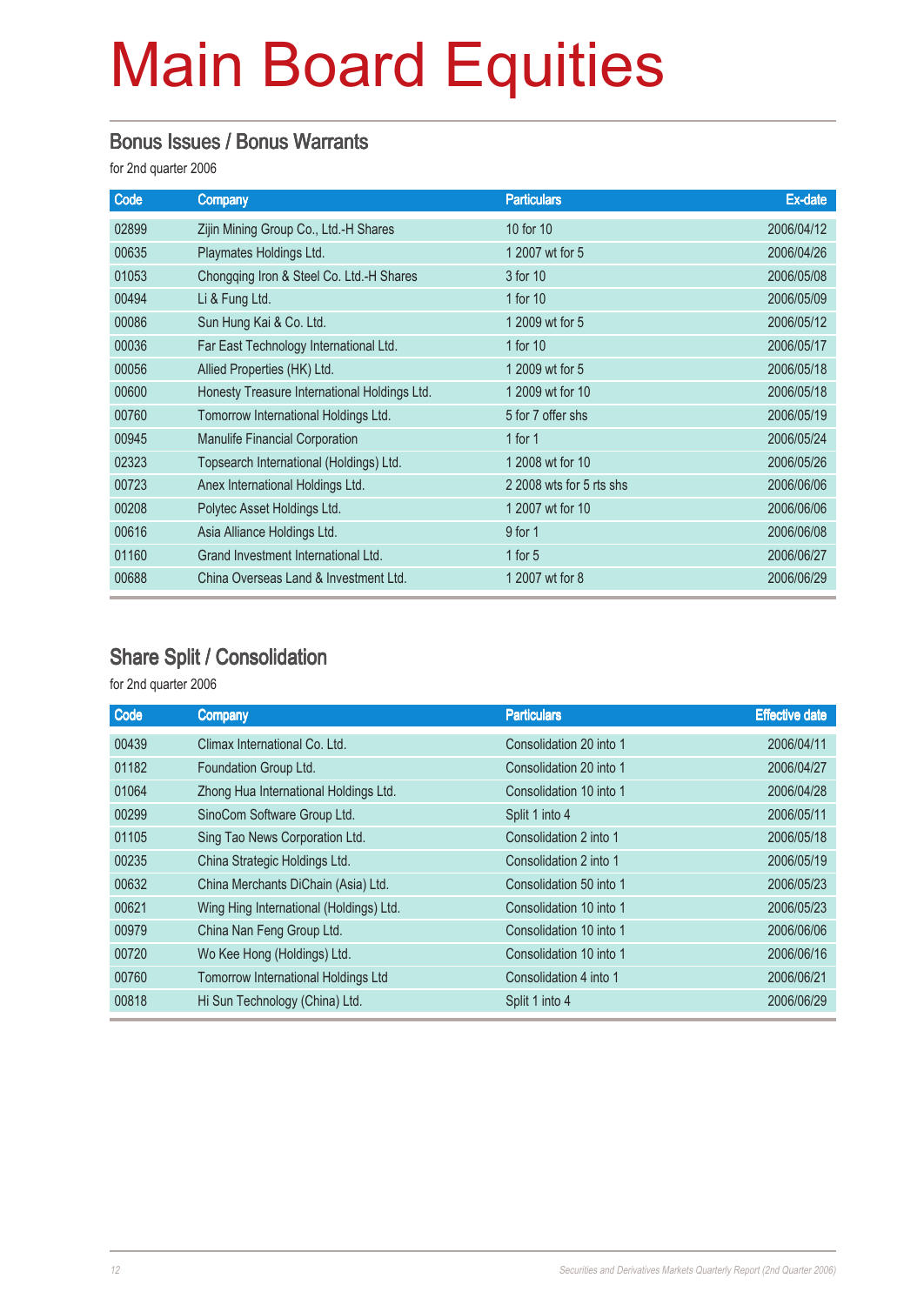#### Rights Issues & Open Offers

| <b>Month</b> | Code  | <b>Company</b>                                     | <b>Ratio</b>                              | <b>Funds raised (HK\$ mil.)</b> |
|--------------|-------|----------------------------------------------------|-------------------------------------------|---------------------------------|
| Apr          | 00626 | Public Financial Holdings Ltd.                     | Rts 1 for 2 @\$7.30                       | 2,661.82                        |
|              | 00690 | Uni-Bio Science Group Ltd.                         | Open offer 2 for 1 @\$0.50                | 180.00                          |
|              | 00214 | Asia Orient Holdings Ltd.                          | Rts 1 for 2 @\$1.30                       | 165.46                          |
|              | 00197 | Heng Tai Consumables Group Ltd.                    | Open offer 2 for 5 @\$0.75                | 305.39                          |
|              | 00298 | Chuang's China Investments Ltd.                    | Rts 1 for 4 @\$0.40                       | 102.44                          |
|              | 00530 | Fortuna International Holdings Ltd.                | Open offer 2 for 1 @\$0.01                | 27.20                           |
|              | 01218 | Easyknit International Holdings Ltd.               | Rts 1 for 2 @\$0.12                       | 79.42                           |
| May          | 00292 | Asia Standard Hotel Group Ltd.                     | Rts 1 for 2 @\$0.09                       | 283.86                          |
| Jun          | 00760 | Tomorrow International Holdings Ltd.               | Open offer 5 for 4 @\$0.485               | 173.43                          |
|              |       |                                                    | with bonus 5 for 7 offer shs              |                                 |
|              | 00661 | China National Resources Development Holdings Ltd. | Open offer 1 for 2 @\$0.06                | 62.41                           |
|              |       |                                                    | Open offer 1 pref sh for 2 pref shs @7.50 | 0.04                            |
|              | 00621 | Wing Hing International (Holdings) Ltd.            | Rts 1 for 2 @\$1.00                       | 18.10                           |
|              |       |                                                    | (after consolidation 10 into 1)           |                                 |
|              | 00979 | China Nan Feng Group Ltd.                          | Open offer 3 for 1 @\$0.60                | 153.86                          |
|              |       |                                                    | (after consolidation 10 into 1)           |                                 |
|              | 00723 | Anex International Holdings Ltd.                   | Rts 1 for 1 @\$0.10                       | 76.86                           |
|              |       |                                                    | with bonus 2 2008 wts for 5 rts shs       |                                 |
|              | 00491 | See Corporation Ltd.                               | Rts 5 for 1 @\$0.014                      | 150.80                          |
| <b>Total</b> |       |                                                    |                                           | 4.441.09                        |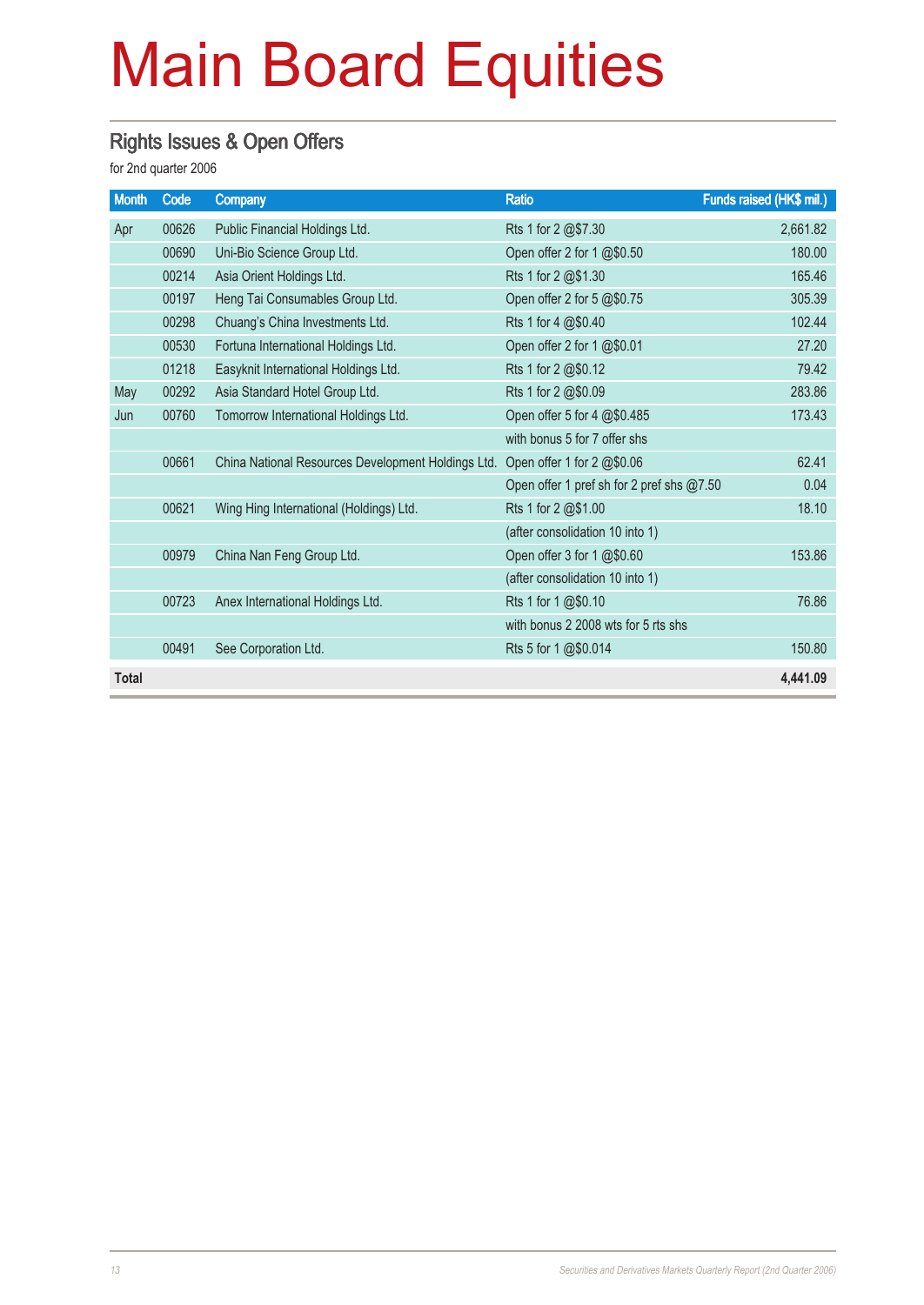### Placing\*

|              |       |                        | No. of new    | <b>Placing price</b> | <b>Funds raised</b> |
|--------------|-------|------------------------|---------------|----------------------|---------------------|
| <b>Month</b> | Code  | <b>Company</b>         | shares placed | (HK\$)               | (HK\$ mil.)         |
| 2006         |       |                        |               |                      |                     |
| Mar **       | 00697 | <b>SHOUGANG INT'L</b>  | 929,000,000   | 0.530                | 492.37              |
|              | 00497 | <b>CAPITAL STRAT</b>   | 50,000,000    | 1.100                | 55.00               |
|              | 00901 | RADFORD CAPITAL        | 79,000,000    | 0.120                | 9.48                |
|              | 00903 | TPV TECHNOLOGY         | 106,500,000   | 8.790                | 936.14              |
|              | 00318 | <b>VONGROUP</b>        | 79,880,000    | 1.400                | 111.83              |
|              | 00279 | <b>INNER MONGOLIA</b>  | 250,000,000   | 0.200                | 50.00               |
|              | 00918 | <b>TAKSON HOLDINGS</b> | 50,000,000    | 0.100                | 5.00                |
|              | 00260 | <b>SINOGAS</b>         | 100,000,000   | 0.520                | 52.00               |
|              | 00571 | <b>ESUN HOLDINGS</b>   | 74,518,000    | 5.800                | 432.20              |
|              | 00155 | <b>CHINA SOLAR</b>     | 256,750,000   | 0.590                | 151.48              |
|              | 00412 | <b>HERITAGE INT'L</b>  | 375,000,000   | 0.025                | 9.38                |
|              | 00497 | <b>CAPITAL STRAT</b>   | 45,000,000    | 1.310                | 58.95               |
|              | 00279 | <b>INNER MONGOLIA</b>  | 150,000,000   | 0.200                | 30.00               |
|              | 00600 | <b>HONESTYTREASURE</b> | 400,000,000   | 0.148                | 59.20               |
|              | 00818 | HI SUN TECH            | 66,000,000    | 1.460                | 96.36               |
| Apr          | 00232 | <b>CATIC INT'L</b>     | 268,500,000   | 0.115                | 30.88               |
|              | 00555 | <b>REX FINANCIAL H</b> | 600,000,000   | 0.200                | 120.00              |
|              | 00769 | <b>CHINA RAREEARTH</b> | 197,390,000   | 1.380                | 272.40              |
|              | 00391 | <b>MEI AH ENTER</b>    | 52,000,000    | 0.315                | 16.38               |
|              | 02337 | <b>FORTE</b>           | 175,922,000   | 3.950                | 694.89              |
|              | 00362 | <b>DAQING PECHEM</b>   | 249,260,000   | 0.480                | 119.64              |
|              | 00262 | <b>DESON DEV INT'L</b> | 15,000,000    | 0.340                | 5.10                |
|              | 00835 | <b>NUBRANDS GROUP</b>  | 43,530,000    | 0.195                | 8.49                |
|              | 00028 | <b>TIAN AN</b>         | 175,000,000   | 5.100                | 892.50              |
|              | 00163 | <b>EMPEROR IHL</b>     | 224,500,000   | 1.830                | 410.84              |
|              | 00279 | <b>INNER MONGOLIA</b>  | 300,000,000   | 0.200                | 60.00               |
|              | 01189 | <b>WING ON TRAVEL</b>  | 175,000,000   | 0.690                | 120.75              |
|              | 00039 | <b>WEALTHMARK INTL</b> | 20,000,000    | 0.540                | 10.80               |
|              | 00928 | <b>TACK FAT GROUP</b>  | 227,500,000   | 1.030                | 234.33              |
|              | 00487 | <b>MACAU SUCCESS</b>   | 235,000,000   | 1.090                | 256.15              |
|              | 00097 | <b>HENDERSON INV</b>   | 230,000,000   | 13.492               | 3,103.16            |
|              | 00929 | <b>IPE GROUP</b>       | 120,000,000   | 1.870                | 224.40              |
|              | 00245 | <b>LANDUNE INT'L</b>   | 438,250,000   | 0.118                | 51.71               |
|              | 00766 | <b>SINO PROSPER</b>    | 49,763,158    | 0.800                | 39.81               |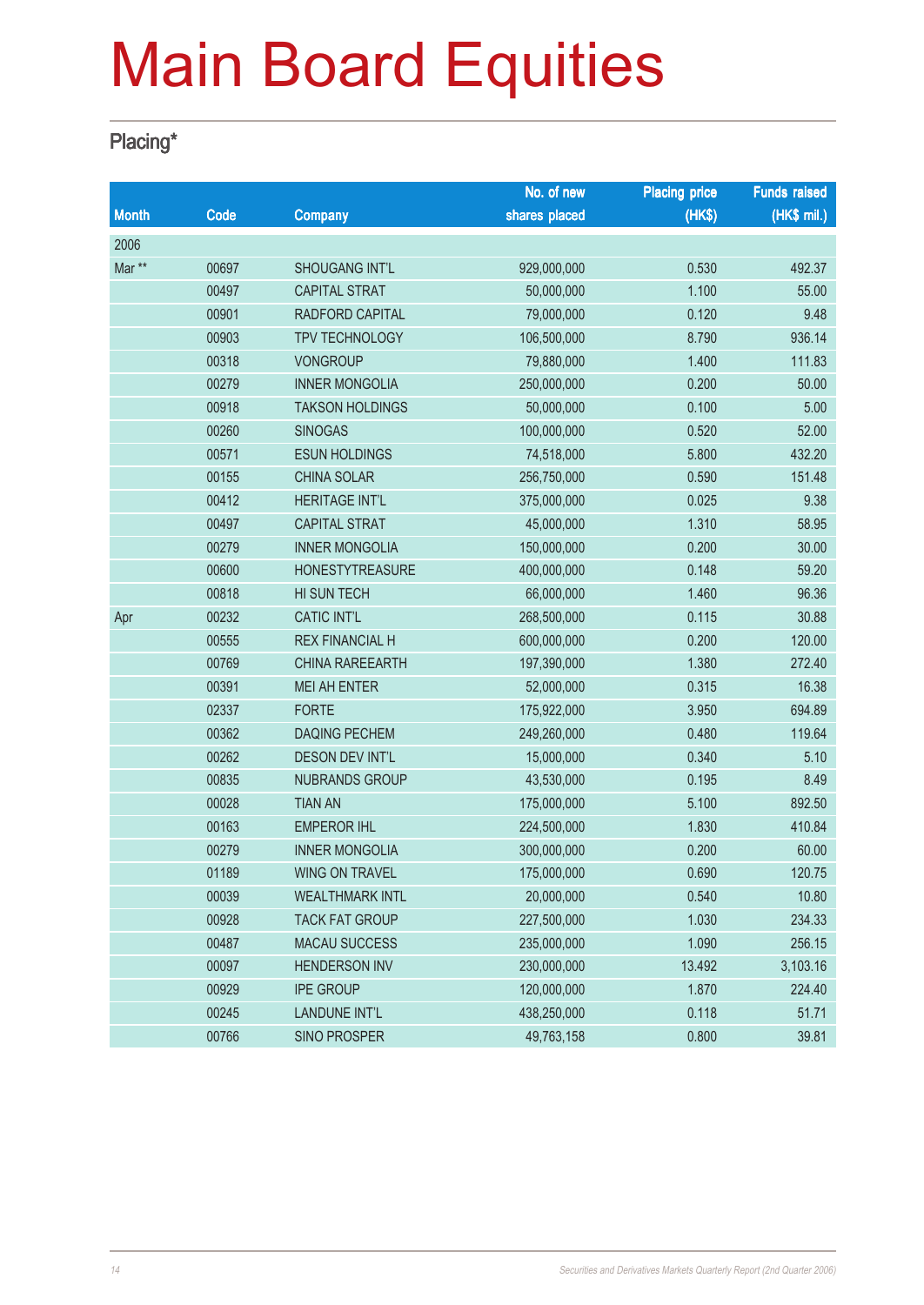|              |       |                        | No. of new    | <b>Placing price</b> | <b>Funds raised</b> |
|--------------|-------|------------------------|---------------|----------------------|---------------------|
| <b>Month</b> | Code  | <b>Company</b>         | shares placed | (HK\$)               | (HK\$ mil.)         |
| May          | 00162 | <b>CGD HOLDINGS</b>    | 73,660,000    | 0.460                | 33.88               |
|              | 02889 | <b>CHINA SP STEEL</b>  | 78,000,000    | 2.175                | 169.65              |
|              | 02366 | <b>QJY MEDIA</b>       | 37,600,000    | 2.280                | 85.73               |
|              | 02339 | <b>NORSTAR</b>         | 170,000,000   | 3.625                | 616.25              |
|              | 00257 | <b>CHINA EB INT'L</b>  | 510,000,000   | 0.660                | 336.60              |
|              | 00106 | SHENZHEN HI-TEC        | 2,870,000,000 | 0.030                | 86.10               |
|              | 00883 | <b>CNOOC</b>           | 2,272,727,273 | 6.150                | 13,977.27           |
|              | 00913 | <b>UNITY INV HOLD</b>  | 145,000,000   | 0.200                | 29.00               |
|              | 00362 | <b>DAQING PECHEM</b>   | 83,540,000    | 0.520                | 43.44               |
|              | 02323 | <b>TOPSEARCH INT'L</b> | 142,000,000   | 0.800                | 113.60              |
|              | 00034 | <b>KOWLOON DEV</b>     | 113,353,000   | 12.400               | 1,405.58            |
|              | 00648 | <b>SOFTBANK INV</b>    | 500,000,000   | 0.100                | 50.00               |
|              | 02600 | <b>CHALCO</b>          | 600,000,000   | 7.250                | 4,350.00            |
|              | 00091 | <b>NEW SMART</b>       | 120,000,000   | 0.250                | 30.00               |
|              | 00016 | <b>SHK PPT</b>         | 89,000,000    | 89.000               | 7,921.00            |
|              | 00279 | <b>INNER MONGOLIA</b>  | 300,000,000   | 0.200                | 60.00               |
|              | 00007 | <b>KARL THOMSON</b>    | 17,000,000    | 1.730                | 29.41               |
|              | 00970 | <b>JADE DYNASTY</b>    | 40,000,000    | 0.730                | 29.20               |
|              | 00724 | <b>SEMTECH INT'L</b>   | 58,000,000    | 0.900                | 52.20               |
|              | 00632 | CHI MER DICHAIN        | 80,000,000    | 0.500                | 40.00               |
|              | 00752 | PICO FAR EAST          | 42,000,000    | 2.025                | 85.05               |
|              | 02362 | <b>SIGNAL MEDIA</b>    | 959,000,000   | 0.200                | 191.80              |
|              | 00204 | <b>EVEREST INT'L</b>   | 65,790,000    | 0.038                | 2.50                |
|              | 00326 | <b>CHINA STAR ENT</b>  | 104,105,000   | 0.330                | 34.35               |
| <b>Total</b> |       |                        |               |                      | 38,994.23           |

\* Due to the reporting time-lag, placing figures for the quarter are provisional.

\*\* Supplementary information update for previous quarters.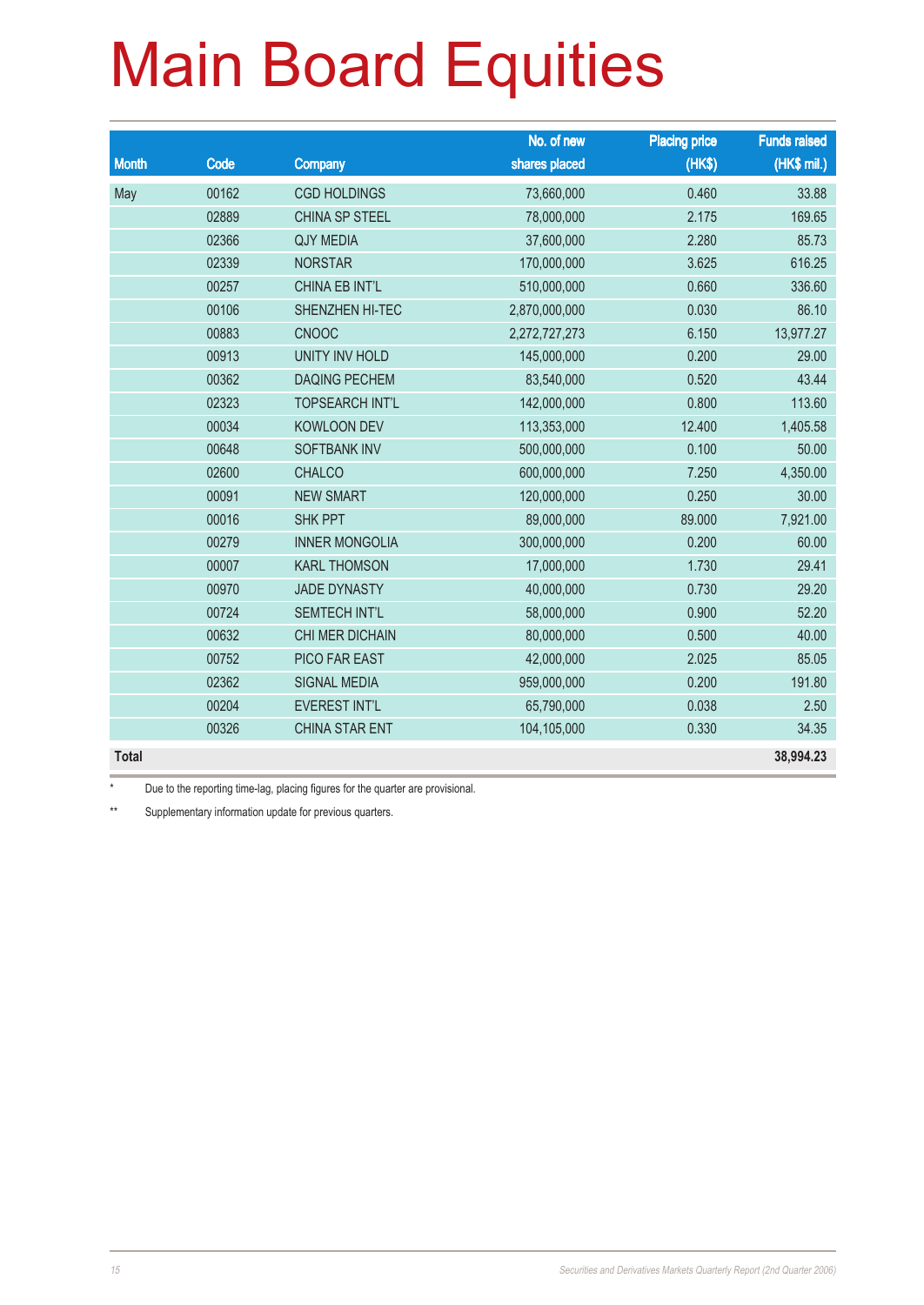#### Warrant Trading Statistics

|      |                | <b>Equity wts</b><br>(HK\$ mil.) | <b>Derivative wts</b><br>(HK\$ mil.) | <b>Total</b><br>(HK\$ mil.) |
|------|----------------|----------------------------------|--------------------------------------|-----------------------------|
| 2005 | Q <sub>2</sub> | 597.94                           | 169,086.62                           | 169,684.56                  |
|      | Q <sub>3</sub> | 471.64                           | 282,999.55                           | 283,471.19                  |
|      | Q <sub>4</sub> | 167.88                           | 244,145.28                           | 244,313.16                  |
| 2006 | Q1             | 527.28                           | 376,960.34                           | 377,487.62                  |
|      | Q2             | 369.42                           | 374,903.79                           | 375,273.21                  |

#### Warrant Market Value

|      |                |               | <b>Equity wts</b> |               | <b>Derivative wts</b> |           | <b>Total</b> |
|------|----------------|---------------|-------------------|---------------|-----------------------|-----------|--------------|
|      |                | <b>Number</b> | (HK\$ mil.)       | <b>Number</b> | (HK\$ mil.)           | Total no. | (HK\$ mil.)  |
| 2005 | Q <sub>2</sub> | 26            | 2,499.05          | 927           | 67,123.72             | 953       | 69,622.76    |
|      | Q <sub>3</sub> | 27            | 1,603.62          | 1.192         | 139,464.18            | 1.219     | 141,067.81   |
|      | Q4             | 27            | 1,156.84          | 1.304         | 98,490.16             | 1.331     | 99,646.99    |
| 2006 | Q1             | 26            | 1,884.97          | 1.366         | 168,304.43            | 1,392     | 170,189.40   |
|      | Q <sub>2</sub> | 29            | 1,862.10          | 1.481         | 158,960.38            | 1,510     | 160,822.48   |

#### New Listing Statistics – Warrants

|      |    | No. of newly listed<br>equity wts | No. of newly listed<br>derivative wts | <b>Amount raised</b><br>(HK\$ mil.) |
|------|----|-----------------------------------|---------------------------------------|-------------------------------------|
| 2005 | Q2 | $\mathcal{D}$                     | 376                                   | 35,705.01                           |
|      | Q3 | 5                                 | 559                                   | 52,123.22                           |
|      | Q4 |                                   | 444                                   | 33,880.97                           |
| 2006 | Q1 | C                                 | 546                                   | 45,628.02                           |
|      | Q2 | 6                                 | 566                                   | 47,806.22                           |

#### Newly Listed Equity Warrants

|              |                                                            | <b>Initial issued</b> |                     |               | <b>Amount raised</b> |
|--------------|------------------------------------------------------------|-----------------------|---------------------|---------------|----------------------|
| Code         | <b>Equity warrants</b>                                     | amount (HK\$)         | <b>Listing date</b> | <b>Expiry</b> | (HK\$ mil.)          |
| 00574        | Playmates Holdings Ltd. Warrants 2007                      | 385, 166, 521         | 2006/05/26          | 2007/05/25    |                      |
| 00466        | Sun Hung Kai & Co. Ltd. Warrants 2009                      | 1,494,843,786         | 2006/06/01          | 2009/05/31    |                      |
| 00446        | Honesty Treasure International Holdings Ltd. Warrants 2009 | 73,601,394            | 2006/06/06          | 2009/06/06    |                      |
| 00514        | Allied Properties (H.K.) Ltd. Warrants 2009                | 1,074,303,800         | 2006/06/06          | 2009/06/06    |                      |
| 00492        | Polytec Asset Holdings Ltd. Warrants 2007                  | 243,503,267           | 2006/06/21          | 2007/06/18    |                      |
| 00470        | Topsearch International (Holdings) Ltd. Warrants 2008      | 102,546,000           | 2006/06/26          | 2008/10/31    |                      |
| <b>Total</b> |                                                            |                       |                     |               |                      |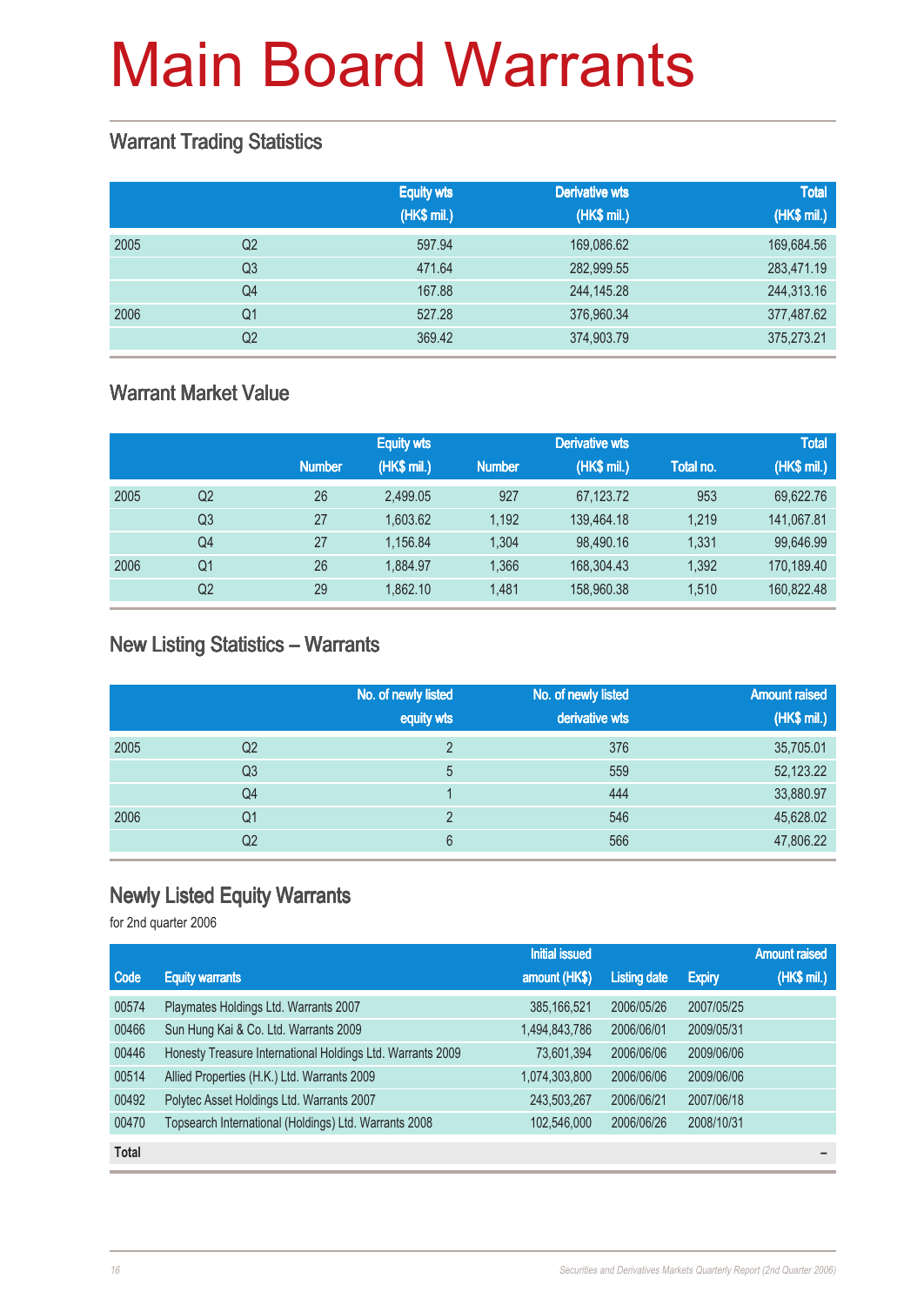#### Newly Listed Derivative Warrants

|           |                                                              |               |                     |               | <b>Amount</b> |
|-----------|--------------------------------------------------------------|---------------|---------------------|---------------|---------------|
|           |                                                              | No. of        |                     |               | raised        |
| Code      | <b>Derivative warrants</b>                                   | issue (units) | <b>Listing date</b> | <b>Expiry</b> | (HK\$ mil.)   |
| 03621     | BNP Paribas Arbit Issu B.V. - China Life Euro Wts Nov 2006 A | 320,000,000   | 2006/04/03          | 2006/11/29    | 80.96         |
| 03623     | KBC Fin Products Int'l Ltd. - Ch Mobile Eu Put Wt Oct 2006 A | 400,000,000   | 2006/04/03          | 2006/10/04    | 100.00        |
| 03622     | KBC Fin Products Int'l Ltd. - CK(H) European Wts Oct 2006    | 148,000,000   | 2006/04/03          | 2006/10/03    | 88.80         |
| 03624     | Deutsche Bank AG - Cheung Kong European Warrants Nov 2006 A  | 100,000,000   | 2006/04/04          | 2006/11/27    | 73.00         |
| 03625     | Deutsche Bank AG - Hutchison European Warrants Oct 2006 B    | 100,000,000   | 2006/04/04          | 2006/10/31    | 55.00         |
| 03626     | HK Bank - China Life European Warrants Dec 2006              | 88,000,000    | 2006/04/04          | 2006/12/04    | 70.40         |
| 03627     | KBC Fin Products Int'l Ltd. - China Netcom Euro Wts Dec 2006 | 288,000,000   | 2006/04/04          | 2006/12/01    | 72.00         |
| 03628     | KBC Fin Products Int'l Ltd. - Ping An European Wts Oct 2006  | 288,000,000   | 2006/04/04          | 2006/10/06    | 80.64         |
| 02115 #   | Deutsche Bank AG - China Mobile European Put Wts Jun 2006    | 200,000,000   | 2006/04/04          | 2006/06/12    | 12.20         |
| 03629     | Calyon Fin P (G) Ltd. - China Life European Wts Dec 2006     | 300,000,000   | 2006/04/06          | 2006/12/27    | 76.20         |
| 03630     | Calyon Fin P (G) Ltd. - China Life European Wts Jun 2007     | 300,000,000   | 2006/04/06          | 2007/06/11    | 75.30         |
| 03631     | Calyon Fin P (G) Ltd. - China Mobile European Wts Oct 2006   | 300,000,000   | 2006/04/06          | 2006/10/09    | 123.00        |
| 03632     | Calyon Fin P (G) Ltd. - PetroChina European Wts Oct 2006 B   | 300,000,000   | 2006/04/06          | 2006/10/09    | 234.00        |
| 03634     | Citigroup Global Mkt H Inc. - Cheung Kong Euro Wts Oct 2006  | 50,000,000    | 2006/04/06          | 2006/10/20    | 22.50         |
| 03635     | Citigroup Global Mkt H Inc. - Hutchison Euro Wts Oct 2006    | 50,000,000    | 2006/04/06          | 2006/10/20    | 18.75         |
| 03633     | Macquarie Bank Ltd. - HKEx European Warrants Oct 2006 A      | 100,000,000   | 2006/04/06          | 2006/10/31    | 28.80         |
| 03636     | KBC Fin Products Int'l Ltd. - Ch Life Euro Put Wts Oct 2006  | 188,000,000   | 2006/04/06          | 2006/10/06    | 86.48         |
| 03637     | KBC Fin Products Int'l Ltd. - HKEx European Wts Oct 2006 B   | 168,000,000   | 2006/04/06          | 2006/10/16    | 84.00         |
| 09988 #   | Goldman Sachs SP (Asia) – China Mobile Euro Put Wts Jun 2006 | 140,000,000   | 2006/04/06          | 2006/06/19    | 10.64         |
| $02191$ # | KBC Fin Products Int'l Ltd. - HSI European Put Wts Jun 2006  | 600,000,000   | 2006/04/06          | 2006/06/29    | 39.60         |
| 03649     | CC Rabobank B.A. - BankComm European Warrants Dec 2006       | 100,000,000   | 2006/04/07          | 2006/12/18    | 62.50         |
| 03650     | CC Rabobank B.A. - China Life European Warrants Oct 2006     | 100,000,000   | 2006/04/07          | 2006/10/18    | 85.00         |
| 03651     | CC Rabobank B.A. - China Life European Warrants Mar 2008     | 180,000,000   | 2006/04/07          | 2008/03/18    | 45.00         |
| 03638     | Deutsche Bank AG - China Mobile European Warrants Oct 2006 A | 100,000,000   | 2006/04/07          | 2006/10/16    | 25.00         |
| 03642     | Deutsche Bank AG - China Mobile European Put Wts Oct 2006 C  | 100,000,000   | 2006/04/07          | 2006/10/23    | 26.00         |
| 03639     | Deutsche Bank AG - Nikkei 225 Index European Wts Mar 2007 A  | 100,000,000   | 2006/04/07          | 2007/03/08    | 34.00         |
| 03643     | Deutsche Bank AG - Nikkei 225 Index Euro Put Wts Mar 2007 E  | 100,000,000   | 2006/04/07          | 2007/03/08    | 25.00         |
| 03647     | Goldman Sachs SP (Asia) - China Mobile European Wts Oct 2006 | 200,000,000   | 2006/04/07          | 2006/10/09    | 54.00         |
| 03648     | Goldman Sachs SP (Asia) - China Mobile Euro Put Wts Mar 2007 | 200,000,000   | 2006/04/07          | 2007/03/28    | 124.00        |
| 03640     | HK Bank - Jiangxi Copper European Warrants Nov 2006          | 88,000,000    | 2006/04/07          | 2006/11/03    | 86.24         |
| 09989 #   | Goldman Sachs SP (Asia) - China Mobile Euro Put Wts Aug 2006 | 100,000,000   | 2006/04/07          | 2006/08/07    | 18.40         |
| 03652     | Macquarie Bank Ltd. - CCB European Warrants Oct 2006 B       | 250,000,000   | 2006/04/10          | 2006/10/31    | 65.25         |
| 03653     | Macquarie Bank Ltd. - Ch Mobile European Put Wts Oct 2006 A  | 200,000,000   | 2006/04/10          | 2006/10/31    | 50.60         |
| 03654     | SGA Societe Generale Acceptance N.V. - BOCom Eur Wt Oct 2006 | 228,000,000   | 2006/04/10          | 2006/10/10    | 100.32        |
| 03655     | SGA Societe Generale Acceptance N.V. - C Tel Eu Put Wt Oct06 | 400,000,000   | 2006/04/10          | 2006/10/23    | 100.00        |
| 03656     | SGA Societe Generale Acceptance N.V. - HWL Eu Put Wt Oct 06  | 205,000,000   | 2006/04/10          | 2006/10/10    | 100.45        |
| 04706 #   | Deutsche Bank AG - CC Bank European Warrants Oct 2006 B      | 200,000,000   | 2006/04/10          | 2006/10/20    | 48.80         |
| 04498 #   | Deutsche Bank AG - HSI European Put Warrants Aug 2006        | 200,000,000   | 2006/04/10          | 2006/08/30    | 23.20         |
| 09683 #   | Deutsche Bank AG - HSI European Put Warrants Apr 2006 A      | 400,000,000   | 2006/04/10          | 2006/04/27    | 12.00         |
| 03658     | Macquarie Bank Ltd. - JX Copper European Warrants Nov 2006   | 80,000,000    | 2006/04/11          | 2006/11/13    | 37.76         |
| 03657     | Macquarie Bank Ltd. - NWD European Warrants Aug 2007         | 288,000,000   | 2006/04/11          | 2007/08/31    | 72.00         |
| 03659     | Deutsche Bank AG - HSI European Warrants Oct 2006 A          | 200,000,000   | 2006/04/12          | 2006/10/27    | 50.00         |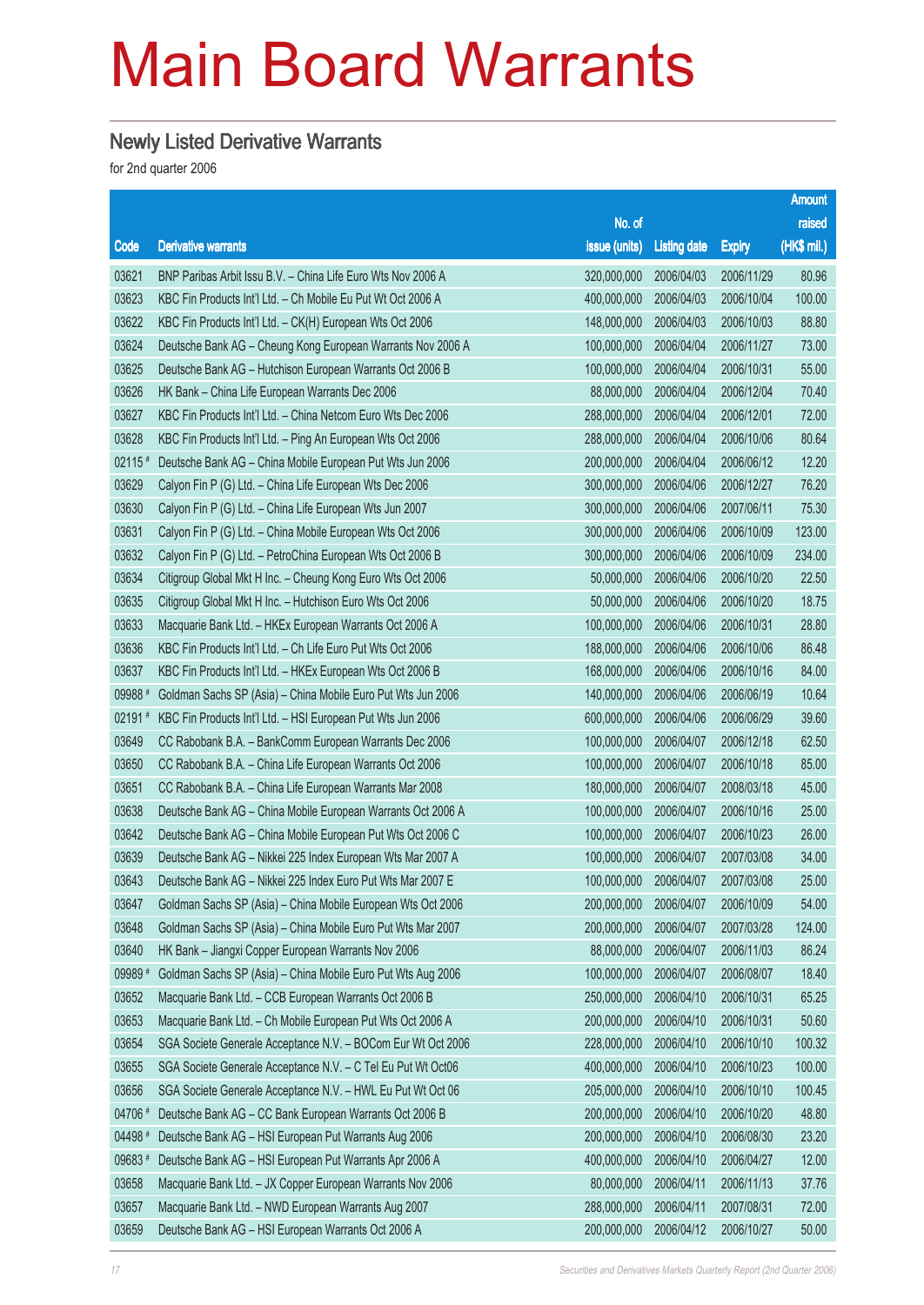|         |                                                                |                        |                     |               | <b>Amount</b> |
|---------|----------------------------------------------------------------|------------------------|---------------------|---------------|---------------|
|         |                                                                | No. of                 |                     |               | raised        |
| Code    | <b>Derivative warrants</b>                                     | issue (units)          | <b>Listing date</b> | <b>Expiry</b> | (HK\$ mil.)   |
| 03665   | Deutsche Bank AG - HSI European Put Warrants Oct 2006 B        | 200,000,000            | 2006/04/12          | 2006/10/27    | 51.00         |
| 03660   | Macquarie Bank Ltd. - HSI European Warrants Oct 2006 A         | 388,000,000            | 2006/04/12          | 2006/10/27    | 99.72         |
| 03666   | Macquarie Bank Ltd. - HSI European Put Warrants Oct 2006 B     | 388,000,000            | 2006/04/12          | 2006/10/27    | 101.27        |
| 04538 # | CC Rabobank B.A. - MTRC European Warrants Apr 2007             | 100,000,000            | 2006/04/12          | 2007/04/18    | 24.00         |
| 04707 # | Deutsche Bank AG - CC Bank European Warrants Nov 2006 B        | 200,000,000            | 2006/04/12          | 2006/11/20    | 33.00         |
| 09769 # | Deutsche Bank AG - Hutchison European Warrants Jun 2006 B      | 200,000,000            | 2006/04/12          | 2006/06/01    | 25.40         |
| 04441#  | KBC Fin Products Int'l Ltd. - HSI Euro Put Wts Jul 2006 B      | 1,200,000,000          | 2006/04/12          | 2006/07/28    | 98.40         |
| 04496 # | SGA Societe Generale Acceptance N.V. - HSI Eu Put Wt Jul 06F   | 400,000,000            | 2006/04/12          | 2006/07/28    | 66.00         |
| 09782 # | UBS AG - China Mobile European Warrants May 2006               | 100,000,000            | 2006/04/12          | 2006/05/22    | 58.00         |
| 02224 # | Macquarie Bank Ltd. - HSI European Put Warrants Jun 2006 F     | 1,000,000,000          | 2006/04/12          | 2006/06/29    | 65.00         |
| 03681   | CC Rabobank B.A. - HKEx European Warrants Nov 2006             | 100,000,000            | 2006/04/13          | 2006/11/28    | 56.00         |
| 03682   | CC Rabobank B.A. - HKEx European Warrants May 2007             | 100,000,000            | 2006/04/13          | 2007/05/28    | 75.00         |
| 03683   | CC Rabobank B.A. - Hutchison European Warrants Apr 2007        | 100,000,000            | 2006/04/13          | 2007/04/18    | 86.00         |
| 03680   | Goldman Sachs SP (Asia) - HKEx European Warrants Oct 2006      | 150,000,000            | 2006/04/13          | 2006/10/16    | 57.00         |
| 03662   | J P Morgan Int'l Der. Ltd. - Ch Overseas Euro Wts Oct 2006     | 200,000,000            | 2006/04/13          | 2006/10/27    | 100.00        |
| 03667   | J P Morgan Int'l Der. Ltd. - JX Copper European Wts Oct 2006   | 150,000,000            | 2006/04/13          | 2006/10/27    | 102.00        |
| 03669   | J P Morgan Int'l Der. Ltd. - Ping An European Wts Oct 2006     | 70,000,000             | 2006/04/13          | 2006/10/27    | 105.00        |
| 03663   | J P Morgan Int'l Der. Ltd. - Ch Res Ent Euro Wts Oct 2006      | 100,000,000            | 2006/04/13          | 2006/10/27    | 100.00        |
| 03668   | J P Morgan Int'l Der. Ltd. - New World Dev Euro Wts Dec 2006   | 85,000,000             | 2006/04/13          | 2006/12/05    | 100.30        |
| 03673   | SGA Societe Generale Acceptance N.V. - CK(H) Eur Wt Oct 2006   | 196,000,000            | 2006/04/13          | 2006/10/23    | 99.96         |
| 03674   | SGA Societe Generale Acceptance N.V. - C Mob Eur Wt Oct 06 B   | 294,000,000            | 2006/04/13          | 2006/10/23    | 99.96         |
| 03678   | SGA Societe Generale Acceptance N.V. - Ping An Eur Wt Oct 06   | 370,000,000            | 2006/04/13          | 2006/10/23    | 99.90         |
| 03677   | SGA Societe Generale Acceptance N.V. - Sinopec Eu Wt Oct 06B   | 217,000,000            | 2006/04/13          | 2006/10/23    | 99.82         |
| 03676   | SGA Societe Generale Acceptance N.V. - C Mob Eu Put Wt Nov 06A | 185,000,000            | 2006/04/13          | 2006/11/13    | 99.90         |
| 03686   | KBC Fin Products Int'l Ltd. - HSI European Wts Oct 2006 B      | 400,000,000            | 2006/04/13          | 2006/10/27    | 100.00        |
| 03685   | KBC Fin Products Int'l Ltd. - HSI European Wts Oct 2006 A      | 400,000,000            | 2006/04/13          | 2006/10/27    | 100.00        |
| 03691   | KBC Fin Products Int'l Ltd. - HSI Euro Put Wts Oct 2006 C      | 400,000,000 2006/04/13 |                     | 2006/10/27    | 100.00        |
| 03684   | KBC Fin Products Int'l Ltd. - HSCEI European Wts Oct 2006      | 400,000,000            | 2006/04/13          | 2006/10/27    | 100.00        |
| 03690   | KBC Fin Products Int'l Ltd. - HSCEI Euro Put Wts Oct 2006      | 400,000,000            | 2006/04/13          | 2006/10/27    | 100.00        |
| 03689   | KBC Fin Products Int'l Ltd. - HSBC European Put Wts Oct 2006   | 308,000,000            | 2006/04/13          | 2006/10/13    | 83.16         |
| 03687   | KBC Fin Products Int'l Ltd. - Ch Mobile Eu Put Wt Oct 2006 B   | 288,000,000            | 2006/04/13          | 2006/10/13    | 92.16         |
| 03688   | KBC Fin Products Int'l Ltd. - HKEx European Wts Oct 2006 C     | 108,000,000            | 2006/04/13          | 2006/10/13    | 84.24         |
| 04457 # | KBC Fin Products Int'l Ltd. - Ch Mob Eur Put Wt Jul 2006 B     | 300,000,000            | 2006/04/13          | 2006/07/27    | 36.30         |
| 03697   | KBC Fin Products Int'l Ltd. - China Mobile Euro Wts Oct 2006   | 288,000,000            | 2006/04/18          | 2006/10/18    | 97.92         |
| 03693   | Macquarie Bank Ltd. - China Mobile European Wts Oct 2006       | 250,000,000            | 2006/04/18          | 2006/10/31    | 65.75         |
| 03695   | Macquarie Bank Ltd. - HLand European Warrants Dec 2006 A       | 88,000,000             | 2006/04/18          | 2006/12/29    | 22.88         |
| 03692   | Macquarie Bank Ltd. - HSI European Warrants Oct 2006 C         | 388,000,000            | 2006/04/18          | 2006/10/27    | 99.33         |
| 03696   | Macquarie Bank Ltd. - HSI European Put Warrants Oct 2006 D     | 388,000,000            | 2006/04/18          | 2006/10/27    | 101.27        |
| 02228 # | Deutsche Bank AG - HSBC European Warrants Jul 2006 B           | 100,000,000            | 2006/04/18          | 2006/07/03    | 56.00         |
| 03713   | CC Rabobank B.A. - MTR Corp European Warrants Jul 2007         | 100,000,000            | 2006/04/19          | 2007/07/18    | 31.00         |
| 03698   | Deutsche Bank AG - HSI European Warrants Oct 2006 C            | 200,000,000            | 2006/04/19          | 2006/10/27    | 50.00         |
| 03699   | Deutsche Bank AG - China Life European Warrants Oct 2006 C     | 100,000,000            | 2006/04/19          | 2006/10/23    | 98.00         |
| 03701   | Deutsche Bank AG - PetroChina European Warrants Oct 2006       | 100,000,000            | 2006/04/19          | 2006/10/31    | 61.00         |
| 03702   | Deutsche Bank AG - HSI European Put Warrants Oct 2006 D        | 200,000,000            | 2006/04/19          | 2006/10/27    | 50.00         |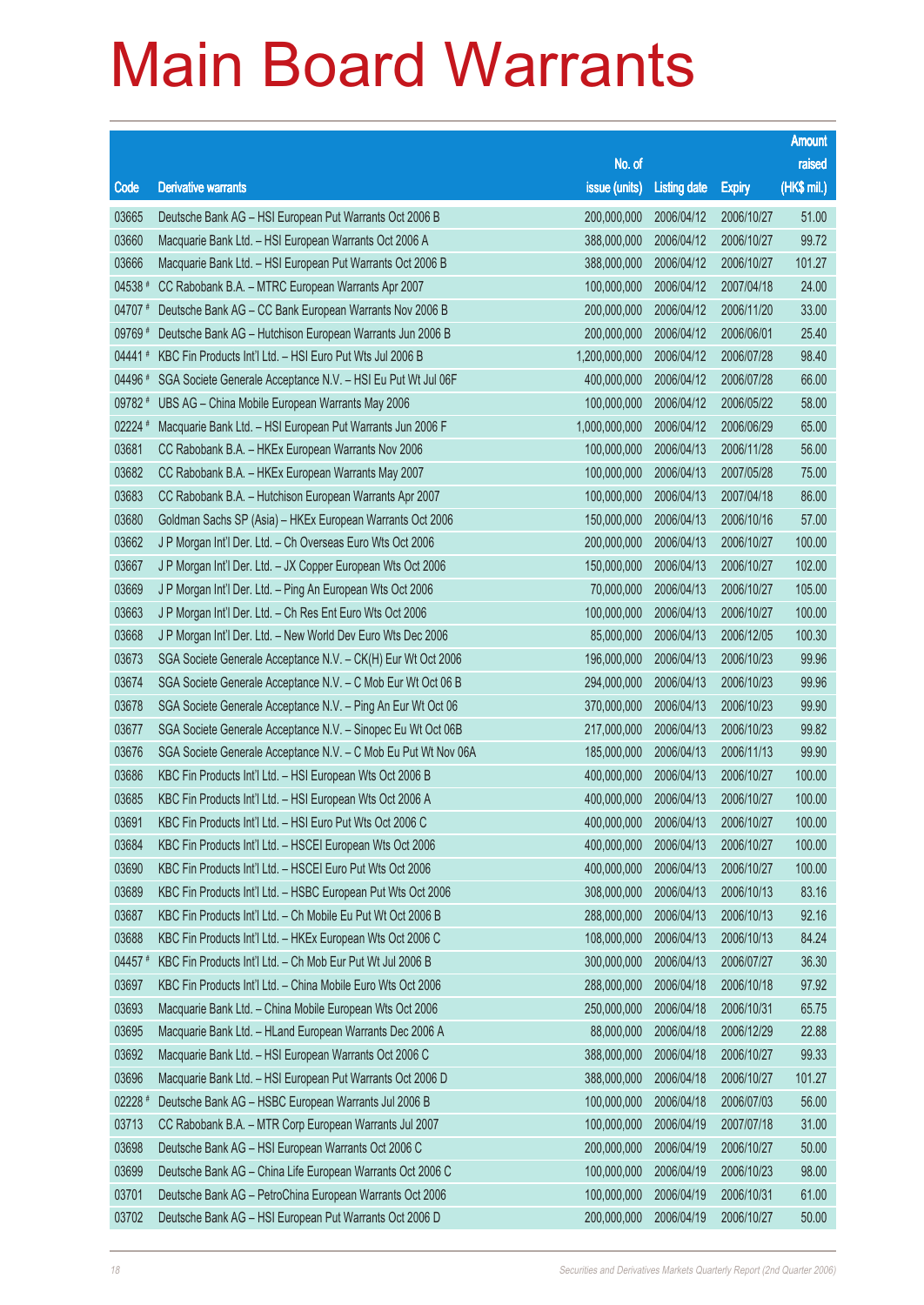|         |                                                              |               |                     |               | <b>Amount</b> |
|---------|--------------------------------------------------------------|---------------|---------------------|---------------|---------------|
|         |                                                              | No. of        |                     |               | raised        |
| Code    | <b>Derivative warrants</b>                                   | issue (units) | <b>Listing date</b> | <b>Expiry</b> | (HK\$ mil.)   |
| 03700   | Deutsche Bank AG - Nikkei 225 Index European Wts Mar 2007 B  | 100,000,000   | 2006/04/19          | 2007/03/08    | 36.00         |
| 03706   | Goldman Sachs SP (Asia) - HSI European Warrants Oct 2006     | 200,000,000   | 2006/04/19          | 2006/10/27    | 50.00         |
| 03710   | Goldman Sachs SP (Asia) - HSI European Put Warrants Oct 2006 | 200,000,000   | 2006/04/19          | 2006/10/27    | 52.00         |
| 03708   | HK Bank - CC Bank European Put Warrants Nov 2006             | 150,000,000   | 2006/04/19          | 2006/11/10    | 43.50         |
| 03709   | HK Bank - CC Bank European Put Warrants Dec 2006             | 150,000,000   | 2006/04/19          | 2006/12/08    | 37.50         |
| 03703   | Macquarie Bank Ltd. - BOCHK European Warrants Oct 2006 B     | 150,000,000   | 2006/04/19          | 2006/10/31    | 83.10         |
| 03704   | Macquarie Bank Ltd. - HKEx European Warrants Oct 2006 B      | 100,000,000   | 2006/04/19          | 2006/10/31    | 45.00         |
| 03705   | Macquarie Bank Ltd. - SPA European Warrants Oct 2006         | 88,000,000    | 2006/04/19          | 2006/10/31    | 24.20         |
| 03712   | KBC Fin Products Int'l Ltd. - MTRC European Wts Aug 2007     | 400,000,000   | 2006/04/19          | 2007/08/15    | 100.00        |
| 03711   | KBC Fin Products Int'l Ltd. - MTRC European Wts Dec 2006     | 400,000,000   | 2006/04/19          | 2006/12/01    | 100.00        |
| 03717   | KBC Fin Products Int'l Ltd. - HKEx European Wts Nov 2006 B   | 168,000,000   | 2006/04/20          | 2006/11/01    | 92.40         |
| 03716   | Macquarie Bank Ltd. - HSI European Warrants Oct 2006 E       | 388,000,000   | 2006/04/20          | 2006/10/27    | 98.16         |
| 03720   | Macquarie Bank Ltd. - HSI European Put Warrants Oct 2006 F   | 388,000,000   | 2006/04/20          | 2006/10/27    | 107.86        |
| 03714   | Deutsche Bank AG - China Mobile European Warrants Oct 2006 B | 100,000,000   | 2006/04/20          | 2006/10/23    | 35.00         |
| 03715   | Deutsche Bank AG - BankComm European Put Warrants Oct 2006   | 100,000,000   | 2006/04/20          | 2006/10/31    | 37.00         |
| 03718   | Deutsche Bank AG - China Mobile European Put Wts Oct 2006 D  | 100,000,000   | 2006/04/20          | 2006/10/31    | 35.00         |
| 02211#  | ABN AMRO Bank N.V. - Hutchison European Warrants Jun 2006    | 100,000,000   | 2006/04/20          | 2006/06/28    | 14.90         |
| 04599 # | ABN AMRO Bank N.V. - Sinopec Corp European Warrants Aug 2006 | 100,000,000   | 2006/04/20          | 2006/08/08    | 10.20         |
| 03723   | ABN AMRO Bank N.V. - China Mobile European Wts Oct 2006 C    | 150,000,000   | 2006/04/21          | 2006/10/23    | 41.25         |
| 03727   | ABN AMRO Bank N.V. - China Mobile Euro Put Wts Oct 2006 D    | 150,000,000   | 2006/04/21          | 2006/10/23    | 42.75         |
| 03724   | ABN AMRO Bank N.V. - China Life European Warrants Sep 2007   | 100,000,000   | 2006/04/21          | 2007/09/24    | 25.00         |
| 03725   | ABN AMRO Bank N.V. - PetroChina European Warrants Oct 2006 A | 200,000,000   | 2006/04/21          | 2006/10/23    | 91.00         |
| 03726   | KBC Fin Products Int'l Ltd. - Link REIT Euro Wts Jan 2007    | 208,000,000   | 2006/04/21          | 2007/01/03    | 54.08         |
| 03719   | SGA Societe Generale Acceptance N.V. - BOCHK Eur Wt Oct 06 B | 127,000,000   | 2006/04/21          | 2006/10/23    | 100.33        |
| 03721   | SGA Societe Generale Acceptance N.V. - CCB Eur Wt Oct 2006 D | 377,000,000   | 2006/04/21          | 2006/10/23    | 99.91         |
| 03722   | SGA Societe Generale Acceptance N.V. - HKEx Euro Wt Oct 2006 | 93,000,000    | 2006/04/21          | 2006/10/31    | 100.44        |
| 03728   | BNP Paribas Arbit Issu B.V. - MTR Corp European Wts Dec 2006 | 300,000,000   | 2006/04/24          | 2006/12/28    | 75.00         |
| 03731   | J P Morgan Int'l Der. Ltd. - CITIC Pac European Wts Nov 2006 | 100,000,000   | 2006/04/24          | 2006/11/03    | 98.00         |
| 03733   | J P Morgan Int'l Der. Ltd. - Denway European Wts Nov 2006    | 285,000,000   | 2006/04/24          | 2006/11/03    | 99.75         |
| 03732   | J P Morgan Int'l Der. Ltd. - Datang Power Euro Wts Nov 2006  | 350,000,000   | 2006/04/24          | 2006/11/29    | 98.00         |
| 03734   | J P Morgan Int'l Der. Ltd. - HK Gas European Wts Nov 2006    | 150,000,000   | 2006/04/24          | 2006/11/29    | 102.00        |
| 03735   | J P Morgan Int'l Der. Ltd. - HKEx European Warrants Nov 2006 | 260,000,000   | 2006/04/24          | 2006/11/03    | 98.80         |
| 03736   | J P Morgan Int'l Der. Ltd. - MTRC European Warrants Nov 2006 | 100,000,000   | 2006/04/24          | 2006/11/03    | 100.00        |
| 03729   | Macquarie Bank Ltd. - MTRC European Warrants Oct 2006        | 200,000,000   | 2006/04/24          | 2006/10/31    | 51.00         |
| 03750   | KBC Fin Products Int'l Ltd. - SHK P Euro Put Wts Oct 2006    | 248,000,000   | 2006/04/24          | 2006/10/26    | 89.28         |
| 03751   | KBC Fin Products Int'l Ltd. - SHK P Euro Put Wts Dec 2006    | 288,000,000   | 2006/04/24          | 2006/12/20    | 72.00         |
| 03738   | KBC Fin Products Int'l Ltd. - BOCHK Euro Put Wts Oct 2006    | 108,000,000   | 2006/04/24          | 2006/10/24    | 93.96         |
| 03742   | KBC Fin Products Int'l Ltd. - Ch Mob Euro Put Wts Nov 2006 C | 308,000,000   | 2006/04/24          | 2006/11/13    | 88.09         |
| 03737   | KBC Fin Products Int'l Ltd. - BOCom Euro Put Wts Dec 2006 C  | 308,000,000   | 2006/04/24          | 2006/12/15    | 77.00         |
| 03741   | KBC Fin Products Int'l Ltd. - Ch Life Euro Put Wt Nov 2006 C | 118,000,000   | 2006/04/24          | 2006/11/03    | 95.93         |
| 03749   | KBC Fin Products Int'l Ltd. - Ping An Euro Put Wts Dec 2006  | 288,000,000   | 2006/04/24          | 2006/12/01    | 72.00         |
| 03739   | KBC Fin Products Int'l Ltd. - CCB European Put Wts Oct 2006  | 208,000,000   | 2006/04/24          | 2006/10/24    | 78.00         |
| 03747   | KBC Fin Products Int'l Ltd. - PetroChina Eur Put Wt Oct 06 A | 148,000,000   | 2006/04/24          | 2006/10/27    | 90.28         |
| 03748   | KBC Fin Products Int'l Ltd. - PetroChina Eur Put Wt Oct 06 B | 288,000,000   | 2006/04/24          | 2006/10/27    | 89.28         |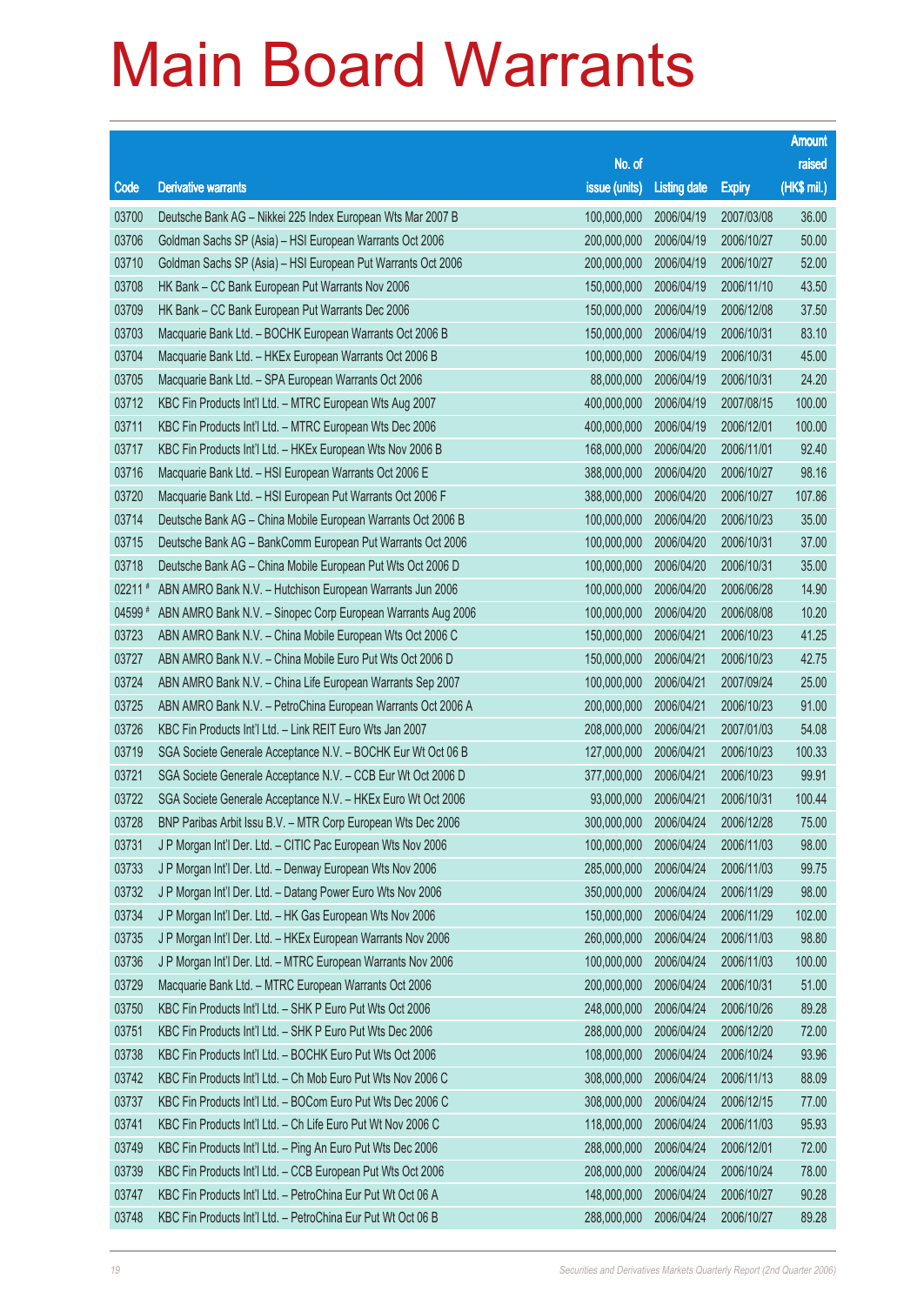|             |                                                                   |                        |                     |               | <b>Amount</b> |
|-------------|-------------------------------------------------------------------|------------------------|---------------------|---------------|---------------|
|             |                                                                   | No. of                 |                     |               | raised        |
| Code        | <b>Derivative warrants</b>                                        | issue (units)          | <b>Listing date</b> | <b>Expiry</b> | $(HK$$ mil.)  |
| 03743       | KBC Fin Products Int'l Ltd. - HSI Euro Put Wts Oct 2006 D         | 388,000,000            | 2006/04/24          | 2006/10/27    | 98.16         |
| 03744       | KBC Fin Products Int'l Ltd. - HSI Euro Put Wts Oct 2006 E         | 400,000,000            | 2006/04/24          | 2006/10/27    | 100.00        |
| 03745       | KBC Fin Products Int'l Ltd. - HKEx European Wts Nov 2006 C        | 108,000,000            | 2006/04/24          | 2006/11/10    | 88.56         |
| 03740       | KBC Fin Products Int'l Ltd. - CCB European Wts Nov 2006 C         | 188,000,000            | 2006/04/24          | 2006/11/01    | 95.88         |
| 03746       | KBC Fin Products Int'l Ltd. - HSBC European Put Wts Dec 2006      | 288,000,000            | 2006/04/24          | 2006/12/05    | 77.76         |
| $02207$ $*$ | ABN AMRO Bank N.V. - China Telecom European Wts Aug 2006          | 100,000,000            | 2006/04/24          | 2006/08/18    | 14.20         |
| 04442#      | KBC Fin Products Int'l Ltd. - HSI Euro Put Wts Jul 2006 C         | 1,000,000,000          | 2006/04/24          | 2006/07/28    | 87.00         |
| 09989 #     | Goldman Sachs SP (Asia) - China Mobile Euro Put Wts Aug 2006      | 290,000,000            | 2006/04/25          | 2006/08/07    | 20.01         |
| 03752       | HK Bank - HKEx European Warrants Nov 2006                         | 88,000,000             | 2006/04/25          | 2006/11/03    | 60.72         |
| 03755       | ABN AMRO Bank N.V. - PetroChina European Warrants Oct 2006 B      | 200,000,000            | 2006/04/25          | 2006/10/25    | 92.00         |
| 03759       | ABN AMRO Bank N.V. - PetroChina European Put Wts Oct 2006         | 100,000,000            | 2006/04/25          | 2006/10/25    | 54.00         |
| 03753       | Fortis Bank S.A./N.V. - HKEx European Warrants Oct 2006           | 38,000,000             | 2006/04/25          | 2006/10/27    | 22.42         |
| 03754       | Fortis Bank S.A./N.V. - MTRC European Warrants Jan 2007           | 98,000,000             | 2006/04/25          | 2007/01/31    | 24.50         |
| 03757       | Fortis Bank S.A./N.V. - HKEx European Put Warrants Oct 2006       | 39,000,000             | 2006/04/25          | 2006/10/27    | 21.84         |
| 03758       | KBC Fin Products Int'l Ltd. - HSI European Wts Oct 2006 F         | 400,000,000            | 2006/04/25          | 2006/10/27    | 100.00        |
| 03756       | KBC Fin Products Int'l Ltd. - Ch Mobile Euro Wts Nov 2006 B       | 208,000,000            | 2006/04/25          | 2006/11/01    | 70.72         |
| 03761       | KBC Fin Products Int'l Ltd. - PetroChina Euro Wts Oct 2006 D      | 308,000,000            | 2006/04/25          | 2006/10/25    | 86.24         |
| 03760       | KBC Fin Products Int'l Ltd. - Huaneng European Wts Oct 2006       | 188,000,000            | 2006/04/25          | 2006/10/25    | 95.88         |
| 03770       | BNP Paribas Arbit Issu B.V. - HSCEI European Wts Oct 2006         | 400,000,000            | 2006/04/26          | 2006/10/27    | 102.80        |
| 03769       | BNP Paribas Arbit Issu B.V. - HSI European Warrants Oct 2006      | 400,000,000            | 2006/04/26          | 2006/10/27    | 104.00        |
| 03773       | BNP Paribas Arbit Issu B.V. - HSI European Put Wts Oct 2006       | 400,000,000            | 2006/04/26          | 2006/10/27    | 106.80        |
| 03764       | Deutsche Bank AG - BOC HK European Warrants Oct 2006              | 100,000,000            | 2006/04/26          | 2006/10/31    | 40.00         |
| 03765       | Deutsche Bank AG - Sinopec Corp European Warrants Nov 2006        | 100,000,000            | 2006/04/26          | 2006/11/20    | 36.00         |
| 03767       | Deutsche Bank AG - China Telecom European Warrants Dec 2006       | 100,000,000            | 2006/04/26          | 2006/12/18    | 25.00         |
| 03768       | Deutsche Bank AG - PetroChina European Warrants Nov 2006 A        | 100,000,000            | 2006/04/26          | 2006/11/13    | 54.00         |
| 09153#      | Credit Suisse - Huaneng Power European Warrants Aug 2006          | 100,000,000            | 2006/04/26          | 2006/08/18    | 13.50         |
|             | 03574 # Deutsche Bank AG - Hutchison European Warrants Oct 2006 A | 200,000,000 2006/04/26 |                     | 2006/10/06    | 68.00         |
| 03762       | SGA Societe Generale Acceptance N.V. - HSI Eur Wt Oct 2006 A      | 400,000,000            | 2006/04/26          | 2006/10/27    | 100.00        |
| 03766       | SGA Societe Generale Acceptance N.V. - HSI Eu Put Wt Oct 06B      | 370,000,000            | 2006/04/26          | 2006/10/27    | 99.90         |
| 03763       | Macquarie Bank Ltd. - YZ Coal European Warrants Oct 2006          | 88,000,000             | 2006/04/26          | 2006/10/31    | 40.74         |
| 03771       | KBC Fin Products Int'l Ltd. - PetroChina Euro Wts Oct 2006 E      | 168,000,000            | 2006/04/26          | 2006/10/26    | 99.12         |
| 04689 #     | ABN AMRO Bank N.V. - CC Bank European Warrants Aug 2006 B         | 150,000,000            | 2006/04/27          | 2006/08/22    | 18.60         |
| 04498 #     | Deutsche Bank AG - HSI European Put Warrants Aug 2006             | 400,000,000            | 2006/04/27          | 2006/08/30    | 20.40         |
| 03786       | ABN AMRO Bank N.V. - Cheung Kong European Warrants Dec 2006       | 150,000,000            | 2006/04/27          | 2006/12/18    | 58.50         |
| 03790       | ABN AMRO Bank N.V. - Sinopec Corp European Wts Nov 2006 B         | 150,000,000            | 2006/04/27          | 2006/11/13    | 46.50         |
| 03787       | ABN AMRO Bank N.V. - HSBC European Warrants Nov 2006 A            | 150,000,000            | 2006/04/27          | 2006/11/27    | 51.00         |
| 03788       | ABN AMRO Bank N.V. - HWL European Warrants Dec 2006 A             | 300,000,000            | 2006/04/27          | 2006/12/18    | 87.00         |
| 03789       | ABN AMRO Bank N.V. - PetroChina European Warrants Nov 2006 A      | 150,000,000            | 2006/04/27          | 2006/11/17    | 42.00         |
| 03791       | Deutsche Bank AG - HSI European Warrants Oct 2006 E               | 200,000,000            | 2006/04/27          | 2006/10/27    | 50.00         |
| 03774       | HK Bank - China Mobile European Warrants Dec 2006                 | 150,000,000            | 2006/04/27          | 2006/12/21    | 63.00         |
| 03775       | HK Bank - China Mobile European Warrants Jan 2007                 | 150,000,000            | 2006/04/27          | 2007/01/15    | 52.50         |
| 03777       | HK Bank - China Telecom European Warrants Jan 2007                | 150,000,000            | 2006/04/27          | 2007/01/08    | 40.50         |
| 03778       | HK Bank - CNOOC European Warrants Dec 2006                        | 90,000,000             | 2006/04/27          | 2006/12/06    | 48.60         |
| 03779       | HK Bank - China Telecom European Put Warrants Jan 2007            | 150,000,000            | 2006/04/27          | 2007/01/26    | 37.50         |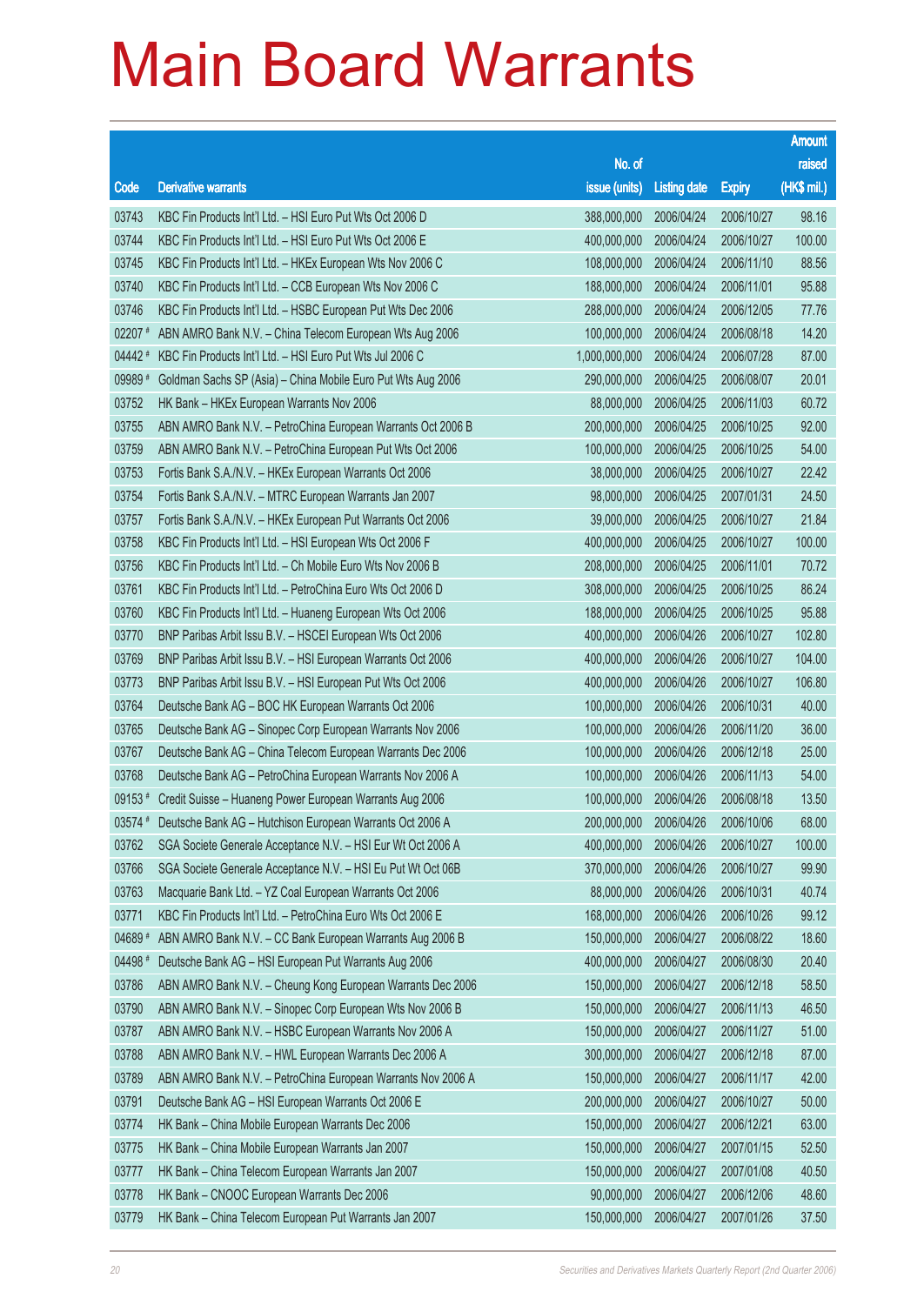|         |                                                              |                        |                     |               | <b>Amount</b> |
|---------|--------------------------------------------------------------|------------------------|---------------------|---------------|---------------|
|         |                                                              | No. of                 |                     |               | raised        |
| Code    | <b>Derivative warrants</b>                                   | issue (units)          | <b>Listing date</b> | <b>Expiry</b> | (HK\$ mil.)   |
| 03772   | J P Morgan Int'l Der. Ltd. - N225 Index Euro Wts Dec 2006    | 398,000,000            | 2006/04/27          | 2006/12/07    | 99.50         |
| 03776   | J P Morgan Int'l Der. Ltd. - N225 Idx Euro Put Wts Dec 2006  | 396,000,000            | 2006/04/27          | 2006/12/07    | 99.00         |
| 03780   | Macquarie Bank Ltd. - CITIC Pac European Warrants Oct 2006   | 100,000,000            | 2006/04/27          | 2006/10/31    | 26.50         |
| 03785   | Macquarie Bank Ltd. - HKEx European Put Warrants Nov 2006    | 100,000,000            | 2006/04/27          | 2006/11/30    | 43.30         |
| 03783   | Macquarie Bank Ltd. - SHK P European Warrants Dec 2006 A     | 150,000,000            | 2006/04/27          | 2006/12/29    | 71.55         |
| 03784   | Macquarie Bank Ltd. - Ch Mobile European Put Wts Oct 2006 B  | 200,000,000            | 2006/04/27          | 2006/10/31    | 51.20         |
| 03781   | Macquarie Bank Ltd. - PetroChina European Warrants Oct 2006  | 200,000,000            | 2006/04/27          | 2006/10/31    | 79.00         |
| 03782   | Macquarie Bank Ltd. - Ping An European Warrants Oct 2006     | 100,000,000            | 2006/04/27          | 2006/10/31    | 25.70         |
| 03804   | Deutsche Bank AG - Cheung Kong European Warrants Nov 2006 B  | 100,000,000            | 2006/04/28          | 2006/11/06    | 45.00         |
| 03805   | Deutsche Bank AG - Hutchison European Warrants Nov 2006 A    | 100,000,000            | 2006/04/28          | 2006/11/13    | 40.00         |
| 03801   | J P Morgan Int'l Der. Ltd. - Link REIT Euro Wts Nov 2006 B   | 100,000,000            | 2006/04/28          | 2006/11/16    | 100.00        |
| 03799   | J P Morgan Int'l Der. Ltd. - China Shenhua Euro Wts Nov 2006 | 87,000,000             | 2006/04/28          | 2006/11/16    | 100.05        |
| 03802   | J P Morgan Int'l Der. Ltd. - PICC European Warrants Nov 2006 | 265,000,000            | 2006/04/28          | 2006/11/10    | 100.70        |
| 03803   | J P Morgan Int'l Der. Ltd. - YZ Coal European Wts Nov 2006   | 180,000,000            | 2006/04/28          | 2006/11/10    | 99.00         |
| 03800   | J P Morgan Int'l Der. Ltd. - COSCO Pac European Wts Nov 2006 | 80,000,000             | 2006/04/28          | 2006/11/23    | 100.00        |
| 03798   | J P Morgan Int'l Der. Ltd. - Ch Overseas Euro Wts Nov 2006   | 200,000,000            | 2006/04/28          | 2006/11/10    | 100.00        |
| 03797   | J P Morgan Int'l Der. Ltd. - Ch Merchants Euro Wts Nov 2006  | 400,000,000            | 2006/04/28          | 2006/11/21    | 100.00        |
| 03792   | SGA Societe Generale Acceptance N.V. - HSI Eur Wt Oct 2006 C | 400,000,000            | 2006/04/28          | 2006/10/27    | 100.00        |
| 03793   | SGA Societe Generale Acceptance N.V. - Ch Life Eu Wt Oct 06B | 119,000,000            | 2006/04/28          | 2006/10/31    | 99.96         |
| 03794   | SGA Societe Generale Acceptance N.V. - Sinopec Eu Wt Nov 06  | 222,000,000            | 2006/04/28          | 2006/11/20    | 99.90         |
| 03795   | SGA Societe Generale Acceptance N.V. - Ch Tel Eu Wt Nov 2006 | 400,000,000            | 2006/04/28          | 2006/11/20    | 100.00        |
| 03796   | SGA Societe Generale Acceptance N.V. - HSI Eu Put Wt Oct 06D | 339,000,000            | 2006/04/28          | 2006/10/27    | 100.01        |
| 03807   | KBC Fin Products Int'l Ltd. - Sinopec Euro Wts Nov 2006 B    | 208,000,000            | 2006/04/28          | 2006/11/01    | 85.28         |
| 03808   | KBC Fin Products Int'l Ltd. - PetroChina Euro Wts Nov 2006   | 168,000,000            | 2006/04/28          | 2006/11/01    | 80.64         |
| 03806   | KBC Fin Products Int'l Ltd. - CK(H) European Wts Nov 2006 A  | 308,000,000            | 2006/04/28          | 2006/11/03    | 86.24         |
| 03809   | KBC Fin Products Int'l Ltd. - SHK P European Wts Oct 2006    | 138,000,000            | 2006/04/28          | 2006/10/31    | 95.22         |
| 04599 # | ABN AMRO Bank N.V. - Sinopec Corp European Warrants Aug 2006 | 100,000,000 2006/04/28 |                     | 2006/08/08    | 33.00         |
| 09716 # | MSDW Asia Sec Products LLC - HSI European Put Wts Jun 2006 B | 1,600,000,000          | 2006/04/28          | 2006/06/29    | 83.20         |
| 03811   | ABN AMRO Bank N.V. - Gold European Warrants Dec 2006         | 150,000,000            | 2006/05/02          | 2006/12/29    | 38.25         |
| 03815   | ABN AMRO Bank N.V. - Gold European Put Warrants Dec 2006     | 150,000,000            | 2006/05/02          | 2006/12/29    | 40.50         |
| 03813   | ABN AMRO Bank N.V. - Sinopec Corp European Wts Nov 2006 C    | 138,000,000            | 2006/05/02          | 2006/11/28    | 45.54         |
| 03812   | ABN AMRO Bank N.V. - Hutchison European Warrants Nov 2006    | 188,000,000            | 2006/05/02          | 2006/11/14    | 62.98         |
| 03810   | Citigroup Global Mkt H Inc. - HSBC European Wts Dec 2006     | 35,000,000             | 2006/05/02          | 2006/12/11    | 10.15         |
| 03814   | Goldman Sachs SP (Asia) - China Mobile European Wts Nov 2006 | 250,000,000            | 2006/05/02          | 2006/11/06    | 67.50         |
| 03821   | Goldman Sachs SP (Asia) - China Mobile Euro Put Wts Nov 2006 | 250,000,000            | 2006/05/02          | 2006/11/06    | 75.00         |
| 03820   | Goldman Sachs SP (Asia) - Cheung Kong European Wts Nov 2006  | 150,000,000            | 2006/05/02          | 2006/11/06    | 73.50         |
| 03822   | Goldman Sachs SP (Asia) - SHK Ppt European Warrants Nov 2006 | 150,000,000            | 2006/05/03          | 2006/11/06    | 78.00         |
| 03825   | Macquarie Bank Ltd. - CK(H) European Put Warrants Nov 2006   | 100,000,000            | 2006/05/03          | 2006/11/30    | 27.30         |
| 03828   | Macquarie Bank Ltd. - Denway European Warrants Nov 2006      | 88,000,000             | 2006/05/03          | 2006/11/29    | 23.50         |
| 03826   | Macquarie Bank Ltd. - HWL European Put Warrants Nov 2006     | 100,000,000            | 2006/05/03          | 2006/11/30    | 25.20         |
| 03830   | Macquarie Bank Ltd. - JX Copper European Warrants Jul 2007   | 388,000,000            | 2006/05/03          | 2007/07/30    | 100.49        |
| 03823   | Macquarie Bank Ltd. - HSI European Warrants Nov 2006         | 388,000,000            | 2006/05/03          | 2006/11/29    | 99.33         |
| 03829   | Macquarie Bank Ltd. - HSI European Put Warrants Nov 2006     | 388,000,000            | 2006/05/03          | 2006/11/29    | 123.00        |
| 04698 # | SGA Societe Generale Acceptance N.V. - CCB Eur Wt Aug 2006 B | 408,000,000            | 2006/05/04          | 2006/08/21    | 30.19         |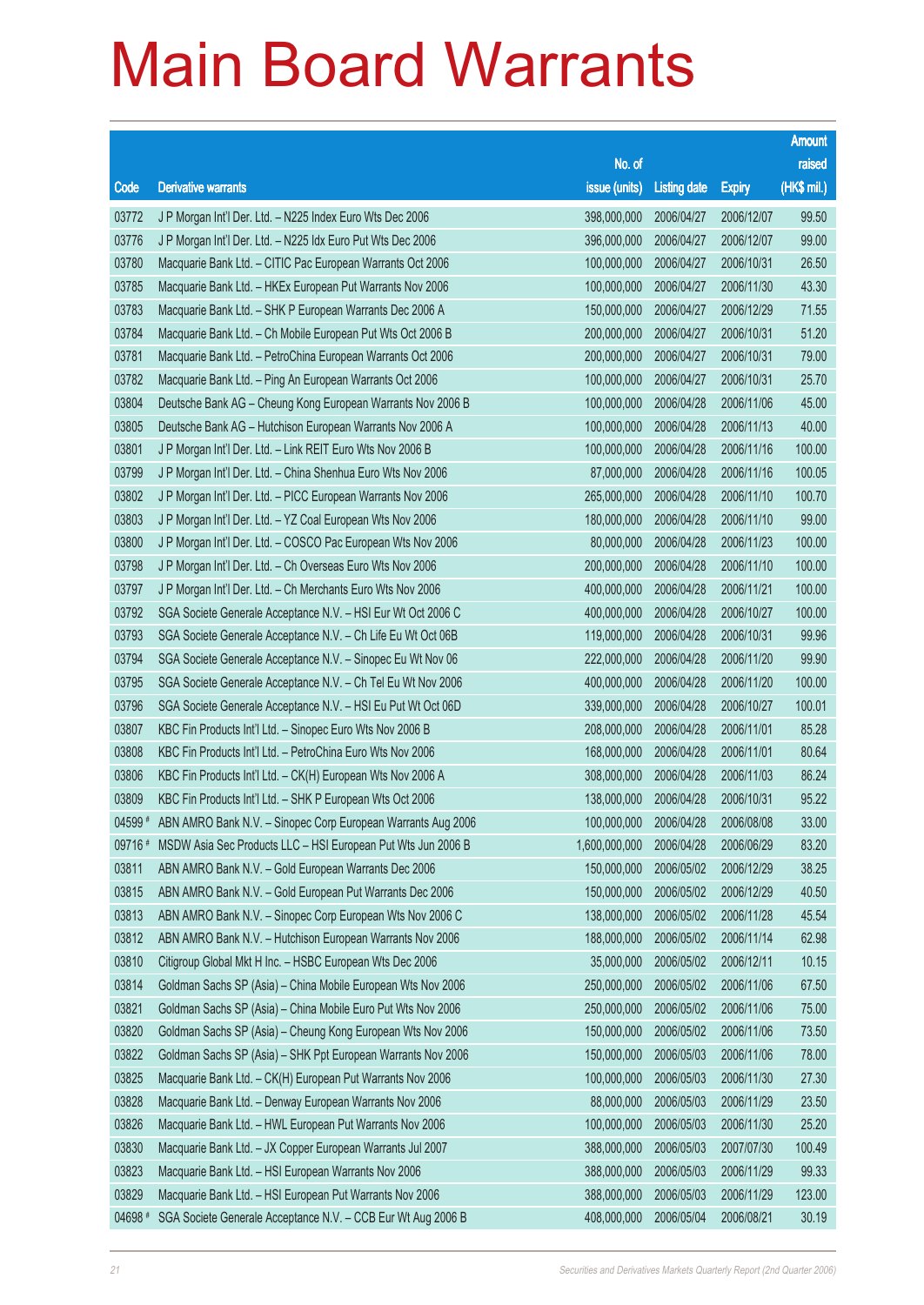|         |                                                              |                        |                     |               | <b>Amount</b> |
|---------|--------------------------------------------------------------|------------------------|---------------------|---------------|---------------|
|         |                                                              | No. of                 |                     |               | raised        |
| Code    | <b>Derivative warrants</b>                                   | issue (units)          | <b>Listing date</b> | <b>Expiry</b> | (HK\$ mil.)   |
| 03831   | SGA Societe Generale Acceptance N.V. - CCB Eur Wt Nov 2006 B | 323,000,000            | 2006/05/08          | 2006/11/13    | 100.13        |
| 03832   | SGA Societe Generale Acceptance N.V. - HWL Eur Wt Nov 2006 A | 204,000,000            | 2006/05/08          | 2006/11/13    | 99.96         |
| 03833   | SGA Societe Generale Acceptance N.V. - PetCh Eu Wt Nov 06 A  | 139,000,000            | 2006/05/08          | 2006/11/13    | 100.08        |
| 03834   | SGA Societe Generale Acceptance N.V. - SHKP Eu Wt Nov 2006 A | 161,000,000            | 2006/05/08          | 2006/11/13    | 99.82         |
| 04689 # | ABN AMRO Bank N.V. - CC Bank European Warrants Aug 2006 B    | 200,000,000            | 2006/05/08          | 2006/08/22    | 18.40         |
| 03837   | ABN AMRO Bank N.V. - Sinopec Corp European Warrants Dec 2006 | 150,000,000            | 2006/05/09          | 2006/12/04    | 49.50         |
| 03836   | ABN AMRO Bank N.V. - PetroChina European Warrants Nov 2006 B | 150,000,000            | 2006/05/09          | 2006/11/13    | 94.50         |
| 03838   | HK Bank - Jiangxi Copper European Warrants Jan 2007          | 88,000,000             | 2006/05/09          | 2007/01/19    | 155.76        |
| 03841   | KBC Fin Products Int'l Ltd. - CK(H) European Wts Nov 2006 B  | 208,000,000            | 2006/05/09          | 2006/11/09    | 97.76         |
| 03843   | KBC Fin Products Int'l Ltd. - SHK P European Wts Nov 2006    | 208,000,000            | 2006/05/09          | 2006/11/15    | 95.68         |
| 03842   | KBC Fin Products Int'l Ltd. - HWL European Wts Nov 2006 A    | 318,000,000            | 2006/05/09          | 2006/11/09    | 92.22         |
| 04556 # | Deutsche Bank AG - CC Bank European Warrants Oct 2006 A      | 200,000,000            | 2006/05/09          | 2006/10/03    | 64.00         |
| 03844   | KBC Fin Products Int'l Ltd. - HSI European Wts Nov 2006 F    | 400,000,000            | 2006/05/10          | 2006/11/29    | 100.00        |
| 04649#  | Deutsche Bank AG - CC Bank European Warrants Nov 2006 A      | 200,000,000            | 2006/05/10          | 2006/11/21    | 56.00         |
| 03600 # | SGA Societe Generale Acceptance N.V. - HSI Eu Put Wt Sep 06B | 392,000,000            | 2006/05/10          | 2006/09/28    | 45.47         |
| 03847   | Deutsche Bank AG - HSI European Warrants Nov 2006            | 200,000,000            | 2006/05/11          | 2006/11/29    | 50.00         |
| 03848   | Deutsche Bank AG - BankComm European Warrants Nov 2006       | 100,000,000            | 2006/05/11          | 2006/11/13    | 37.00         |
| 03850   | Deutsche Bank AG - HSBC European Warrants Nov 2006 B         | 100,000,000            | 2006/05/11          | 2006/11/13    | 41.00         |
| 03851   | Deutsche Bank AG - HSI European Put Warrants Nov 2006        | 200,000,000            | 2006/05/11          | 2006/11/29    | 50.00         |
| 03846   | Macquarie Bank Ltd. - BEA European Warrants Mar 2007         | 150,000,000            | 2006/05/11          | 2007/03/30    | 39.90         |
| 03845   | Macquarie Bank Ltd. - HSBC European Warrants Nov 2006 A      | 250,000,000            | 2006/05/11          | 2006/11/30    | 63.25         |
| 03849   | Macquarie Bank Ltd. - HSBC European Warrants Nov 2006        | 200,000,000            | 2006/05/11          | 2006/11/30    | 81.00         |
| 03852   | KBC Fin Products Int'l Ltd. - HSI Euro Put Wts Nov 2006 A    | 400,000,000            | 2006/05/11          | 2006/11/29    | 100.00        |
| 03853   | KBC Fin Products Int'l Ltd. - HSBC European Wts Nov 2006 B   | 318,000,000            | 2006/05/11          | 2006/11/13    | 98.58         |
| 04582 # | ABN AMRO Bank N.V. - Hutchison European Warrants Aug 2006    | 200,000,000            | 2006/05/11          | 2006/08/02    | 63.00         |
| 03691 # | KBC Fin Products Int'l Ltd. - HSI Euro Put Wts Oct 2006 C    | 600,000,000            | 2006/05/11          | 2006/10/27    | 88.80         |
| 03857   | Deutsche Bank AG - HSCEI European Warrants Nov 2006          | 200,000,000 2006/05/12 |                     | 2006/11/29    | 50.00         |
| 03858   | Deutsche Bank AG - Hutchison European Warrants Nov 2006 B    | 100,000,000            | 2006/05/12          | 2006/11/27    | 38.00         |
| 03861   | Deutsche Bank AG - HSCEI European Put Warrants Nov 2006      | 200,000,000            | 2006/05/12          | 2006/11/29    | 50.00         |
| 03854   | Macquarie Bank Ltd. - China Shenhua European Wts Feb 2007    | 100,000,000            | 2006/05/12          | 2007/02/14    | 25.00         |
| 03855   | Macquarie Bank Ltd. - China Unicom European Wts Dec 2006 A   | 150,000,000            | 2006/05/12          | 2006/12/29    | 70.95         |
| 03856   | Macquarie Bank Ltd. - PetroChina European Put Wts Nov 2006 A | 100,000,000            | 2006/05/12          | 2006/11/30    | 59.40         |
| 03859   | SGA Societe Generale Acceptance N.V. - BOCHK Eur Wt Nov 2006 | 140,000,000            | 2006/05/12          | 2006/11/13    | 100.80        |
| 03860   | SGA Societe Generale Acceptance N.V. - CK(H) Eur Wt Nov 2006 | 190,000,000            | 2006/05/12          | 2006/11/13    | 100.70        |
| 03862   | SGA Societe Generale Acceptance N.V. - CCB Eur Wt Nov 2006 C | 345,000,000            | 2006/05/12          | 2006/11/20    | 100.05        |
| 03863   | SGA Societe Generale Acceptance N.V. - HSBC Eur Wts Nov 2006 | 164,000,000            | 2006/05/12          | 2006/11/13    | 100.04        |
| 03864   | SGA Societe Generale Acceptance N.V. - HSBC Eu Wt Dec 2006 A | 196,000,000            | 2006/05/12          | 2006/12/11    | 99.96         |
| 03865   | KBC Fin Products Int'l Ltd. - HSI Euro Put Wts Nov 2006 B    | 400,000,000            | 2006/05/12          | 2006/11/29    | 100.00        |
| 03866   | KBC Fin Products Int'l Ltd. - HSI Euro Put Wts Nov 2006 C    | 318,000,000            | 2006/05/12          | 2006/11/29    | 79.50         |
| 04493 # | Deutsche Bank AG - HSI European Put Warrants Jul 2006        | 235,000,000            | 2006/05/12          | 2006/07/28    | 10.11         |
| 03868   | ABN AMRO Bank N.V. - Oil Future European Warrants Nov 2006   | 60,000,000             | 2006/05/15          | 2006/11/20    | 17.94         |
| 03876   | ABN AMRO Bank N.V. - Oil Future European Put Wts Nov 2006    | 60,000,000             | 2006/05/15          | 2006/11/20    | 15.00         |
| 03873   | ABN AMRO Bank N.V. - CC Bank European Warrants Dec 2006      | 440,000,000            | 2006/05/15          | 2006/12/11    | 110.00        |
| 03874   | ABN AMRO Bank N.V. - HSBC European Warrants Nov 2006 B       | 110,000,000            | 2006/05/15          | 2006/11/20    | 43.45         |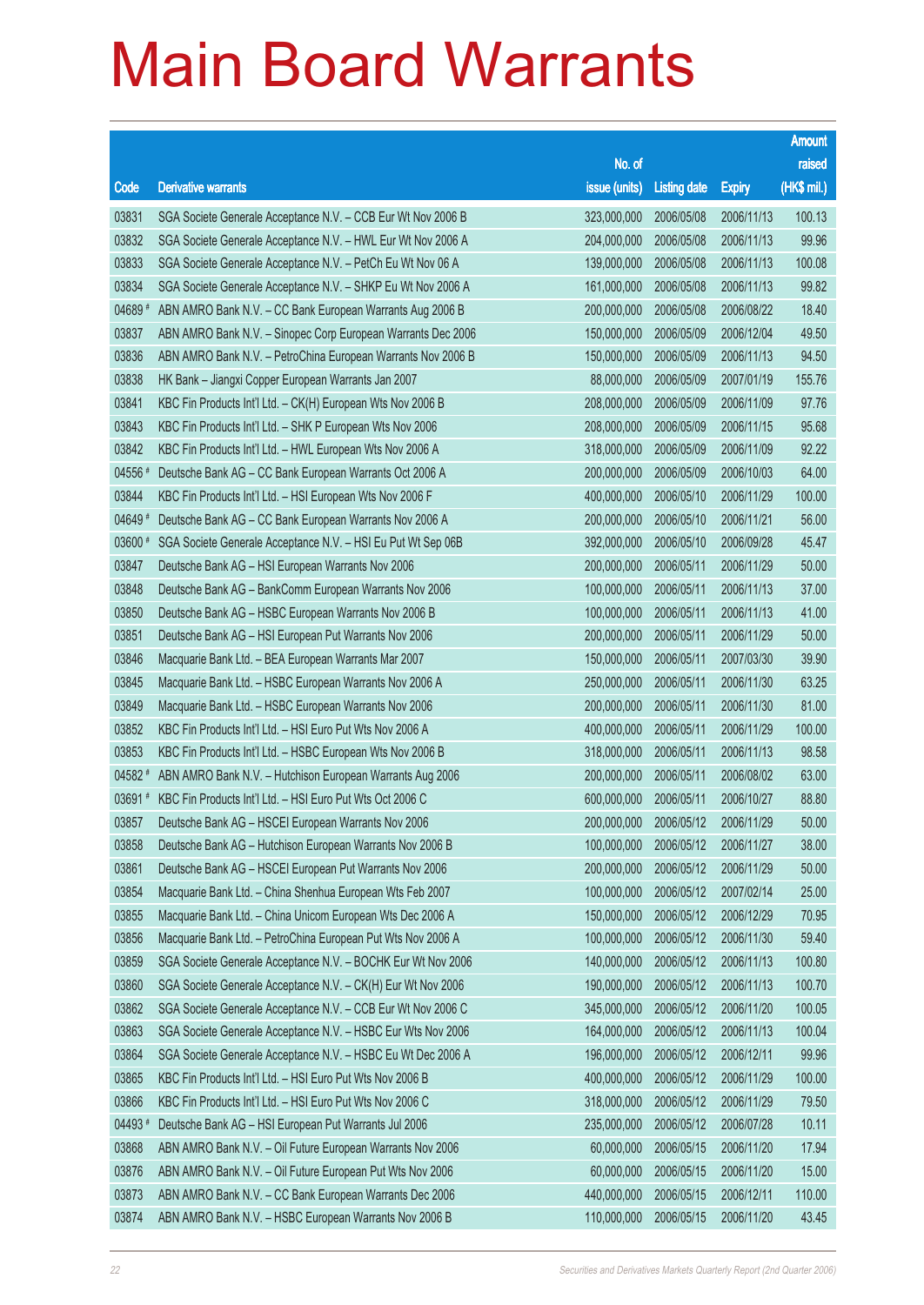|         |                                                                |                        |                     |               | <b>Amount</b> |
|---------|----------------------------------------------------------------|------------------------|---------------------|---------------|---------------|
|         |                                                                | No. of                 |                     |               | raised        |
| Code    | <b>Derivative warrants</b>                                     | issue (units)          | <b>Listing date</b> | <b>Expiry</b> | (HK\$ mil.)   |
| 03875   | ABN AMRO Bank N.V. - PetroChina European Warrants Nov 2006 C   | 100,000,000            | 2006/05/15          | 2006/11/20    | 25.00         |
| 03867   | Goldman Sachs SP (Asia) - HSI European Warrants Nov 2006       | 300,000,000            | 2006/05/15          | 2006/11/29    | 81.00         |
| 03872   | Goldman Sachs SP (Asia) - HSI European Put Warrants Nov 2006   | 300,000,000            | 2006/05/15          | 2006/11/29    | 75.00         |
| 03877   | Macquarie Bank Ltd. - CK(H) European Warrants Nov 2006 A       | 200,000,000            | 2006/05/15          | 2006/11/29    | 90.20         |
| 03878   | Macquarie Bank Ltd. - HSBC European Warrants Dec 2006 A        | 250,000,000            | 2006/05/15          | 2006/12/29    | 82.00         |
| 03879   | Macquarie Bank Ltd. - HWL European Warrants Nov 2006           | 200,000,000            | 2006/05/15          | 2006/11/29    | 62.60         |
| 03880   | Macquarie Bank Ltd. - HSCEI European Put Warrants Dec 2006 A   | 188,000,000            | 2006/05/15          | 2006/12/28    | 47.19         |
| 03885   | KBC Fin Products Int'l Ltd. - HSCEI Euro Put Wts Nov 2006      | 400,000,000            | 2006/05/15          | 2006/11/29    | 100.00        |
| 03883   | KBC Fin Products Int'l Ltd. - HSBC European Wts Dec 2006 C     | 368,000,000            | 2006/05/15          | 2006/12/01    | 92.00         |
| 03881   | KBC Fin Products Int'l Ltd. - HSBC European Wts Dec 2006 A     | 188,000,000            | 2006/05/15          | 2006/12/07    | 95.88         |
| 03882   | KBC Fin Products Int'l Ltd. - HSBC European Wts Dec 2006 B     | 228,000,000            | 2006/05/15          | 2006/12/15    | 93.48         |
| 03884   | KBC Fin Products Int'l Ltd. - HWL European Wts Nov 2006 B      | 368,000,000            | 2006/05/15          | 2006/11/20    | 95.68         |
| 04619#  | KBC Fin Products Int'l Ltd. - HWL European Warrants Aug 2006   | 300,000,000            | 2006/05/15          | 2006/08/09    | 99.00         |
| 03891   | SGA Societe Generale Acceptance N.V. - HSI Eur Wt Nov 2006 A   | 385,000,000            | 2006/05/16          | 2006/11/29    | 100.10        |
| 03892   | SGA Societe Generale Acceptance N.V. - CCB Eu Put Wt Nov 06    | 323,000,000            | 2006/05/16          | 2006/11/20    | 100.13        |
| 03893   | SGA Societe Generale Acceptance N.V. - C Life Eu Wt Dec 06 A   | 91,000,000             | 2006/05/16          | 2006/12/11    | 100.10        |
| 03895   | SGA Societe Generale Acceptance N.V. - HSI Eu Put Wt Nov 06B   | 313,000,000            | 2006/05/16          | 2006/11/29    | 100.16        |
| 03887   | Macquarie Bank Ltd. - HSCEI European Warrants Dec 2006 B       | 188,000,000            | 2006/05/16          | 2006/12/28    | 47.94         |
| 03886   | Macquarie Bank Ltd. - Ch Life European Warrants Dec 2007 B     | 400,000,000            | 2006/05/16          | 2007/12/21    | 101.60        |
| 03888   | KBC Fin Products Int'l Ltd. - CCB European Warrants Dec 2006   | 368,000,000            | 2006/05/16          | 2006/12/01    | 95.68         |
| 03889   | KBC Fin Products Int'l Ltd. - Ch Life Euro Wts Nov 2006 A      | 108,000,000            | 2006/05/16          | 2006/11/16    | 91.80         |
| 03890   | KBC Fin Products Int'l Ltd. - Ch Life Euro Wts Nov 2006 B      | 208,000,000            | 2006/05/16          | 2006/11/16    | 91.52         |
| 02216 # | Deutsche Bank AG - Hutchison European Warrants Aug 2006 A      | 200,000,000            | 2006/05/16          | 2006/08/21    | 45.20         |
| 04695 # | KBC Fin Products Int'l Ltd. - CCB European Wts Sep 2006 B      | 500,000,000            | 2006/05/16          | 2006/09/01    | 79.00         |
| 04563   | Deutsche Bank AG - China Life European Warrants Dec 2006 A     | 100,000,000            | 2006/05/17          | 2006/12/04    | 116.00        |
| 04564   | Deutsche Bank AG - Sinopec Corp European Warrants Dec 2006     | 100,000,000            | 2006/05/17          | 2006/12/11    | 38.00         |
| 04565   | Deutsche Bank AG - PetroChina European Warrants Nov 2006 B     | 100,000,000 2006/05/17 |                     | 2006/11/27    | 61.00         |
| 04567   | Deutsche Bank AG - China Life European Put Warrants Nov 2006   | 100,000,000            | 2006/05/17          | 2006/11/27    | 78.00         |
| 04673   | Fortis Bank S.A./N.V. - SHK Ppt European Warrants Nov 2006     | 32,000,000             | 2006/05/17          | 2006/11/24    | 10.56         |
| 04569   | Fortis Bank S.A./N.V. - PetroChina European Wts Nov 2006       | 22,000,000             | 2006/05/17          | 2006/11/24    | 10.78         |
| 04566   | Fortis Bank S.A./N.V. - Cheung Kong European Wts May 2007      | 25,000,000             | 2006/05/17          | 2007/05/04    | 13.75         |
| 04674   | Fortis Bank S.A./N.V. - Swire Pac A European Wts Feb 2007      | 26,000,000             | 2006/05/17          | 2007/02/05    | 11.26         |
| 04568   | Fortis Bank S.A./N.V. - China Netcom European Wts Apr 2007     | 128,000,000            | 2006/05/17          | 2007/04/30    | 36.48         |
| 04562   | Macquarie Bank Ltd. - BOCom European Warrants Dec 2006         | 200,000,000            | 2006/05/17          | 2006/12/29    | 58.80         |
| 04703   | SGA Societe Generale Acceptance N.V. - HSCEI Eu Wt Nov 06 A    | 400,000,000            | 2006/05/17          | 2006/11/29    | 100.00        |
| 04738   | SGA Societe Generale Acceptance N.V. - HSCEI Eu Wt Nov 06 B    | 400,000,000            | 2006/05/17          | 2006/11/29    | 100.00        |
| 04740   | SGA Societe Generale Acceptance N.V. - HSCEI Eu Put Wt Nov 06C | 400,000,000            | 2006/05/17          | 2006/11/29    | 100.00        |
| 04742   | SGA Societe Generale Acceptance N.V. - HSCEI Eu Put Wt Nov 06D | 400,000,000            | 2006/05/17          | 2006/11/29    | 100.00        |
| 04702   | SGA Societe Generale Acceptance N.V. - C Mob Eur Wt Nov 2006   | 200,000,000            | 2006/05/17          | 2006/11/27    | 100.00        |
| 04739   | SGA Societe Generale Acceptance N.V. - C Mob Eu Put Wt Nov 06B | 182,000,000            | 2006/05/17          | 2006/11/27    | 100.10        |
| 04743   | KBC Fin Products Int'l Ltd. - HSCEI European Wts Nov 2006      | 400,000,000            | 2006/05/17          | 2006/11/29    | 100.00        |
| 04741   | KBC Fin Products Int'l Ltd. - BOCHK European Wts Nov 2006 B    | 248,000,000            | 2006/05/17          | 2006/11/17    | 94.24         |
| 04808   | UBS AG - BOCHK European Warrants Feb 2007                      | 100,000,000            | 2006/05/18          | 2007/02/26    | 81.00         |
| 04813   | UBS AG - China Life European Warrants Dec 2007                 | 100,000,000            | 2006/05/18          | 2007/12/17    | 25.00         |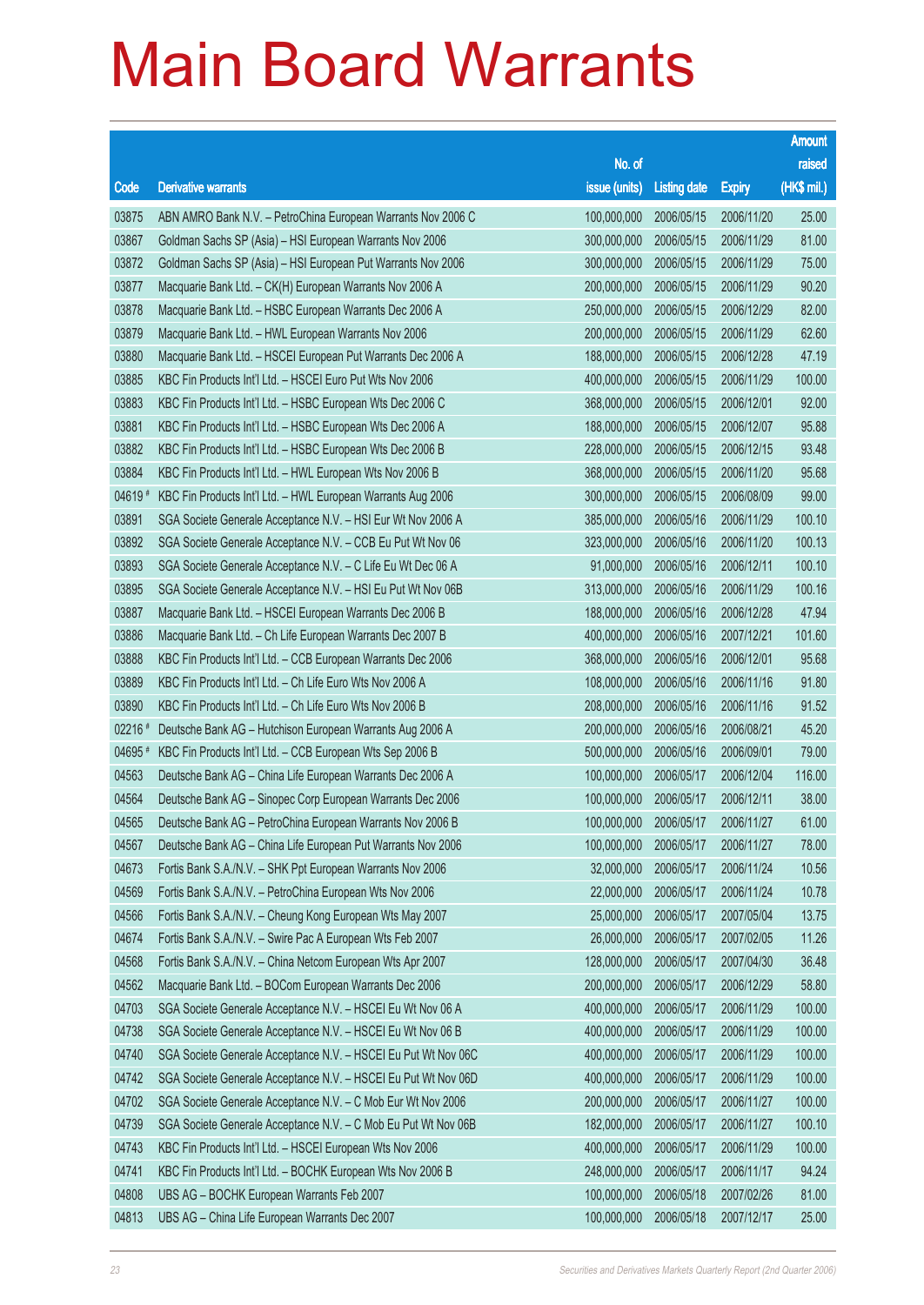|           |                                                              |                        |                     |               | <b>Amount</b> |
|-----------|--------------------------------------------------------------|------------------------|---------------------|---------------|---------------|
|           |                                                              | No. of                 |                     |               | raised        |
| Code      | <b>Derivative warrants</b>                                   | issue (units)          | <b>Listing date</b> | <b>Expiry</b> | (HK\$ mil.)   |
| 04831     | UBS AG - PetroChina European Warrants Feb 2007               | 100,000,000            | 2006/05/18          | 2007/02/26    | 90.00         |
| 04832     | UBS AG - Ping An European Warrants Feb 2007                  | 100,000,000            | 2006/05/18          | 2007/02/26    | 45.00         |
| 04815     | UBS AG - HSI European Warrants Nov 2006                      | 100,000,000            | 2006/05/18          | 2006/11/29    | 25.00         |
| 04835     | UBS AG - HSI European Put Warrants Nov 2006                  | 100,000,000            | 2006/05/18          | 2006/11/29    | 25.00         |
| 04814     | UBS AG - China Mobile European Warrants Dec 2006             | 100,000,000            | 2006/05/18          | 2006/12/11    | 34.00         |
| 04833     | UBS AG - China Mobile European Put Warrants Dec 2006         | 100,000,000            | 2006/05/18          | 2006/12/11    | 38.00         |
| 04812     | UBS AG - Cheung Kong European Warrants Feb 2007              | 100,000,000            | 2006/05/18          | 2007/02/26    | 61.00         |
| 04816     | UBS AG - HSBC European Warrants Feb 2007                     | 100,000,000            | 2006/05/18          | 2007/02/26    | 62.00         |
| 04830     | UBS AG - HWL European Warrants Feb 2007                      | 100,000,000            | 2006/05/18          | 2007/02/26    | 45.00         |
| 04802     | SGA Societe Generale Acceptance N.V. - HSBC Eu Wt Dec 2006 B | 172,000,000            | 2006/05/18          | 2006/12/04    | 99.76         |
| 04801     | SGA Societe Generale Acceptance N.V. - BOComm Eu Wt Nov 2006 | 238,000,000            | 2006/05/18          | 2006/11/20    | 99.96         |
| 04803     | SGA Societe Generale Acceptance N.V. - PetCh Eu Wt Nov 06 B  | 100,000,000            | 2006/05/18          | 2006/11/20    | 100.00        |
| 04804     | SGA Societe Generale Acceptance N.V. - SHKP Eu Wt Nov 2006 B | 127,000,000            | 2006/05/18          | 2006/11/20    | 100.33        |
| 04807     | SGA Societe Generale Acceptance N.V. - HSBC Eu Put Wt Dec06D | 93,000,000             | 2006/05/18          | 2006/12/04    | 100.44        |
| 04836     | Macquarie Bank Ltd. - HKEx European Warrants Nov 2006 A      | 188,000,000            | 2006/05/18          | 2006/11/29    | 121.45        |
| 04840     | KBC Fin Products Int'l Ltd. - HSBC Euro Put Wts Nov 2006 C   | 288,000,000            | 2006/05/18          | 2006/11/20    | 80.64         |
| 04862     | KBC Fin Products Int'l Ltd. - HSBC Euro Put Wts Nov 2006 D   | 208,000,000            | 2006/05/18          | 2006/11/20    | 99.84         |
| 04839     | KBC Fin Products Int'l Ltd. - Ch Mob Euro Put Wts Nov 2006 D | 208,000,000            | 2006/05/18          | 2006/11/20    | 99.84         |
| 04837     | KBC Fin Products Int'l Ltd. - Ch Life Euro Put Wt Nov 2006 D | 208,000,000            | 2006/05/18          | 2006/11/20    | 85.28         |
| 04863     | KBC Fin Products Int'l Ltd. - PetroChina Euro Wts Dec 2006 A | 248,000,000            | 2006/05/18          | 2006/12/01    | 96.72         |
| 04599     | ABN AMRO Bank N.V. - Sinopec Corp European Warrants Aug 2006 | 100,000,000            | 2006/05/18          | 2006/08/08    | 29.00         |
| 04864     | Deutsche Bank AG - HSBC European Warrants Jan 2007           | 100,000,000            | 2006/05/19          | 2007/01/10    | 57.60         |
| 04868     | Deutsche Bank AG - HSBC European Put Warrants Jan 2007       | 100,000,000            | 2006/05/19          | 2007/01/16    | 38.00         |
| 04865     | Macquarie Bank Ltd. - Lenovo European Warrants Jan 2007      | 100,000,000            | 2006/05/19          | 2007/01/30    | 27.20         |
| 04866     | SGA Societe Generale Acceptance N.V. - C Tel Eu Wt Dec 06 A  | 317,000,000            | 2006/05/19          | 2006/12/11    | 99.86         |
| 04867     | SGA Societe Generale Acceptance N.V. - HWL Eur Wt Nov 2006 B | 167,000,000            | 2006/05/19          | 2006/11/20    | 100.20        |
| 04869     | ABN AMRO Bank N.V. - Ch Telecom European Warrants Nov 2006   | 200,000,000 2006/05/22 |                     | 2006/11/22    | 64.00         |
| 04874     | ABN AMRO Bank N.V. - Ch Telecom European Warrants Jan 2007 A | 200,000,000            | 2006/05/22          | 2007/01/22    | 50.00         |
| 04875     | ABN AMRO Bank N.V. - Ch Telecom European Warrants Mar 2007   | 200,000,000            | 2006/05/22          | 2007/03/12    | 50.00         |
| 04886     | ABN AMRO Bank N.V. - HWL European Warrants Jan 2007          | 200,000,000            | 2006/05/22          | 2007/01/22    | 120.00        |
| 04887     | ABN AMRO Bank N.V. - HWL European Warrants Dec 2006 B        | 200,000,000            | 2006/05/22          | 2006/12/18    | 79.00         |
| 04888     | ABN AMRO Bank N.V. - HSBC European Warrants Dec 2006         | 200,000,000            | 2006/05/22          | 2006/12/18    | 144.00        |
| 04889     | ABN AMRO Bank N.V. - HSBC European Warrants Nov 2006 C       | 200,000,000            | 2006/05/22          | 2006/11/22    | 98.00         |
| 04890     | Macquarie Bank Ltd. - Sinopec European Warrants Dec 2006 A   | 150,000,000            | 2006/05/22          | 2006/12/27    | 79.05         |
| 04891     | Macquarie Bank Ltd. - Sinopec European Warrants Nov 2006     | 200,000,000            | 2006/05/22          | 2006/11/30    | 53.80         |
| 04892     | Goldman Sachs SP (Asia) - HKEx European Warrants Nov 2006    | 150,000,000            | 2006/05/22          | 2006/11/27    | 108.00        |
| 04895     | KBC Fin Products Int'l Ltd. - Sinopec Euro Put Wts Nov 2006  | 208,000,000            | 2006/05/22          | 2006/11/24    | 76.96         |
| 04893     | KBC Fin Products Int'l Ltd. - BOCom Euro Put Wts Nov 2006    | 268,000,000            | 2006/05/22          | 2006/11/22    | 72.36         |
| 04894     | KBC Fin Products Int'l Ltd. - CCB European Put Wts Dec 2006  | 288,000,000            | 2006/05/22          | 2006/12/01    | 74.88         |
| 04908     | KBC Fin Products Int'l Ltd. - PetroChina Eur Put Wt Nov 2006 | 108,000,000            | 2006/05/22          | 2006/11/22    | 74.52         |
| $04720$ # | ABN AMRO Bank N.V. - Sinopec Corp European Wts Sep 2006 C    | 140,000,000            | 2006/05/22          | 2006/09/04    | 48.30         |
| 04617#    | KBC Fin Products Int'l Ltd. - CNOOC European Wts Aug 2006 B  | 300,000,000            | 2006/05/22          | 2006/08/08    | 57.00         |
| 03792 #   | SGA Societe Generale Acceptance N.V. - HSI Eur Wt Oct 2006 C | 400,000,000            | 2006/05/22          | 2006/10/27    | 58.40         |
| 04910     | SGA Societe Generale Acceptance N.V. - USD/YEN Eu Wt Dec 06  | 385,000,000            | 2006/05/23          | 2006/12/18    | 100.10        |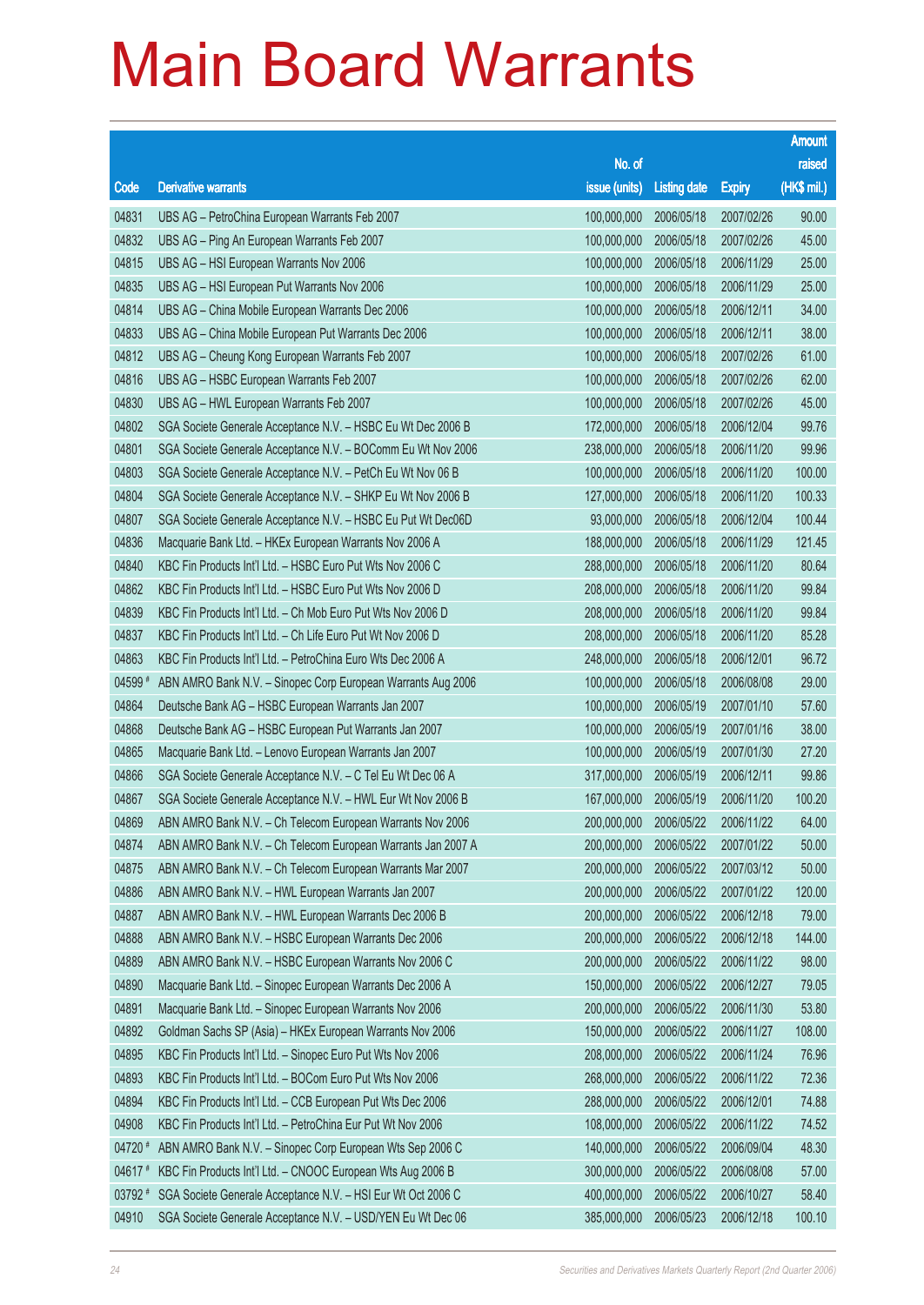|           |                                                                |                        |                     |               | <b>Amount</b> |
|-----------|----------------------------------------------------------------|------------------------|---------------------|---------------|---------------|
|           |                                                                | No. of                 |                     |               | raised        |
| Code      | <b>Derivative warrants</b>                                     | issue (units)          | <b>Listing date</b> | <b>Expiry</b> | (HK\$ mil.)   |
| 04914     | SGA Societe Generale Acceptance N.V. - USD/YEN Eu Put Wt Dec06 | 370,000,000            | 2006/05/23          | 2006/12/18    | 99.90         |
| 04909     | SGA Societe Generale Acceptance N.V. - HSI Eur Wt Nov 2006 C   | 333,000,000            | 2006/05/23          | 2006/11/29    | 99.90         |
| 04913     | SGA Societe Generale Acceptance N.V. - HSI Eu Put Wt Nov 06D   | 400,000,000            | 2006/05/23          | 2006/11/29    | 100.00        |
| 04922     | KBC Fin Products Int'l Ltd. - HSI Euro Put Wts Nov 2006 E      | 400,000,000            | 2006/05/23          | 2006/11/29    | 100.00        |
| 04921     | KBC Fin Products Int'l Ltd. - HSI Euro Put Wts Nov 2006 D      | 400,000,000            | 2006/05/23          | 2006/11/29    | 100.00        |
| 04920     | KBC Fin Products Int'l Ltd. - HSBC European Wts Dec 2006 D     | 148,000,000            | 2006/05/23          | 2006/12/01    | 94.72         |
| 04918     | KBC Fin Products Int'l Ltd. - HSBC European Wts Nov 2006 E     | 208,000,000            | 2006/05/23          | 2006/11/23    | 95.68         |
| 04915     | BNP Paribas Arbit Issu B.V. - China Mobile Euro Wts Nov 2006   | 370,000,000            | 2006/05/23          | 2006/11/27    | 117.29        |
| 04916     | BNP Paribas Arbit Issu B.V. - HSBC European Wts Dec 2006 B     | 167,000,000            | 2006/05/23          | 2006/12/08    | 114.40        |
| 04917     | BNP Paribas Arbit Issu B.V. - HSBC European Wts Dec 2006 C     | 215,000,000            | 2006/05/23          | 2006/12/15    | 118.68        |
| 04760 #   | CC Rabobank B.A. - CC Bank European Warrants Nov 2006          | 100,000,000            | 2006/05/23          | 2006/11/08    | 24.90         |
| 04924     | Macquarie Bank Ltd. - China Mobile European Wts Nov 2006       | 200,000,000            | 2006/05/24          | 2006/11/30    | 71.40         |
| 04925     | Macquarie Bank Ltd. - Link REIT European Warrants Dec 2006     | 200,000,000            | 2006/05/24          | 2006/12/20    | 50.60         |
| 04926     | KBC Fin Products Int'l Ltd. - Ch Life European Wts Dec 2006    | 288,000,000            | 2006/05/24          | 2006/12/01    | 89.28         |
| 04928     | KBC Fin Products Int'l Ltd. - Ch Life European Wts Feb 2007    | 400,000,000            | 2006/05/24          | 2007/02/13    | 100.00        |
| 04930     | KBC Fin Products Int'l Ltd. - HWL European Wts Dec 2006 A      | 208,000,000            | 2006/05/24          | 2006/12/11    | 95.68         |
| 04929     | KBC Fin Products Int'l Ltd. - HKEx European Wts Nov 2006 D     | 168,000,000            | 2006/05/24          | 2006/11/24    | 97.44         |
| 04943     | BNP Paribas Arbit Issu B.V. - Ch Mobile Euro Put Wt Nov 2006   | 270,000,000            | 2006/05/25          | 2006/11/27    | 91.80         |
| 04944     | BNP Paribas Arbit Issu B.V. - China Life Euro Wts Nov 2006 B   | 400,000,000            | 2006/05/25          | 2006/11/27    | 100.00        |
| 04948     | BNP Paribas Arbit Issu B.V. - Ch Life Euro Put Wts Mar 2007    | 400,000,000            | 2006/05/25          | 2007/03/27    | 104.00        |
| 04932     | Macquarie Bank Ltd. - China Life European Wts Nov 2006 B       | 388,000,000            | 2006/05/25          | 2006/11/30    | 102.43        |
| 04939     | Macquarie Bank Ltd. - China Life European Warrants Feb 2007    | 388,000,000            | 2006/05/25          | 2007/02/28    | 98.94         |
| 04933     | Macquarie Bank Ltd. - China Life European Wts Nov 2006 C       | 168,000,000            | 2006/05/25          | 2006/11/29    | 286.27        |
| 04931     | Macquarie Bank Ltd. - China Life European Wts Nov 2006 A       | 88,000,000             | 2006/05/25          | 2006/11/29    | 203.02        |
| 04941     | Macquarie Bank Ltd. - CCB European Warrants Nov 2006 B         | 238,000,000            | 2006/05/25          | 2006/11/29    | 73.30         |
| 04940     | Macquarie Bank Ltd. - CCB European Warrants Dec 2006 A         | 288,000,000            | 2006/05/25          | 2006/12/29    | 76.90         |
| 04942     | Macquarie Bank Ltd. - HKEx European Warrants Nov 2006 B        | 100,000,000 2006/05/25 |                     | 2006/11/29    | 43.90         |
| 04953     | BNP Paribas Arbit Issu B.V. - Hutchison Euro Wts Jan 2007      | 229,000,000            | 2006/05/26          | 2007/01/22    | 91.60         |
| 04961     | BNP Paribas Arbit Issu B.V. - PetroChina Euro Wts Dec 2006     | 142,000,000            | 2006/05/26          | 2006/12/18    | 97.98         |
| 04962     | BNP Paribas Arbit Issu B.V. - Hutchison Euro Put Wt Jan 2007   | 255,000,000            | 2006/05/26          | 2007/01/22    | 102.00        |
| 04949     | SGA Societe Generale Acceptance N.V. - CMob Eu Put Wt Nov06C   | 250,000,000            | 2006/05/26          | 2006/11/29    | 100.00        |
| 04950     | SGA Societe Generale Acceptance N.V. - CNOOC Eur Wt Nov 2006   | 182,000,000            | 2006/05/26          | 2006/11/29    | 100.10        |
| 04951     | SGA Societe Generale Acceptance N.V. - HSI Eur Wt Nov 2006 E   | 313,000,000            | 2006/05/26          | 2006/11/29    | 100.16        |
| 04966     | Macquarie Bank Ltd. - China Telecom European Wts Dec 2006 B    | 200,000,000            | 2006/05/26          | 2006/12/29    | 51.60         |
| 04967     | Macquarie Bank Ltd. - China Telecom European Wts May 2007      | 200,000,000            | 2006/05/26          | 2007/05/30    | 53.20         |
| 04969     | Macquarie Bank Ltd. - HSBC European Warrants Jun 2009          | 388,000,000            | 2006/05/26          | 2009/06/30    | 101.27        |
| 04970     | Macquarie Bank Ltd. - HSBC European Warrants Nov 2006 B        | 188,000,000            | 2006/05/26          | 2006/11/29    | 147.02        |
| 04971     | Macquarie Bank Ltd. - HWL European Warrants Dec 2010           | 388,000,000            | 2006/05/26          | 2010/12/30    | 97.00         |
| 04983     | KBC Fin Products Int'l Ltd. - HSI European Wts Nov 2006 G      | 400,000,000            | 2006/05/26          | 2006/11/29    | 100.00        |
| 04973     | KBC Fin Products Int'l Ltd. - Sinopec Euro Wts Dec 2006 A      | 248,000,000            | 2006/05/26          | 2006/12/11    | 94.24         |
| 04982     | KBC Fin Products Int'l Ltd. - Ch Telecom Euro Wts Jan 2007     | 400,000,000            | 2006/05/26          | 2007/01/10    | 100.00        |
| 04981     | KBC Fin Products Int'l Ltd. - Ch Telecom Euro Wts Nov 2006     | 308,000,000            | 2006/05/26          | 2006/11/27    | 95.48         |
| 04972     | KBC Fin Products Int'l Ltd. - Ch Life Euro Put Wts Jan 2007    | 288,000,000            | 2006/05/26          | 2007/01/10    | 72.00         |
| $09037$ # | Deutsche Bank AG - HSBC European Warrants Nov 2006 A           | 200,000,000            | 2006/05/26          | 2006/11/30    | 124.00        |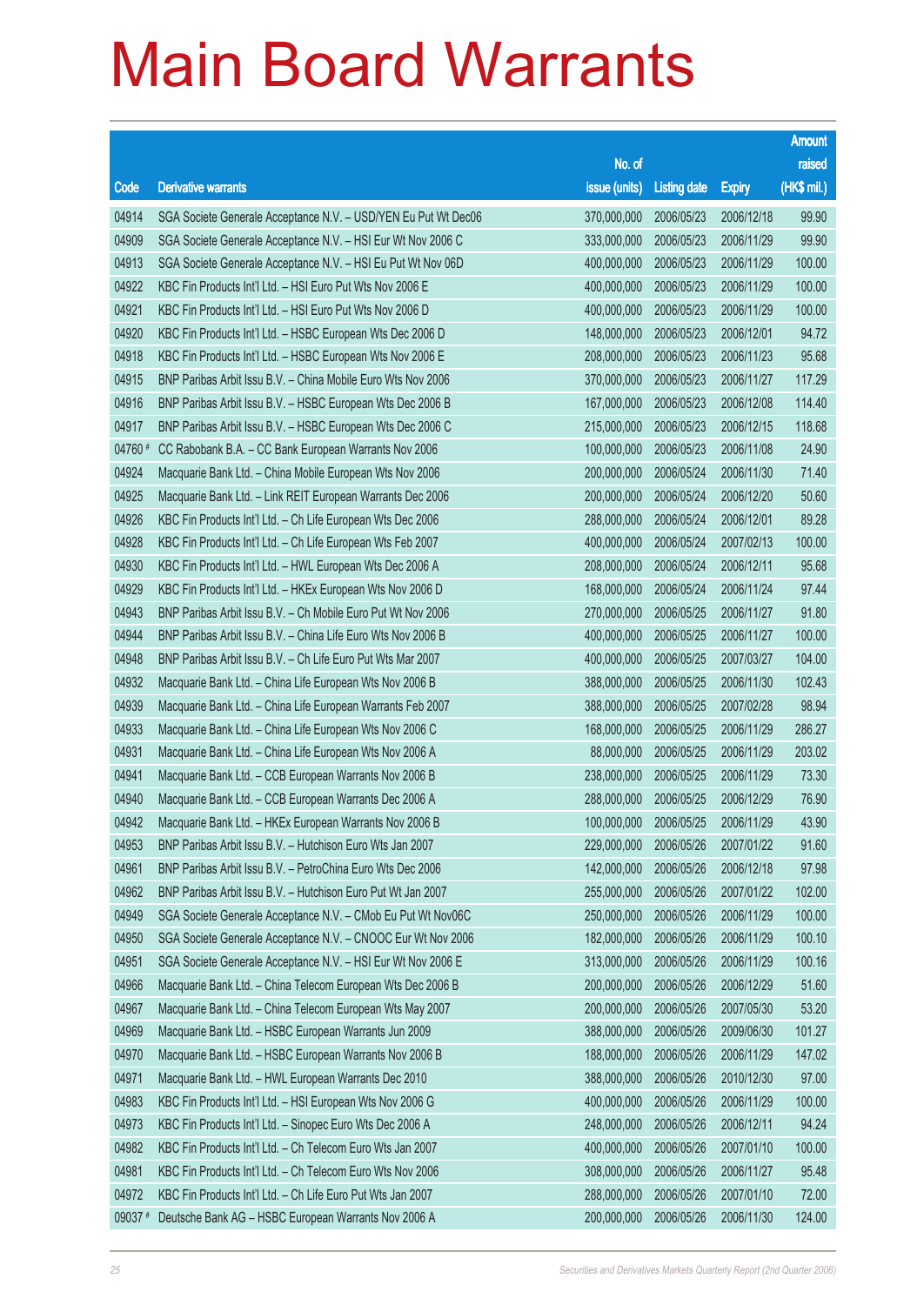|       |                                                                |                        |                     |               | <b>Amount</b> |
|-------|----------------------------------------------------------------|------------------------|---------------------|---------------|---------------|
|       |                                                                | No. of                 |                     |               | raised        |
| Code  | <b>Derivative warrants</b>                                     | issue (units)          | <b>Listing date</b> | <b>Expiry</b> | (HK\$ mil.)   |
| 04988 | ABN AMRO Bank N.V. - BankComm European Warrants Dec 2006 B     | 150,000,000            | 2006/05/29          | 2006/12/13    | 54.00         |
| 04986 | ABN AMRO Bank N.V. - BankComm European Warrants Dec 2006 A     | 150,000,000            | 2006/05/29          | 2006/12/21    | 88.50         |
| 04989 | CC Rabobank B.A. - BankComm European Warrants Jun 2007         | 100,000,000            | 2006/05/29          | 2007/06/28    | 55.00         |
| 04990 | CC Rabobank B.A. - China Life European Warrants Jun 2007       | 100,000,000            | 2006/05/29          | 2007/06/28    | 25.00         |
| 04991 | CC Rabobank B.A. - Hutchison European Warrants Jun 2007        | 100,000,000            | 2006/05/29          | 2007/06/08    | 64.00         |
| 04954 | Deutsche Bank AG - BOC HK European Warrants Dec 2006 B         | 100,000,000            | 2006/05/29          | 2006/12/11    | 95.00         |
| 04985 | Deutsche Bank AG - China Life European Warrants Dec 2006 B     | 100,000,000            | 2006/05/29          | 2006/12/04    | 129.00        |
| 04999 | KBC Fin Products Int'l Ltd. - SHK P European Wts Dec 2006 A    | 148,000,000            | 2006/05/29          | 2006/12/15    | 97.68         |
| 04992 | KBC Fin Products Int'l Ltd. - BOCom European Wts Dec 2006 A    | 188,000,000            | 2006/05/29          | 2006/12/15    | 94.00         |
| 04993 | KBC Fin Products Int'l Ltd. - Ch Mob European Wts Dec 2006     | 208,000,000            | 2006/05/29          | 2006/12/11    | 97.76         |
| 04998 | KBC Fin Products Int'l Ltd. - CNOOC European Wts Nov 2006      | 148,000,000            | 2006/05/29          | 2006/11/29    | 97.68         |
| 04997 | KBC Fin Products Int'l Ltd. - Sinopec Euro Wts Dec 2006 B      | 168,000,000            | 2006/05/29          | 2006/12/01    | 99.12         |
| 09002 | Macquarie Bank Ltd. - CK(H) European Warrants Nov 2006 B       | 200,000,000            | 2006/05/30          | 2006/11/29    | 100.40        |
| 09004 | Macquarie Bank Ltd. - China Mobile European Wts Dec 2006       | 200,000,000            | 2006/05/30          | 2006/12/29    | 94.00         |
| 09010 | Macquarie Bank Ltd. - CNOOC European Warrants Nov 2006         | 150,000,000            | 2006/05/30          | 2006/11/30    | 81.30         |
| 09011 | Macquarie Bank Ltd. - PetroChina European Warrants Nov 2006    | 100,000,000            | 2006/05/30          | 2006/11/30    | 75.80         |
| 09003 | Macquarie Bank Ltd. - PetroChina European Put Wts Nov 2006 B   | 100,000,000            | 2006/05/30          | 2006/11/29    | 44.50         |
| 09013 | UBS AG - BOCom European Warrants Mar 2007                      | 100,000,000            | 2006/05/30          | 2007/03/12    | 47.00         |
| 09014 | UBS AG - China Life European Warrants Dec 2006                 | 100,000,000            | 2006/05/30          | 2006/12/11    | 52.00         |
| 09015 | UBS AG - HS Bank European Warrants Jun 2007                    | 100,000,000            | 2006/05/30          | 2007/06/12    | 35.00         |
| 09016 | SGA Societe Generale Acceptance N.V. - HSI Eur Wt Nov 2006 F   | 333,000,000            | 2006/05/30          | 2006/11/29    | 99.90         |
| 09020 | SGA Societe Generale Acceptance N.V. - HSI Eu Put Wt Nov 06G   | 400,000,000            | 2006/05/30          | 2006/11/29    | 100.00        |
| 09017 | Deutsche Bank AG - CC Bank European Put Warrants Jan 2007      | 100,000,000            | 2006/06/01          | 2007/01/15    | 25.00         |
| 09018 | Deutsche Bank AG - HSI European Put Warrants Dec 2006 A        | 200,000,000            | 2006/06/01          | 2006/12/28    | 50.00         |
| 09019 | Deutsche Bank AG - Hutchison European Put Warrants Dec 2006    | 100,000,000            | 2006/06/01          | 2006/12/28    | 41.50         |
| 09039 | Macquarie Bank Ltd. - BOCom European Warrants Nov 2006         | 100,000,000            | 2006/06/01          | 2006/11/30    | 30.60         |
| 09040 | Macquarie Bank Ltd. - SHK Ppt European Warrants Dec 2006 B     | 100,000,000 2006/06/01 |                     | 2006/12/28    | 47.00         |
| 09041 | Macquarie Bank Ltd. - HSI European Warrants Dec 2006 C         | 388,000,000            | 2006/06/01          | 2006/12/28    | 103.60        |
| 09045 | Macquarie Bank Ltd. - HSI European Put Warrants Dec 2006 A     | 388,000,000            | 2006/06/01          | 2006/12/28    | 97.00         |
| 09042 | SGA Societe Generale Acceptance N.V. - C Life Eu Wt Dec 06 B   | 67,000,000             | 2006/06/01          | 2006/12/04    | 99.83         |
| 09043 | SGA Societe Generale Acceptance N.V. - HSBC Eu Wt Dec 2006 C   | 130,000,000            | 2006/06/01          | 2006/12/04    | 100.10        |
| 09044 | SGA Societe Generale Acceptance N.V. - MTRC Euro Wt Dec 2006   | 400,000,000            | 2006/06/01          | 2006/12/04    | 100.00        |
| 09049 | SGA Societe Generale Acceptance N.V. - MTRC Euro Wt Apr 2007   | 400,000,000            | 2006/06/01          | 2007/04/02    | 100.00        |
| 09050 | SGA Societe Generale Acceptance N.V. - C Life Eu Put Wt Dec 06 | 63,000,000             | 2006/06/01          | 2006/12/04    | 100.80        |
| 09052 | KBC Fin Products Int'l Ltd. - HSI European Warrants Dec 2006   | 400,000,000            | 2006/06/01          | 2006/12/28    | 100.00        |
| 09079 | BNP Paribas Arbit Issu B.V. - BankComm European Wts Dec 2006   | 200,000,000            | 2006/06/02          | 2006/12/11    | 100.00        |
| 09080 | BNP Paribas Arbit Issu B.V. - CC Bank European Wts Dec 2006    | 344,000,000            | 2006/06/02          | 2006/12/11    | 99.76         |
| 09084 | BNP Paribas Arbit Issu B.V. - HSI European Put Wts Dec 2006A   | 400,000,000            | 2006/06/02          | 2006/12/28    | 100.00        |
| 09124 | Goldman Sachs SP (Asia) - HSBC European Warrants Dec 2006      | 200,000,000            | 2006/06/02          | 2006/12/04    | 74.00         |
| 09125 | Goldman Sachs SP (Asia) - HSBC European Warrants Jun 2007      | 100,000,000            | 2006/06/02          | 2007/06/29    | 133.00        |
| 09094 | Goldman Sachs SP (Asia) - CC Bank European Warrants Dec 2006   | 150,000,000            | 2006/06/02          | 2006/12/04    | 52.50         |
| 09122 | Goldman Sachs SP (Asia) - HSI European Warrants Dec 2006       | 400,000,000            | 2006/06/02          | 2006/12/28    | 100.00        |
| 09126 | Goldman Sachs SP (Asia) - HSI European Put Warrants Dec 2006   | 400,000,000            | 2006/06/02          | 2006/12/28    | 100.00        |
| 09096 | Goldman Sachs SP (Asia) - China Mobile European Wts Dec 2006   | 250,000,000            | 2006/06/02          | 2006/12/04    | 92.50         |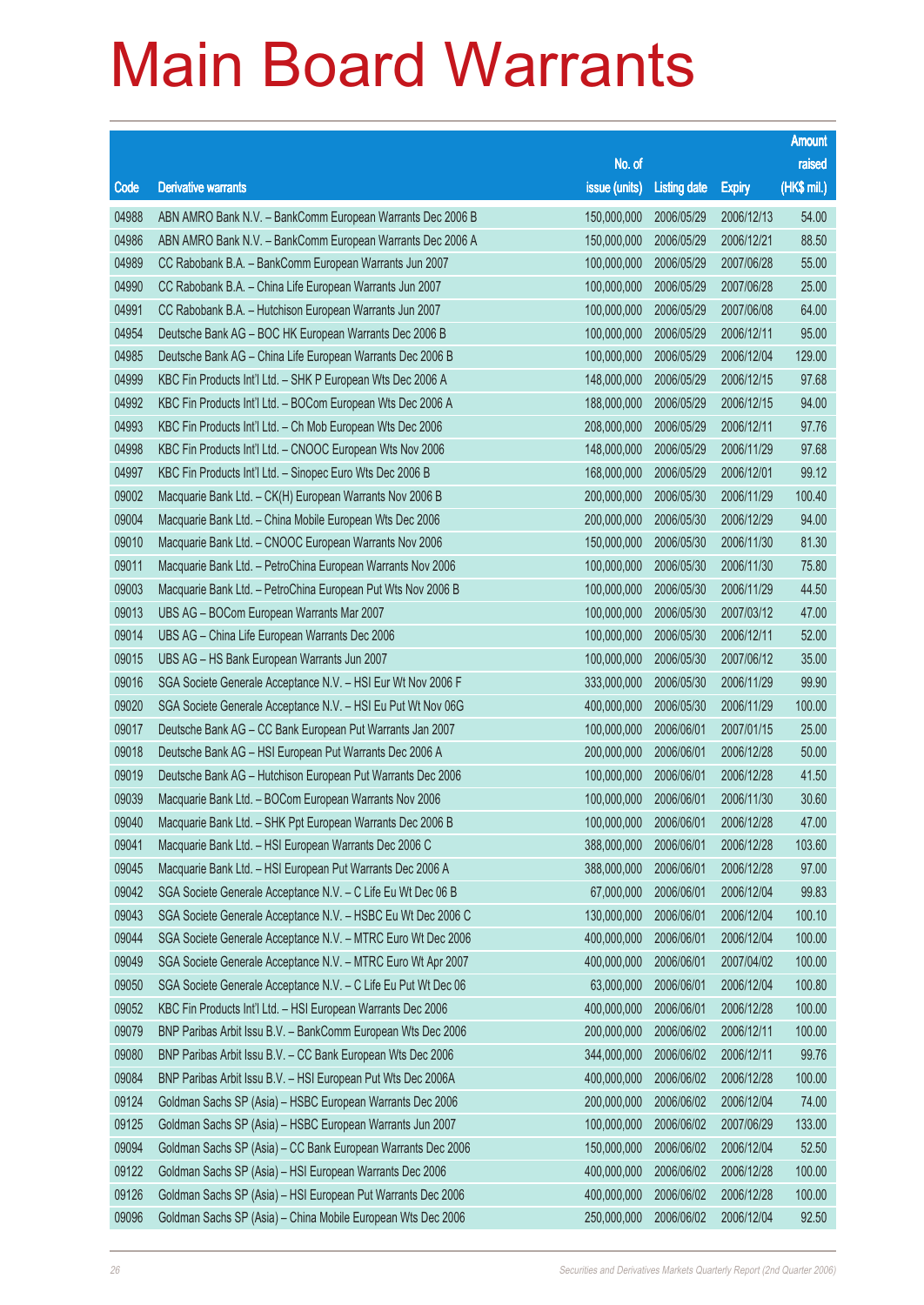|           |                                                                      |               |                     |               | <b>Amount</b> |
|-----------|----------------------------------------------------------------------|---------------|---------------------|---------------|---------------|
|           |                                                                      | No. of        |                     |               | raised        |
| Code      | <b>Derivative warrants</b>                                           | issue (units) | <b>Listing date</b> | <b>Expiry</b> | (HK\$ mil.)   |
| 09123     | Goldman Sachs SP (Asia) - China Mobile European Wts Apr 2007         | 250,000,000   | 2006/06/02          | 2007/04/02    | 112.50        |
| 09095     | Goldman Sachs SP (Asia) - China Life European Wts Jan 2007           | 200,000,000   | 2006/06/02          | 2007/01/29    | 50.00         |
| 09053     | SGA Societe Generale Acceptance N.V. - CK(H) Eur Wt Dec 2006         | 147,000,000   | 2006/06/02          | 2006/12/04    | 99.96         |
| 09071     | SGA Societe Generale Acceptance N.V. - Sinopec Eu Wt Dec 06A         | 172,000,000   | 2006/06/02          | 2006/12/04    | 99.76         |
| 09072     | SGA Societe Generale Acceptance N.V. - HSBC Eu Put Wt Dec06E         | 159,000,000   | 2006/06/02          | 2006/12/04    | 100.17        |
| 09077     | SGA Societe Generale Acceptance N.V. - HWL Euro Wts Dec 2006         | 196,000,000   | 2006/06/02          | 2006/12/04    | 99.96         |
| 09078     | SGA Societe Generale Acceptance N.V. - SHK P Eu Wt Dec 06 A          | 189,000,000   | 2006/06/02          | 2006/12/18    | 100.17        |
| 09085     | Macquarie Bank Ltd. - CHALCO European Warrants Jun 2008              | 200,000,000   | 2006/06/02          | 2008/06/30    | 50.60         |
| 09086     | Macquarie Bank Ltd. - Sinopec European Warrants Dec 2006 B           | 150,000,000   | 2006/06/02          | 2006/12/28    | 76.50         |
| 09087     | Macquarie Bank Ltd. - Sinopec European Warrants Jan 2007 A           | 200,000,000   | 2006/06/02          | 2007/01/30    | 82.80         |
| 09088     | Macquarie Bank Ltd. - Denway European Warrants Dec 2006              | 100,000,000   | 2006/06/02          | 2006/12/28    | 27.90         |
| 09093     | Macquarie Bank Ltd. - HLand European Warrants Dec 2006 B             | 100,000,000   | 2006/06/02          | 2006/12/28    | 26.20         |
| 09127     | BNP Paribas Arbit Issu B.V. - HSCEI European Wts Dec 2006            | 400,000,000   | 2006/06/05          | 2006/12/28    | 100.00        |
| 09131     | BNP Paribas Arbit Issu B.V. - HSCEI Euro Put Wts Dec 2006            | 400,000,000   | 2006/06/05          | 2006/12/28    | 100.00        |
| 09128     | BNP Paribas Arbit Issu B.V. - BOC HK European Wts Dec 2006           | 50,000,000    | 2006/06/05          | 2006/12/18    | 18.00         |
| 09129     | BNP Paribas Arbit Issu B.V. - Sinopec Corp Euro Wts Dec 2006         | 200,000,000   | 2006/06/05          | 2006/12/15    | 100.00        |
| 09130     | BNP Paribas Arbit Issu B.V. - CNOOC European Wts Dec 2006            | 164,000,000   | 2006/06/05          | 2006/12/15    | 100.04        |
| 09133     | KBC Fin Products Int'l Ltd. - PetroChina Euro Wts Dec 2006 B         | 128,000,000   | 2006/06/05          | 2006/12/15    | 98.56         |
| 09132     | KBC Fin Products Int'l Ltd. - BOCom European Wts Dec 2006 B          | 288,000,000   | 2006/06/05          | 2006/12/05    | 97.92         |
| 04701#    | Credit Suisse - Sh Petrochem Euro Wts Jul 2006                       | 200,000,000   | 2006/06/05          | 2006/07/28    | 40.00         |
| 09321#    | Credit Suisse - BOC HK European Warrants Aug 2006                    | 300,000,000   | 2006/06/05          | 2006/08/08    | 14.70         |
| 03960 #   | Credit Suisse - HSBC European Warrants Aug 2006                      | 200,000,000   | 2006/06/06          | 2006/08/28    | 66.00         |
| 09134     | SGA Societe Generale Acceptance N.V. - C Mob Eur Wt Dec 2006         | 278,000,000   | 2006/06/06          | 2006/12/06    | 100.08        |
| 09135     | SGA Societe Generale Acceptance N.V. - C Tel Eu Wt Dec 06 B          | 400,000,000   | 2006/06/06          | 2006/12/06    | 100.00        |
| 09136     | SGA Societe Generale Acceptance N.V. - CNOOC Eur Wt Dec 2006         | 192,000,000   | 2006/06/06          | 2006/12/06    | 99.84         |
| 04827 #   | KBC Fin Products Int'l Ltd. - China Life Euro Wts Sep 2006 C         | 188,000,000   | 2006/06/06          | 2006/09/01    | 250.04        |
|           | 02172 # KBC Fin Products Int'l Ltd. - BOC HK European Wts Sep 2006 A | 250,000,000   | 2006/06/06          | 2006/09/18    | 56.25         |
| 09138     | SGA Societe Generale Acceptance N.V. - CP&CC Eu Put Wt Dec 06D       | 161,000,000   | 2006/06/07          | 2006/12/11    | 99.82         |
| 09137     | SGA Societe Generale Acceptance N.V. - BOCHK Eu Put Wt Dec06         | 104,000,000   | 2006/06/07          | 2006/12/11    | 99.84         |
| 09141     | Macquarie Bank Ltd. - HSBC European Warrants Dec 2006 B              | 200,000,000   | 2006/06/08          | 2006/12/28    | 153.00        |
| 09142     | KBC Fin Products Int'l Ltd. - CK(H) Euro Put Wts Dec 2006            | 288,000,000   | 2006/06/08          | 2006/12/08    | 80.64         |
| 09155     | Macquarie Bank Ltd. - HSI European Warrants Dec 2006 D               | 388,000,000   | 2006/06/09          | 2006/12/28    | 110.97        |
| 09147     | Macquarie Bank Ltd. - HSI European Put Warrants Dec 2006 B           | 388,000,000   | 2006/06/09          | 2006/12/28    | 97.00         |
| 04697 #   | Deutsche Bank AG - HSI European Put Warrants Sep 2006 A              | 200,000,000   | 2006/06/09          | 2006/09/28    | 15.20         |
| 09148     | BNP Paribas Arbit Issu B.V. - China Tel Euro Wts Jan 2007            | 200,000,000   | 2006/06/12          | 2007/01/29    | 50.00         |
| 09149     | BNP Paribas Arbit Issu B.V. - PetroCh Euro Put Wts Dec 2006          | 108,000,000   | 2006/06/12          | 2006/12/18    | 99.36         |
| 09150     | BNP Paribas Arbit Issu B.V. - Ping An European Wts Dec 2006          | 200,000,000   | 2006/06/12          | 2006/12/18    | 52.00         |
| $02253$ # | Deutsche Bank AG - Nikkei 225 Index European Wts Sep 2006 B          | 160,000,000   | 2006/06/12          | 2006/09/07    | 10.56         |
| 09157     | ABN AMRO Bank N.V. - China Life European Warrants Jul 2007           | 150,000,000   | 2006/06/14          | 2007/07/23    | 37.50         |
| 09161     | ABN AMRO Bank N.V. - HSBC European Warrants Feb 2007 A               | 100,000,000   | 2006/06/14          | 2007/02/05    | 71.00         |
| 09156     | Macquarie Bank Ltd. - PCCW European Warrants Dec 2006                | 100,000,000   | 2006/06/14          | 2006/12/29    | 55.30         |
| $02125$ # | Deutsche Bank AG - Nikkei 225 Index European Wts Dec 2006            | 200,000,000   | 2006/06/14          | 2006/12/07    | 24.40         |
| 09173     | ABN AMRO Bank N.V. - Bank of Comm European Put Wts Feb 2007          | 150,000,000   | 2006/06/15          | 2007/02/16    | 37.50         |
| 09174     | ABN AMRO Bank N.V. - China Mobile European Put Wts Jan 2007          | 180,000,000   | 2006/06/15          | 2007/01/05    | 45.00         |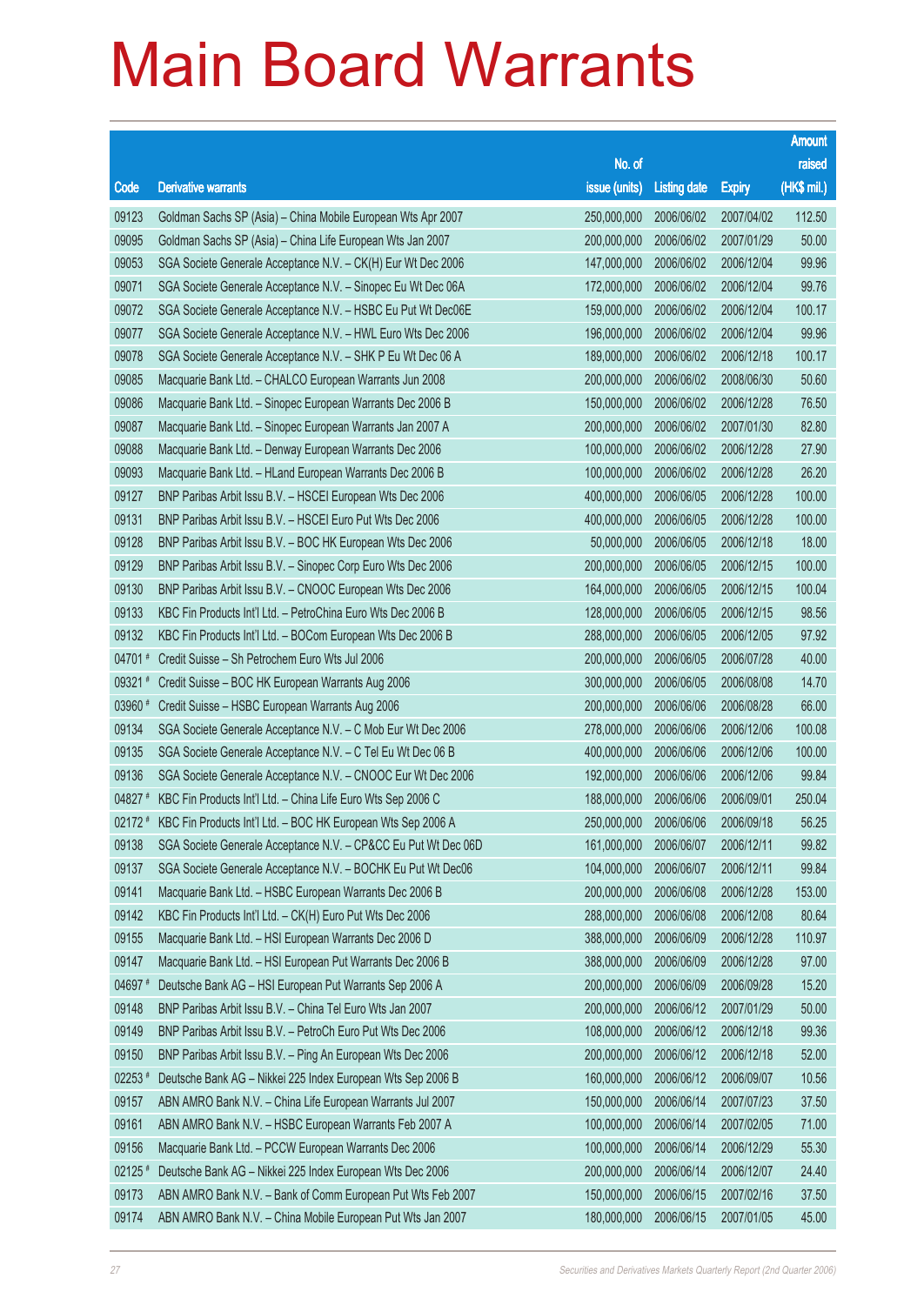|        |                                                              |                        |                     |               | <b>Amount</b> |
|--------|--------------------------------------------------------------|------------------------|---------------------|---------------|---------------|
|        |                                                              | No. of                 |                     |               | raised        |
| Code   | <b>Derivative warrants</b>                                   | issue (units)          | <b>Listing date</b> | <b>Expiry</b> | (HK\$ mil.)   |
| 09175  | ABN AMRO Bank N.V. - Sinopec Corp European Put Wts Jan 2007  | 100,000,000            | 2006/06/15          | 2007/01/18    | 31.00         |
| 09176  | ABN AMRO Bank N.V. - Hutchison European Put Wts Jan 2007     | 100,000,000            | 2006/06/15          | 2007/01/12    | 27.00         |
| 09177  | ABN AMRO Bank N.V. - PetroChina European Put Wts Dec 2006    | 100,000,000            | 2006/06/15          | 2006/12/22    | 51.00         |
| 09166  | Calyon Fin P (G) Ltd. - China Life European Wts Apr 2007     | 300,000,000            | 2006/06/15          | 2007/04/17    | 77.10         |
| 09168  | Calyon Fin P (G) Ltd. - HSBC European Warrants Feb 2007      | 300,000,000            | 2006/06/15          | 2007/02/28    | 225.00        |
| 09169  | Calyon Fin P (G) Ltd. - Hutchison European Warrants Apr 2007 | 300,000,000            | 2006/06/15          | 2007/04/17    | 267.00        |
| 09170  | Calyon Fin P (G) Ltd. - Hutchison European Warrants Jan 2007 | 300,000,000            | 2006/06/15          | 2007/01/04    | 180.00        |
| 09164  | Calyon Fin P (G) Ltd. - CC Bank European Warrants Feb 2007   | 300,000,000            | 2006/06/15          | 2007/02/28    | 189.00        |
| 09165  | Calyon Fin P (G) Ltd. - CC Bank European Warrants Jan 2007   | 300,000,000            | 2006/06/15          | 2007/01/04    | 111.60        |
| 09171  | Calyon Fin P (G) Ltd. - PetroChina European Wts Jan 2007     | 300,000,000            | 2006/06/15          | 2007/01/04    | 243.00        |
| 09167  | Calyon Fin P (G) Ltd. - China Mobile European Wts Jan 2007   | 300,000,000            | 2006/06/15          | 2007/01/29    | 129.00        |
| 09162  | Deutsche Bank AG - Nikkei 225 Index European Wts Mar 2007 C  | 100,000,000            | 2006/06/15          | 2007/03/08    | 35.00         |
| 09163  | Deutsche Bank AG - Nikkei 225 Index European Wts Mar 2007 D  | 100,000,000            | 2006/06/15          | 2007/03/08    | 25.00         |
| 09172  | Macquarie Bank Ltd. - Wharf European Warrants Dec 2006       | 100,000,000            | 2006/06/15          | 2006/12/28    | 26.50         |
| 09178  | KBC Fin Products Int'l Ltd. - BOC HK Euro Put Wts Dec 2006   | 138,000,000            | 2006/06/15          | 2006/12/20    | 96.60         |
| 09188  | KBC Fin Products Int'l Ltd. - HWL Euro Put Wts Dec 2006 C    | 288,000,000            | 2006/06/15          | 2006/12/15    | 72.00         |
| 09179  | KBC Fin Products Int'l Ltd. - CCB European Put Wts Feb 2007  | 400,000,000            | 2006/06/15          | 2007/02/15    | 100.00        |
| 09182  | KBC Fin Products Int'l Ltd. - CNOOC Euro Put Wts Dec 2006    | 208,000,000            | 2006/06/15          | 2006/12/15    | 83.20         |
| 09181  | KBC Fin Products Int'l Ltd. - Ch Tel Euro Put Wts Mar 2007   | 388,000,000            | 2006/06/15          | 2007/03/08    | 97.00         |
| 09186  | KBC Fin Products Int'l Ltd. - HSI Euro Put Wts Dec 2006 C    | 400,000,000            | 2006/06/15          | 2006/12/28    | 100.00        |
| 09185  | KBC Fin Products Int'l Ltd. - HSI Euro Put Wts Dec 2006 B    | 400,000,000            | 2006/06/15          | 2006/12/28    | 100.00        |
| 09184  | KBC Fin Products Int'l Ltd. - HSI Euro Put Wts Dec 2006 A    | 400,000,000            | 2006/06/15          | 2006/12/28    | 100.00        |
| 09183  | KBC Fin Products Int'l Ltd. - HWL European Wts Dec 2006 B    | 118,000,000            | 2006/06/15          | 2006/12/22    | 90.27         |
| 09180  | KBC Fin Products Int'l Ltd. - Sinopec Euro Wts Dec 2006 C    | 168,000,000            | 2006/06/15          | 2006/12/20    | 90.72         |
| 03518# | SGA Societe Generale Acceptance N.V. - HSI Euro Wts Sep 2006 | 400,000,000            | 2006/06/15          | 2006/09/28    | 48.00         |
| 09218  | BNP Paribas Arbit Issu B.V. - BOC HK Euro Put Wts Dec 2006   | 50,000,000             | 2006/06/16          | 2006/12/18    | 36.00         |
| 09217  | BNP Paribas Arbit Issu B.V. - HSI European Warrants Dec 2006 | 380,000,000 2006/06/16 |                     | 2006/12/28    | 98.80         |
| 09223  | BNP Paribas Arbit Issu B.V. - HSI European Put Wts Dec 2006B | 400,000,000            | 2006/06/16          | 2006/12/28    | 100.00        |
| 09199  | Deutsche Bank AG - Hutchison European Warrants Jan 2007      | 100,000,000            | 2006/06/16          | 2007/01/29    | 58.00         |
| 09200  | Deutsche Bank AG - HSI European Warrants Dec 2006            | 200,000,000            | 2006/06/16          | 2006/12/28    | 50.00         |
| 09189  | Macquarie Bank Ltd. - JX Copper European Warrants Aug 2007   | 288,000,000            | 2006/06/16          | 2007/08/30    | 72.86         |
| 09198  | Macquarie Bank Ltd. - SHK P European Warrants Dec 2006 C     | 100,000,000            | 2006/06/16          | 2006/12/28    | 48.10         |
| 09190  | Macquarie Bank Ltd. - PetroChina European Wts Dec 2006 A     | 100,000,000            | 2006/06/16          | 2006/12/29    | 70.50         |
| 09202  | KBC Fin Products Int'l Ltd. - HSCEI European Wts Dec 2006 B  | 400,000,000            | 2006/06/16          | 2006/12/28    | 100.00        |
| 09212  | KBC Fin Products Int'l Ltd. - HSCEI Euro Put Wts Dec 2006 D  | 400,000,000            | 2006/06/16          | 2006/12/28    | 100.00        |
| 09201  | KBC Fin Products Int'l Ltd. - HSCEI European Wts Dec 2006 A  | 400,000,000            | 2006/06/16          | 2006/12/28    | 100.00        |
| 09213  | KBC Fin Products Int'l Ltd. - HSCEI Euro Put Wts Dec 2006 E  | 400,000,000            | 2006/06/16          | 2006/12/28    | 100.00        |
| 09211  | KBC Fin Products Int'l Ltd. - HSCEI Euro Put Wts Dec 2006 C  | 400,000,000            | 2006/06/16          | 2006/12/28    | 100.00        |
| 09203  | KBC Fin Products Int'l Ltd. - BOCom Euro Put Wts Dec 2006 D  | 288,000,000            | 2006/06/16          | 2006/12/27    | 72.00         |
| 09207  | KBC Fin Products Int'l Ltd. - HWL Euro Put Wts Dec 2006 D    | 168,000,000            | 2006/06/16          | 2006/12/18    | 97.44         |
| 09209  | KBC Fin Products Int'l Ltd. - SHK P European Wts Dec 2006 B  | 148,000,000            | 2006/06/16          | 2006/12/20    | 91.76         |
| 09204  | KBC Fin Products Int'l Ltd. - BOCom European Wts Jan 2007    | 100,000,000            | 2006/06/16          | 2007/01/03    | 92.00         |
| 09208  | KBC Fin Products Int'l Ltd. - PetroChina Euro Wts Dec 2006 C | 108,000,000            | 2006/06/16          | 2006/12/21    | 86.83         |
| 09216  | SGA Societe Generale Acceptance N.V. - HSI Eur Wt Dec 2006 B | 294,000,000            | 2006/06/16          | 2006/12/28    | 99.96         |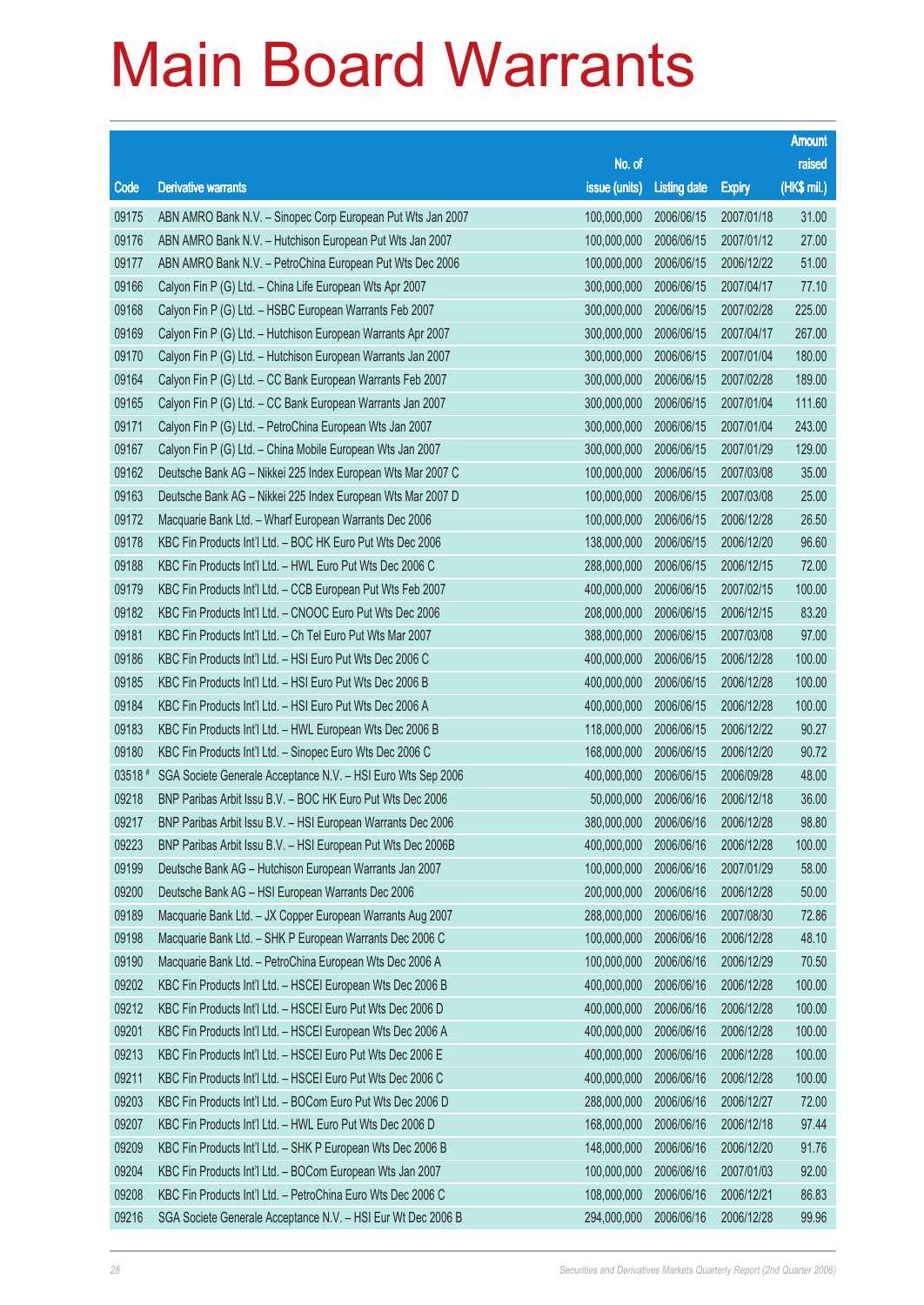|         |                                                                |                        |                     |               | <b>Amount</b> |
|---------|----------------------------------------------------------------|------------------------|---------------------|---------------|---------------|
|         |                                                                | No. of                 |                     |               | raised        |
| Code    | <b>Derivative warrants</b>                                     | issue (units)          | <b>Listing date</b> | <b>Expiry</b> | (HK\$ mil.)   |
| 09215   | SGA Societe Generale Acceptance N.V. - HSI Eur Wt Dec 2006 A   | 370,000,000            | 2006/06/16          | 2006/12/28    | 99.90         |
| 09219   | SGA Societe Generale Acceptance N.V. - HSI Eu Put Wt Dec 06C   | 385,000,000            | 2006/06/16          | 2006/12/28    | 100.10        |
| 09224   | Credit Suisse - BOC HK European Warrants Feb 2007              | 50,000,000             | 2006/06/19          | 2007/02/08    | 33.75         |
| 09225   | Credit Suisse – Henderson Land European Warrants Jan 2007      | 50,000,000             | 2006/06/19          | 2007/01/18    | 20.20         |
| 09226   | Credit Suisse - HSBC European Warrants Jan 2007 B              | 50,000,000             | 2006/06/19          | 2007/01/18    | 22.40         |
| 09228   | Credit Suisse - Hutchison European Warrants Jan 2007 A         | 50,000,000             | 2006/06/19          | 2007/01/18    | 18.15         |
| 09235   | Goldman Sachs SP (Asia) – HSCEI European Warrants Jan 2007     | 400,000,000            | 2006/06/19          | 2007/01/30    | 100.00        |
| 09239   | Goldman Sachs SP (Asia) - HSCEI European Put Wts Jan 2007      | 400,000,000            | 2006/06/19          | 2007/01/30    | 100.00        |
| 09229   | SGA Societe Generale Acceptance N.V. - BOCom Eur Wt Dec 2006   | 192,000,000            | 2006/06/19          | 2006/12/20    | 99.84         |
| 09230   | SGA Societe Generale Acceptance N.V. - Sinopec Eu Wt Dec 06B   | 227,000,000            | 2006/06/19          | 2006/12/20    | 99.88         |
| 09231   | SGA Societe Generale Acceptance N.V. - Sinopec Eu Wt Dec 06C   | 294,000,000            | 2006/06/19          | 2006/12/20    | 99.96         |
| 09232   | SGA Societe Generale Acceptance N.V. - PetCh Eu Wt Dec 06 A    | 132,000,000            | 2006/06/19          | 2006/12/20    | 100.32        |
| 09233   | SGA Societe Generale Acceptance N.V. - PetCh Eu Wt Dec 06 B    | 161,000,000            | 2006/06/19          | 2006/12/20    | 99.82         |
| 09247   | ABN AMRO Bank N.V. - China Mobile European Warrants Dec 2006   | 190,000,000            | 2006/06/20          | 2006/12/29    | 85.50         |
| 09243   | ABN AMRO Bank N.V. - Sinopec Corp European Warrants Jan 2007   | 200,000,000            | 2006/06/20          | 2007/01/09    | 74.00         |
| 09244   | ABN AMRO Bank N.V. - PetroChina European Wts Dec 2006 A        | 150,000,000            | 2006/06/20          | 2006/12/20    | 88.50         |
| 09245   | ABN AMRO Bank N.V. - PetroChina European Wts Dec 2006 B        | 150,000,000            | 2006/06/20          | 2006/12/22    | 70.50         |
| 09248   | ABN AMRO Bank N.V. - China Telecom European Wts Jan 2007 B     | 200,000,000            | 2006/06/20          | 2007/01/19    | 50.00         |
| 09242   | UBS AG - HSI European Warrants Dec 2006                        | 100,000,000            | 2006/06/20          | 2006/12/28    | 27.40         |
| 09246   | UBS AG - HSI European Put Warrants Dec 2006                    | 100,000,000            | 2006/06/20          | 2006/12/28    | 26.40         |
| 09236   | SGA Societe Generale Acceptance N.V. - BOCom Eu Put Wt Dec06   | 182,000,000            | 2006/06/20          | 2006/12/20    | 100.10        |
| 09237   | SGA Societe Generale Acceptance N.V. - CCB Eu Put Wt Dec 06    | 385,000,000            | 2006/06/20          | 2006/12/20    | 100.10        |
| 09238   | SGA Societe Generale Acceptance N.V. - CP&CC Eu Put Wt Dec 06E | 186,000,000            | 2006/06/20          | 2006/12/20    | 100.44        |
| 09240   | SGA Societe Generale Acceptance N.V. - PetCh Eu Put Wt Dec06   | 120,000,000            | 2006/06/20          | 2006/12/20    | 99.60         |
| 09241   | SGA Societe Generale Acceptance N.V. - SHK P Eu Wt Dec 06 B    | 218,000,000            | 2006/06/20          | 2006/12/20    | 100.28        |
| 09678 # | Credit Suisse - SMIC European Warrants Mar 2007                | 800,000,000            | 2006/06/20          | 2007/03/08    | 32.80         |
|         | 09677 # Credit Suisse - SMIC European Warrants Nov 2006        | 800,000,000 2006/06/20 |                     | 2006/11/08    | 28.00         |
| 09286   | ABN AMRO Bank N.V. - Sinopec Corp European Warrants Feb 2007   | 150,000,000            | 2006/06/21          | 2007/02/12    | 80.25         |
| 09287   | ABN AMRO Bank N.V. - HSBC European Warrants Feb 2007 B         | 100,000,000            | 2006/06/21          | 2007/02/09    | 77.00         |
| 09291   | ABN AMRO Bank N.V. - PetroChina European Warrants Feb 2007     | 150,000,000            | 2006/06/21          | 2007/02/12    | 114.00        |
| 09283   | BNP Paribas Arbit Issu B.V. - China Mobile Euro Wts Jan 2007   | 280,000,000            | 2006/06/21          | 2007/01/15    | 98.00         |
| 09285   | BNP Paribas Arbit Issu B.V. - HSBC European Put Wts Jan 2007   | 130,000,000            | 2006/06/21          | 2007/01/09    | 93.60         |
| 09250   | Deutsche Bank AG - DJIA Index European Put Warrants Mar 2007   | 100,000,000            | 2006/06/21          | 2007/03/16    | 26.00         |
| 09251   | Deutsche Bank AG - HSI European Put Warrants Dec 2006 B        | 200,000,000            | 2006/06/21          | 2006/12/28    | 50.00         |
| 09249   | Deutsche Bank AG - Nikkei 225 Index European Wts Mar 2007 F    | 100,000,000            | 2006/06/21          | 2007/03/08    | 26.00         |
| 09253   | Deutsche Bank AG - Nikkei 225 Index Euro Put Wts Mar 2007 G    | 100,000,000            | 2006/06/21          | 2007/03/08    | 28.00         |
| 09294   | J P Morgan Int'l Der. Ltd. - Nikkei 225 Idx Euro Wts Mar 2007  | 300,000,000            | 2006/06/21          | 2007/03/08    | 108.00        |
| 09298   | J P Morgan Int'l Der. Ltd. - N225 Idx Euro Put Wts Mar 2007    | 300,000,000            | 2006/06/21          | 2007/03/08    | 102.00        |
| 09257   | Macquarie Bank Ltd. - BOCom European Warrants Jan 2007         | 200,000,000            | 2006/06/21          | 2007/01/02    | 95.40         |
| 09259   | Macquarie Bank Ltd. - CCB European Warrants Dec 2006 B         | 200,000,000            | 2006/06/21          | 2006/12/29    | 69.80         |
| 09293   | Macquarie Bank Ltd. - Sinopec European Warrants Dec 2006 C     | 188,000,000            | 2006/06/21          | 2006/12/28    | 58.84         |
| 09292   | Macquarie Bank Ltd. - Sinopec European Warrants Jan 2007 B     | 188,000,000            | 2006/06/21          | 2007/01/30    | 95.69         |
| 09252   | Macquarie Bank Ltd. - HK Gas European Warrants Jul 2007        | 150,000,000            | 2006/06/21          | 2007/07/30    | 37.50         |
| 09256   | Macquarie Bank Ltd. - HSCEI European Warrants Dec 2006 C       | 200,000,000            | 2006/06/21          | 2006/12/28    | 55.00         |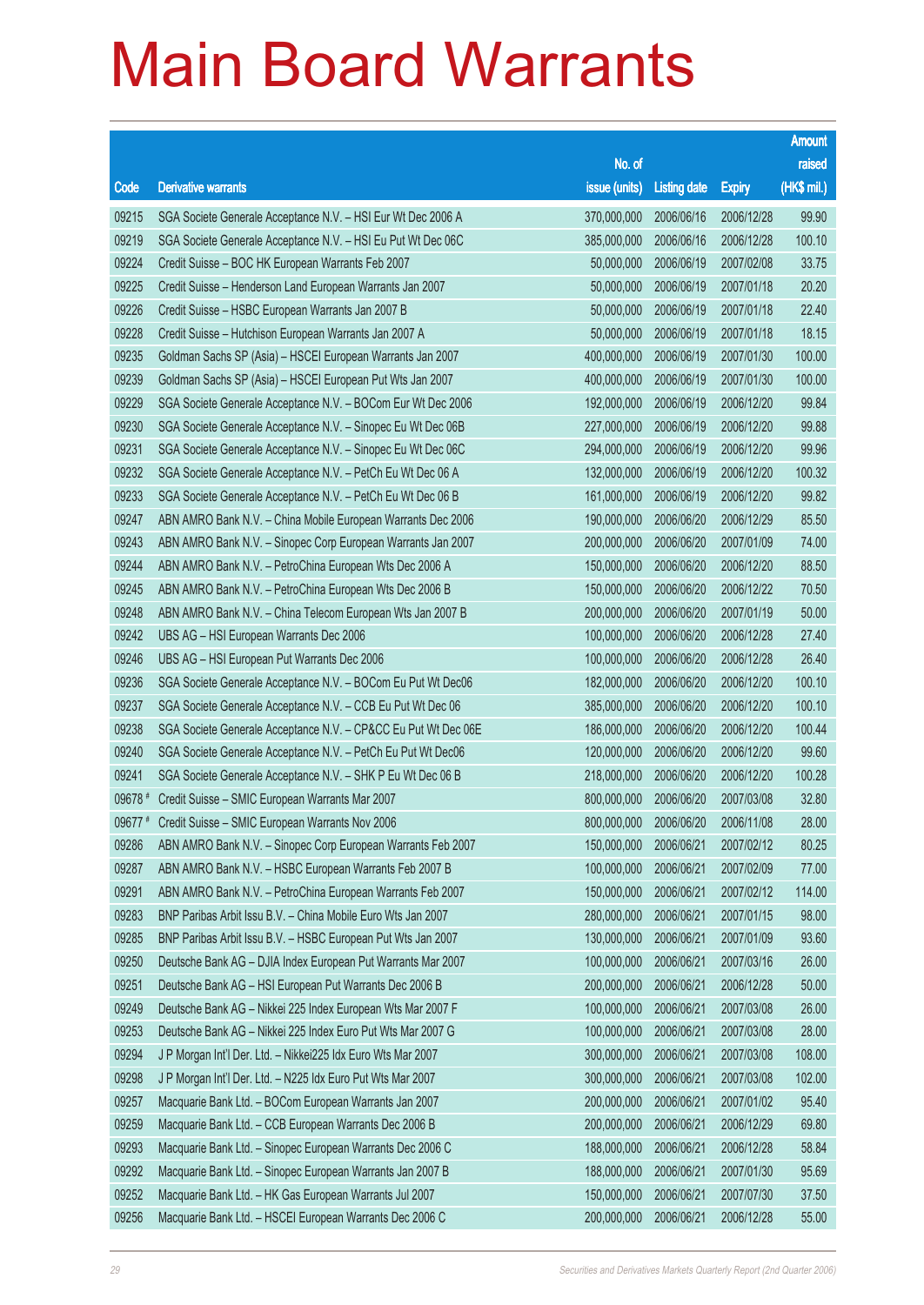|         |                                                              |                        |                     |               | <b>Amount</b> |
|---------|--------------------------------------------------------------|------------------------|---------------------|---------------|---------------|
|         |                                                              | No. of                 |                     |               | raised        |
| Code    | <b>Derivative warrants</b>                                   | issue (units)          | <b>Listing date</b> | <b>Expiry</b> | (HK\$ mil.)   |
| 09261   | Macquarie Bank Ltd. - HSCEI European Put Warrants Dec 2006 D | 200,000,000            | 2006/06/21          | 2006/12/28    | 50.40         |
| 09255   | Macquarie Bank Ltd. - HSI European Warrants Dec 2006 E       | 388,000,000            | 2006/06/21          | 2006/12/28    | 114.85        |
| 09260   | Macquarie Bank Ltd. - HSI European Put Warrants Dec 2006 F   | 388,000,000            | 2006/06/21          | 2006/12/28    | 98.16         |
| 09262   | SGA Societe Generale Acceptance N.V. - Ch Life Eu Wt Jan 07  | 74,000,000             | 2006/06/21          | 2007/01/15    | 100.64        |
| 09281   | SGA Societe Generale Acceptance N.V. - C Mob Eu Wt Jan 07 A  | 247,000,000            | 2006/06/21          | 2007/01/15    | 100.04        |
| 09282   | SGA Societe Generale Acceptance N.V. - CLife Eu Put Wt Jan07 | 88,000,000             | 2006/06/21          | 2007/01/15    | 99.44         |
| 09280   | SGA Societe Generale Acceptance N.V. - HSI Eur Wt Dec 2006 D | 274,000,000            | 2006/06/21          | 2006/12/28    | 100.01        |
| 09284   | SGA Societe Generale Acceptance N.V. - HSI Eu Put Wt Dec 06E | 400,000,000            | 2006/06/21          | 2006/12/28    | 100.00        |
| 09303   | KBC Fin Products Int'l Ltd. - HSCEI European Wts Dec 2006 G  | 400,000,000            | 2006/06/21          | 2006/12/28    | 100.00        |
| 09299   | KBC Fin Products Int'l Ltd. - HSCEI European Wts Dec 2006 F  | 400,000,000            | 2006/06/21          | 2006/12/28    | 100.00        |
| 09295   | KBC Fin Products Int'l Ltd. - China Life Euro Wts Jan 2007   | 140,000,000            | 2006/06/21          | 2007/01/03    | 198.80        |
| 09296   | KBC Fin Products Int'l Ltd. - Sinopec Euro Put Wts Jan 2007  | 168,000,000            | 2006/06/21          | 2007/01/02    | 100.80        |
| 09297   | KBC Fin Products Int'l Ltd. - PetroChina Eur Put Wt Jan 2007 | 168,000,000            | 2006/06/21          | 2007/01/02    | 99.12         |
| 09305   | Macquarie Bank Ltd. - China Unicom European Wts Dec 2006 B   | 100,000,000            | 2006/06/22          | 2006/12/29    | 48.60         |
| 09304   | Macquarie Bank Ltd. - CNOOC European Warrants Dec 2006       | 100,000,000            | 2006/06/22          | 2006/12/29    | 44.50         |
| 09306   | Macquarie Bank Ltd. - PetroChina European Wts Dec 2006 B     | 150,000,000            | 2006/06/22          | 2006/12/29    | 84.30         |
| 09308   | SGA Societe Generale Acceptance N.V. - BOCHK Eur Wt Jan 2007 | 111,000,000            | 2006/06/23          | 2007/01/15    | 99.90         |
| 09311   | SGA Societe Generale Acceptance N.V. - C Mob Eu Wt Jan 07 B  | 204,000,000            | 2006/06/23          | 2007/01/15    | 99.96         |
| 09307   | SGA Societe Generale Acceptance N.V. - C Tel Eur Wt Jan 2007 | 370,000,000            | 2006/06/23          | 2007/01/15    | 99.90         |
| 09309   | SGA Societe Generale Acceptance N.V. - CCB Eu Put Wt Jan 07  | 345,000,000            | 2006/06/23          | 2007/01/15    | 100.05        |
| 09312   | SGA Societe Generale Acceptance N.V. - C Tel Eu Put Wt Jan07 | 400,000,000            | 2006/06/23          | 2007/01/15    | 100.00        |
| 09316   | ABN AMRO Bank N.V. - Bank of Comm European Wts Feb 2007 B    | 150,000,000            | 2006/06/26          | 2007/02/07    | 96.00         |
| 09315   | ABN AMRO Bank N.V. - Gold European Warrants Mar 2007         | 150,000,000            | 2006/06/26          | 2007/03/23    | 43.50         |
| 09324   | ABN AMRO Bank N.V. - Gold European Put Warrants Mar 2007     | 100,000,000            | 2006/06/26          | 2007/03/23    | 28.00         |
| 09325   | CC Rabobank B.A. - CC Bank European Warrants May 2007        | 100,000,000            | 2006/06/26          | 2007/05/10    | 41.00         |
| 09327   | CC Rabobank B.A. - HSBC European Warrants Apr 2007           | 100,000,000            | 2006/06/26          | 2007/04/18    | 87.00         |
| 09328   | CC Rabobank B.A. - PetroChina European Warrants Jan 2007     | 100,000,000 2006/06/26 |                     | 2007/01/18    | 96.00         |
| 09329   | CC Rabobank B.A. - PetroChina European Warrants May 2007     | 100,000,000            | 2006/06/26          | 2007/05/18    | 82.00         |
| 09330   | Macquarie Bank Ltd. - HSI European Warrants Dec 2006 G       | 388,000,000            | 2006/06/27          | 2006/12/28    | 97.00         |
| 09334   | Macquarie Bank Ltd. - HSI European Put Warrants Dec 2006 H   | 388,000,000            | 2006/06/27          | 2006/12/28    | 119.12        |
| 09335   | Macquarie Bank Ltd. - HSI European Put Warrants Dec 2006 I   | 388,000,000            | 2006/06/27          | 2006/12/28    | 135.02        |
| 09331   | Macquarie Bank Ltd. - HSCEI European Warrants Dec 2006 E     | 200,000,000            | 2006/06/27          | 2006/12/28    | 50.00         |
| 09343   | Macquarie Bank Ltd. - HSCEI European Put Warrants Dec 2006 F | 200,000,000            | 2006/06/27          | 2006/12/28    | 50.00         |
| 09333   | Macquarie Bank Ltd. - CCB European Put Warrants Dec 2006     | 188,000,000            | 2006/06/27          | 2006/12/28    | 48.13         |
| 09332   | Macquarie Bank Ltd. - CK(H) European Warrants Dec 2006       | 200,000,000            | 2006/06/27          | 2006/12/28    | 72.60         |
| 09323 # | Credit Suisse - HSBC European Put Warrants Aug 2006          | 250,000,000            | 2006/06/27          | 2006/08/08    | 10.50         |
| 04556 # | Deutsche Bank AG - CC Bank European Warrants Oct 2006 A      | 200,000,000            | 2006/06/28          | 2006/10/03    | 41.20         |
| 09346   | BNP Paribas Arbit Issu B.V. - Cheung Kong Euro Wts Mar 2007  | 120,000,000            | 2006/06/28          | 2007/03/19    | 67.20         |
| 09348   | BNP Paribas Arbit Issu B.V. - Hutchison Euro Wts Mar 2007    | 200,000,000            | 2006/06/28          | 2007/03/19    | 74.00         |
| 09349   | BNP Paribas Arbit Issu B.V. - SHK Ppt European Wts Apr 2007  | 150,000,000            | 2006/06/28          | 2007/04/20    | 87.00         |
| 09353   | HK Bank - Sinopec Corp European Warrants Feb 2007            | 58,000,000             | 2006/06/28          | 2007/02/23    | 20.88         |
| 09351   | HK Bank - China Life European Warrants Jul 2007              | 100,000,000            | 2006/06/28          | 2007/07/20    | 25.00         |
| 09350   | HK Bank - China Life European Put Warrants Jan 2007          | 20,000,000             | 2006/06/28          | 2007/01/22    | 18.00         |
| 09344   | Macquarie Bank Ltd. - Hutchison European Warrants Dec 2006   | 200,000,000            | 2006/06/28          | 2006/12/28    | 118.60        |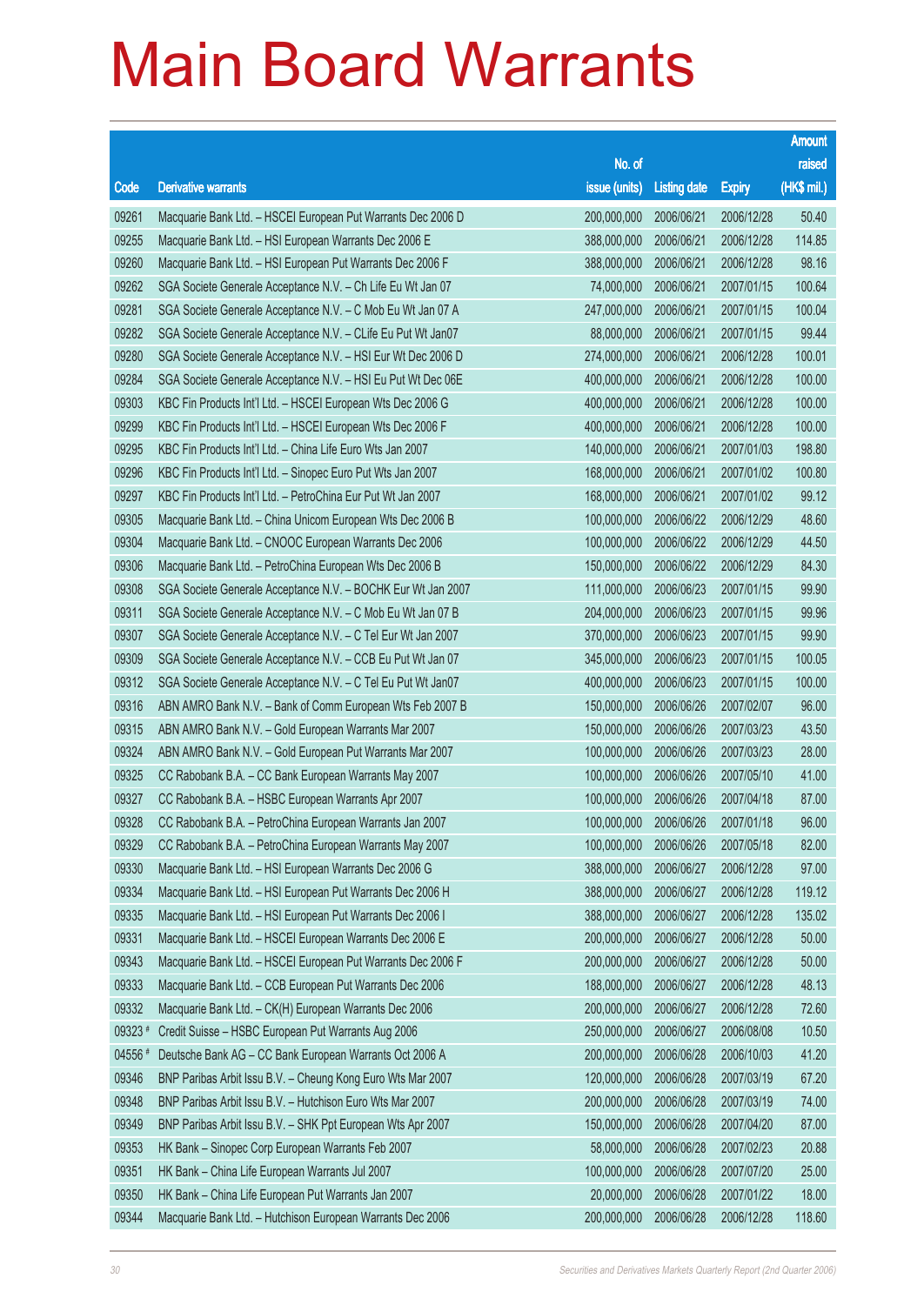|              |                                                              |               |                     |               | <b>Amount</b> |
|--------------|--------------------------------------------------------------|---------------|---------------------|---------------|---------------|
|              |                                                              | No. of        |                     |               | raised        |
| Code         | <b>Derivative warrants</b>                                   | issue (units) | <b>Listing date</b> | <b>Expiry</b> | (HK\$ mil.)   |
| 09345        | Macquarie Bank Ltd. - Ping An European Warrants Dec 2006     | 100,000,000   | 2006/06/28          | 2006/12/29    | 27.00         |
| 09354        | Macquarie Bank Ltd. - Denway Motors European Wts Feb 2007    | 100,000,000   | 2006/06/28          | 2007/02/27    | 42.30         |
| 09357        | Citigroup Global Mkt H Inc. - SHK Ppt European Wts Jan 2007  | 68,000,000    | 2006/06/29          | 2007/01/30    | 38.83         |
| 09356        | Citigroup Global Mkt H Inc. - China Life Euro Wts Mar 2007   | 68,000,000    | 2006/06/29          | 2007/03/29    | 17.07         |
| 09355        | Macquarie Bank Ltd. - Yanzhou Coal European Wts Jan 2007     | 88,000,000    | 2006/06/29          | 2007/01/02    | 55.44         |
| 04751        | KBC Fin Products Int'l Ltd. - HWL European Warrants Oct 2006 | 340,000,000   | 2006/06/29          | 2006/10/04    | 93.50         |
| 09361        | J P Morgan Int'l Der. Ltd. - JX Copper Euro Wts Jan 2007     | 95,000,000    | 2006/06/30          | 2007/01/30    | 99.75         |
| 09358        | J P Morgan Int'l Der. Ltd. - China Telecom Euro Wts Mar 2007 | 400,000,000   | 2006/06/30          | 2007/03/29    | 100.00        |
| 09359        | J P Morgan Int'l Der. Ltd. - CNOOC European Wts Jan 2007     | 333,000,000   | 2006/06/30          | 2007/01/30    | 99.90         |
| 09362        | J P Morgan Int'l Der. Ltd. - Yanzhou Coal Euro Wts Jan 2007  | 200,000,000   | 2006/06/30          | 2007/01/30    | 100.00        |
| <b>Total</b> |                                                              |               |                     |               | 47,806.22     |

# Further issue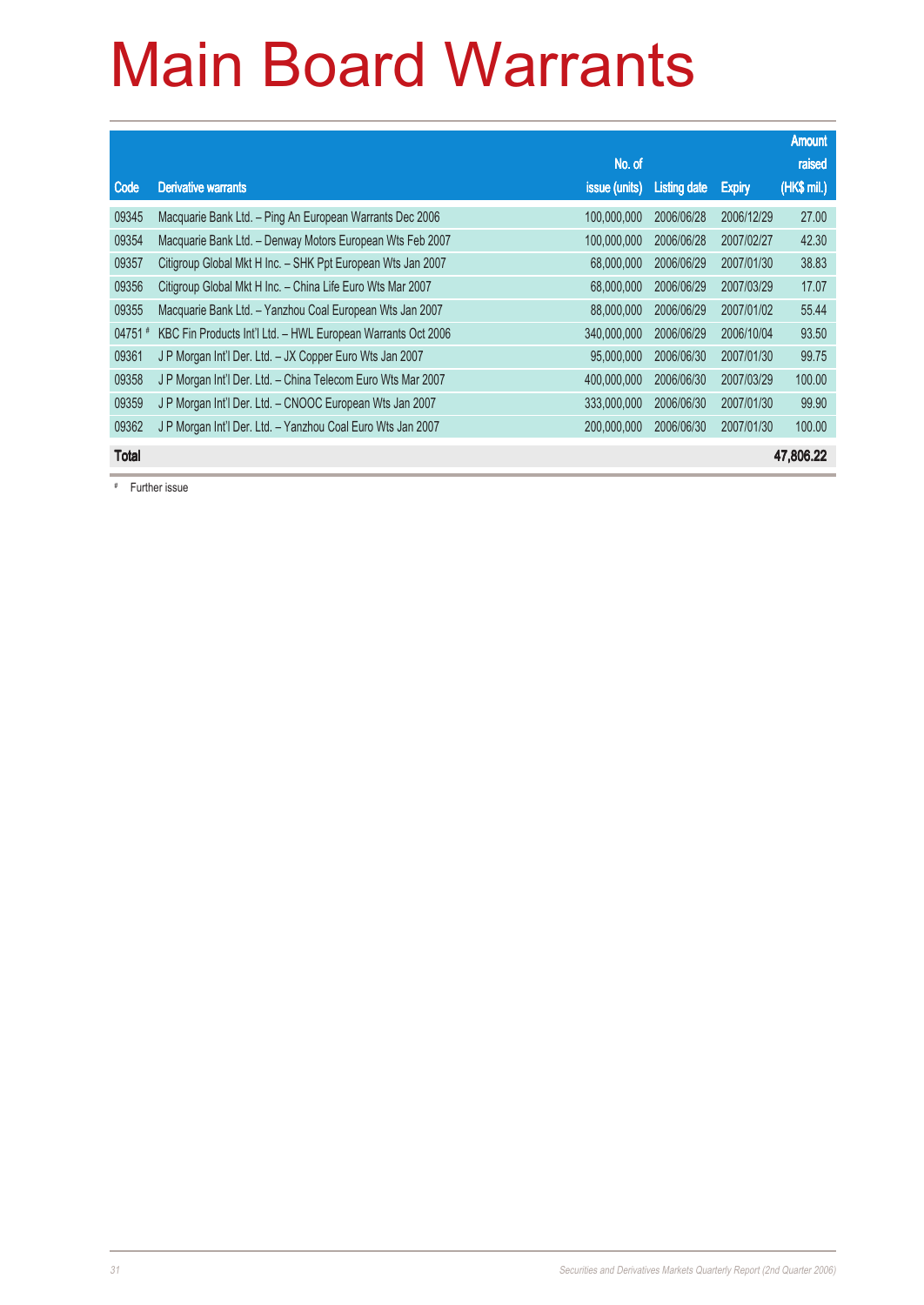# Main Board Debt Securities

#### Debt Securities Trading Statistics

|      |                |                                       | <b>Turnover value</b>   |  |  |
|------|----------------|---------------------------------------|-------------------------|--|--|
|      |                | <b>Exchange fund notes (HK\$ mil)</b> | Market total (HK\$ mil) |  |  |
| 2005 | Q2             |                                       | 2.98                    |  |  |
|      | Q <sub>3</sub> |                                       | 1.77                    |  |  |
|      | Q4             |                                       | 1.02                    |  |  |
| 2006 | Q1             |                                       | 0.68                    |  |  |
|      | Q2             |                                       | 1.37                    |  |  |

#### Debt Securities Nominal Value

|      |                | No. of issues | Nominal value (HK\$ mil.) |
|------|----------------|---------------|---------------------------|
| 2005 | Q <sub>2</sub> | 164           | 431,586.37                |
|      | Q3             | 165           | 439,309.57                |
|      | Q4             | 166           | 445,999.99                |
| 2006 | Q1             | 165           | 429,539.14                |
|      | Q2             | 174           | 423,962.36                |

#### New Listing Statistics – Debt Securities

|      |                | No. of newly listed debt securities | Amount raised (HK\$ mil.) |
|------|----------------|-------------------------------------|---------------------------|
| 2005 | Q2             | 11                                  | 11,916.64                 |
|      | Q <sub>3</sub> | 8                                   | 23,207.35                 |
|      | Q4             |                                     | 17,366.80                 |
| 2006 | Q1             | 10                                  | 17,683.07                 |
|      | Q2             | 15                                  | 13,752.98                 |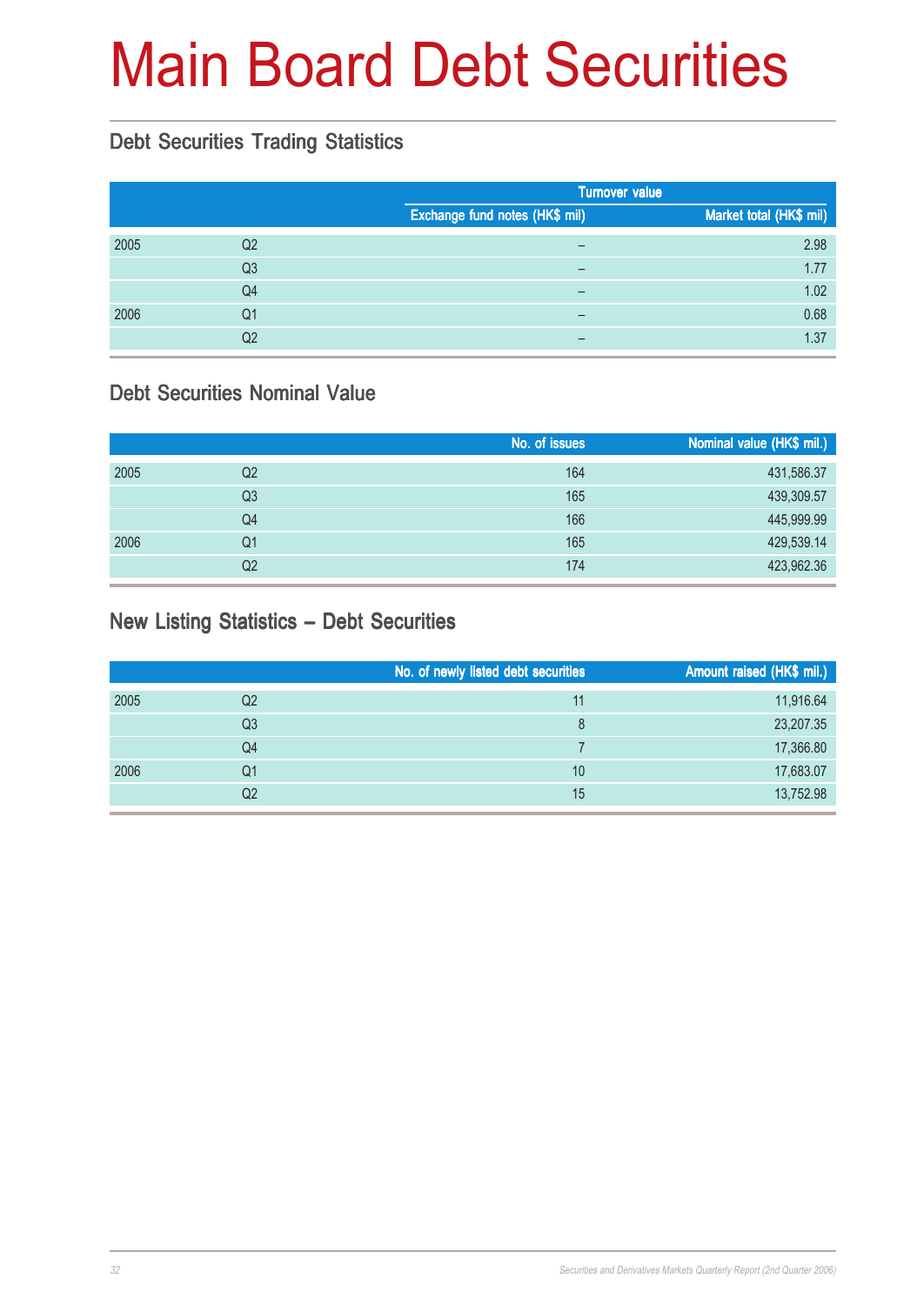# Main Board Debt Securities

#### Newly Listed Debt Securities

|       |                                        |                  |                     |                 | <b>Amount raised</b> |
|-------|----------------------------------------|------------------|---------------------|-----------------|----------------------|
| Code  | <b>Debt securities</b>                 | <b>Principal</b> | <b>Listing date</b> | <b>Maturity</b> | (HK\$ mil.)          |
| 02545 | Fubon Bank (Hong Kong) Ltd. Floating   | USD150,000,000   | 2006/04/06          | 2009/04/06      | 1,170.00             |
|       | Rate Notes due 2009                    |                  |                     |                 |                      |
| 02548 | HBAP 5.00% Republic of Korea Credit    | USD50,000,000    | 2006/04/24          | 2011/03/11      | 391.26               |
|       | Linked Notes 2011                      |                  |                     |                 |                      |
| 02546 | Shanghai Real Estate Ltd. 8.625%       | USD200,000,000   | 2006/04/25          | 2013/04/24      | 1,560.00             |
|       | <b>Guaranteed Notes 2013</b>           |                  |                     |                 |                      |
| 02549 | Fubon Bank (Hong Kong) Ltd. 6.125%     | USD200,000,000   | 2006/04/26          | 2016/04/26      | 1,559.06             |
|       | Subordinated Notes 2016                |                  |                     |                 |                      |
| 02550 | HBAP 11.00% Republic of Indonesia      | USD334,000       | 2006/05/02          | 2014/10/15      | 2.58                 |
|       | Credit Linked Notes 2014 A             |                  |                     |                 |                      |
| 02558 | HBAP 11.00% Republic of Indonesia      | USD21,950,123    | 2006/05/02          | 2014/10/15      | 169.71               |
|       | Credit Linked Notes 2014 B             |                  |                     |                 |                      |
| 02559 | Chaoda Modern Agr (Hldg) Ltd. 0%       | HKD1,344,000,000 | 2006/05/09          | 2011/05/08      | 1,344.00             |
|       | Guar. Sec. Conv. Bonds 2011            |                  |                     |                 |                      |
| 02560 | Fong's Industries Co. Ltd. Zero Coupon | HKD800,000,000   | 2006/05/11          | 2011/05/10      | 800.00               |
|       | Conv. Bonds 2011                       |                  |                     |                 |                      |
| 04150 | Hong Kong Monetary Authority 4.30%     | HKD1,200,000,000 | 2006/05/16          | 2008/05/15      | 1,202.90             |
|       | Exchange Fund Notes 2008               |                  |                     |                 |                      |
| 02561 | Hengan Inte'l Group Co. Ltd. Zero      | HKD1,500,000,000 | 2006/05/17          | 2011/05/16      | 1,500.00             |
|       | Coupon Conv. Bonds 2011                |                  |                     |                 |                      |
| 04151 | Hong Kong Monetary Authority 4.74%     | HKD600,000,000   | 2006/05/25          | 2013/05/24      | 600.18               |
|       | Exchange Fund Notes 2013               |                  |                     |                 |                      |
| 02562 | China Gas Holdings Ltd. 1%             | USD40,000,000    | 2006/06/01          | 2010/06/29      | 312.00               |
|       | Convertible Bonds due 2010             |                  |                     |                 |                      |
| 04152 | Hong Kong Monetary Authority 4.83%     | HKD800,000,000   | 2006/06/08          | 2016/06/07      | 803.28               |
|       | Exchange Fund Notes 2016               |                  |                     |                 |                      |
| 04153 | Hong Kong Monetary Authority 4.57%     | HKD1,000,000,000 | 2006/06/13          | 2011/06/13      | 998.00               |
|       | Exchange Fund Notes 2011               |                  |                     |                 |                      |
| 02528 | Neo-China Group (Holdings) Ltd.        | HKD1,340,000,000 | 2006/06/13          | 2011/06/12      | 1,340.00             |
|       | Zero Coupon Conv Bonds 2011            |                  |                     |                 |                      |
|       |                                        |                  |                     |                 | 13,752.98            |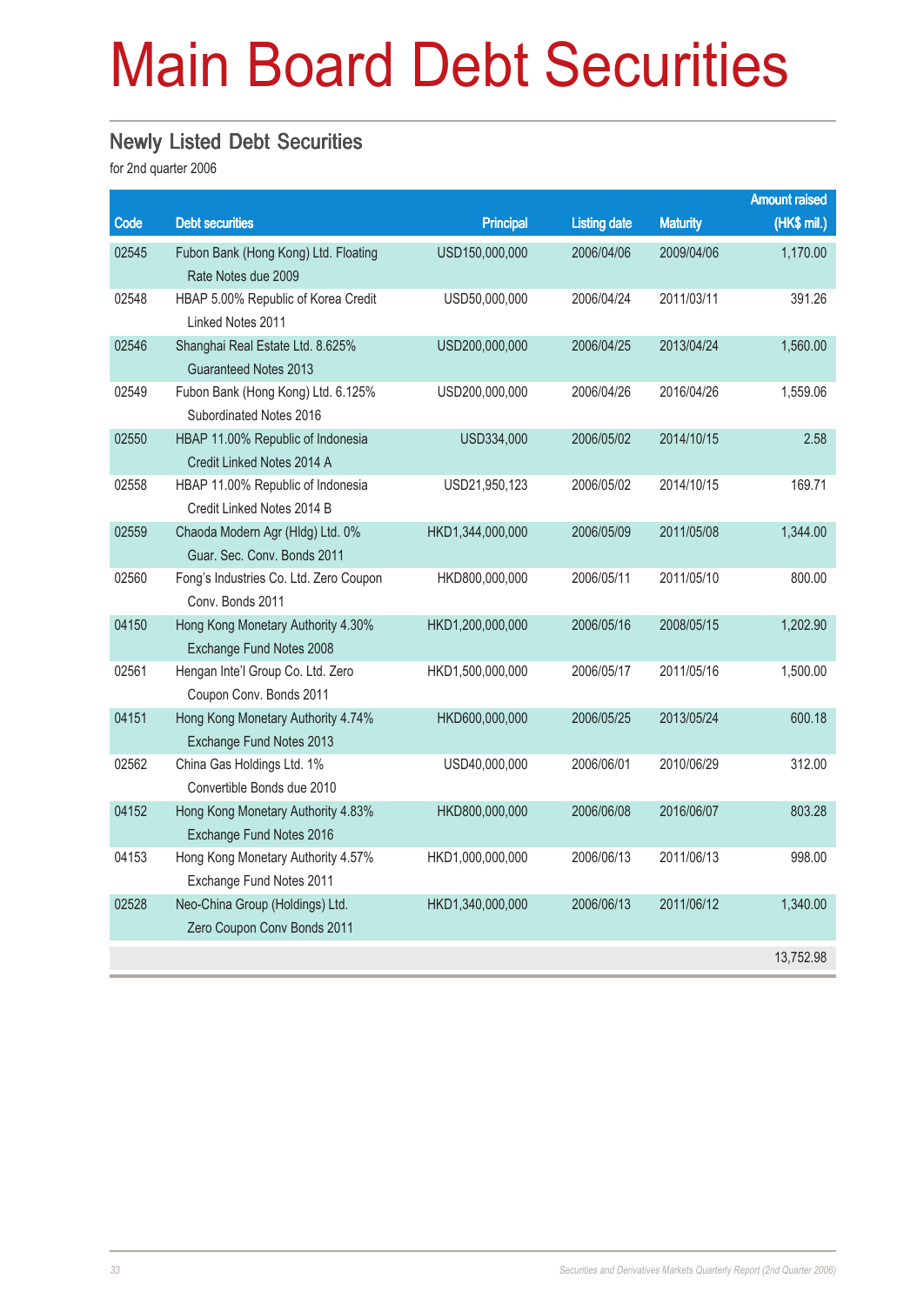# Main Board Unit Trusts and Mutual Funds

#### Unit Trusts and Mutual Funds Trading Statistics

|                |                        | <b>Real Estate</b><br><b>Investment</b> |               |              |             |
|----------------|------------------------|-----------------------------------------|---------------|--------------|-------------|
|                | <b>Exchange Traded</b> | <b>Trusts</b>                           |               |              | % of market |
|                | Fund (ETF)             | (REITs)                                 | <b>Others</b> | <b>Total</b> | total       |
|                | (HK\$ mil.)            | (HK\$ mil.)                             | (HK\$ mil.)   | (HK\$ mil.)  | (HK\$ mil.) |
| Q <sub>2</sub> | 4,024.01               |                                         | 0.01          | 4,024.02     | 0.42        |
| Q <sub>3</sub> | 8,189.94               | -                                       | 0.02          | 8,189.96     | 0.62        |
| Q <sub>4</sub> | 4,777.92               | 30,907.66                               |               | 35,685.58    | 3.09        |
| Q <sub>1</sub> | 13,579.85              | 14,892.52                               | 0.96          | 28,473.33    | 1.48        |
| Q2             | 16,144.95              | 14,665.27                               |               | 30,810.22    | 1.54        |
|                |                        |                                         |               |              |             |

Note: 1. The first REITs – The Link Real Estate Investment Trusts – was listed on the 2005/11/25.

2. Include turnover values in HKD only.

#### Unit Trusts and Mutual Funds Market Value

|      |                |               |                     |                | <b>Real Estate</b> |                |               |               |              |
|------|----------------|---------------|---------------------|----------------|--------------------|----------------|---------------|---------------|--------------|
|      |                |               | <b>Exchange</b>     |                | <b>Investment</b>  |                |               |               |              |
|      |                |               | <b>Traded Funds</b> |                | <b>Trusts</b>      |                |               |               |              |
|      |                | No. of        | (ETF)               | No. of         | (REITs)            | No. of         | <b>Others</b> | No. of        | <b>Total</b> |
|      |                | <b>issues</b> | (HK\$ mil.)         | <b>issues</b>  | (HK\$ mil.)        | <b>issues</b>  | (HK\$ mil.)   | <b>issues</b> | (HK\$ mil.)  |
| 2005 | Q2             |               | 41,403.53           | -              |                    | 3              | 145.16        | 10            | 41,548.69    |
|      | Q <sub>3</sub> | 8             | 54, 183. 57         | -              | -                  | $\overline{2}$ | 11.91         | 10            | 54,195.48    |
|      | Q <sub>4</sub> | 8             | 54, 134. 38         | 3              | 37,935.43          | $\overline{2}$ | 11.70         | 13            | 92,081.51    |
| 2006 | Q <sub>1</sub> | 8             | 60,248.19           | 3              | 41,968.29          | $\overline{2}$ | 16.50         | 13            | 102,232.97   |
|      | Q <sub>2</sub> | 8             | 63,150.09           | $\overline{4}$ | 48,986.55          | $\overline{2}$ | 19.19         | 14            | 112,155.84   |

#### New Listing Unit Trust and Mutual Funds Statistics

|      |                | No. of newly listed         | <b>Funds raised</b> |
|------|----------------|-----------------------------|---------------------|
|      |                | unit trust and mutual funds | (HK\$ mil.)         |
| 2005 | Q <sub>2</sub> |                             | 1,570.72            |
|      | Q <sub>3</sub> |                             | 7,800.00            |
|      | Q4             | 3                           | 25,811.35           |
| 2006 | Q <sub>1</sub> |                             |                     |
|      | Q2             |                             | 6,294.52            |

#### Newly Listed Unit Trust and Mutual Funds

|             |                             |                                  | <b>Issue price</b> | <b>Amount raised</b> |                     |
|-------------|-----------------------------|----------------------------------|--------------------|----------------------|---------------------|
| <b>Code</b> | Unit trust and Mutual funds | <b>Fund manager</b>              | (HKS)              | (HK\$ mi.)           | <b>Listing date</b> |
| 02778       | <b>Champion Real Estate</b> | Eagle Asset Management (CP) Ltd. | 5.100              | 6.294.52             | 2006/05/24          |
|             | Investment Trust            |                                  |                    |                      |                     |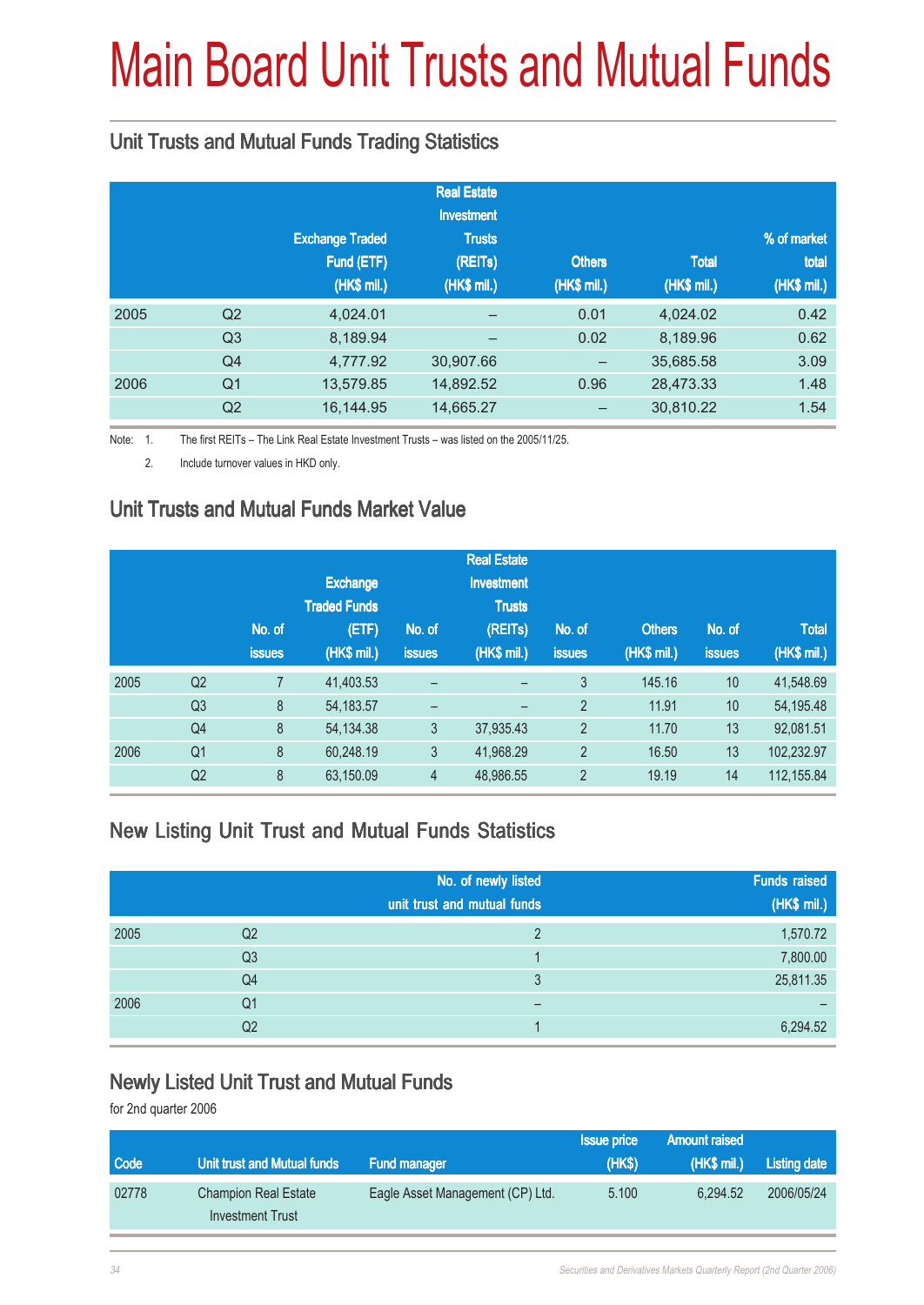# Main Board Callable Bull/Bear Contracts

### Callable Bull/Bear Contracts Trading Statistics

|      |                | <b>Number</b> | Market value (HK\$ mil.) | Turnover value (HK\$ mil.) |
|------|----------------|---------------|--------------------------|----------------------------|
| 2005 | Q2             | n.a.          | n.a.                     | n.a.                       |
|      | Q <sub>3</sub> | n.a.          | n.a.                     | n.a.                       |
|      | Q4             | n.a.          | n.a.                     | n.a.                       |
| 2006 | Q1             | n.a.          | n.a.                     | n.a.                       |
|      | Q2             |               | 928.23                   | 204.22                     |

Callable Bull/Bear Contracts commenced trading on 12 June 2006

#### New Listings Callable Bull/Bear Contracts Statistics

|      |    | No. of newly listed CBBC | Amount raised (HK\$ mil.) |
|------|----|--------------------------|---------------------------|
| 2005 | Q2 | n.a.                     | n.a.                      |
|      | Q3 | n.a.                     | n.a.                      |
|      | Q4 | n.a.                     | n.a.                      |
| 2006 | Q1 | n.a.                     | n.a.                      |
|      | Q2 | 11                       | 896.80                    |

Callable Bull/Bear Contracts commenced trading on 12 June 2006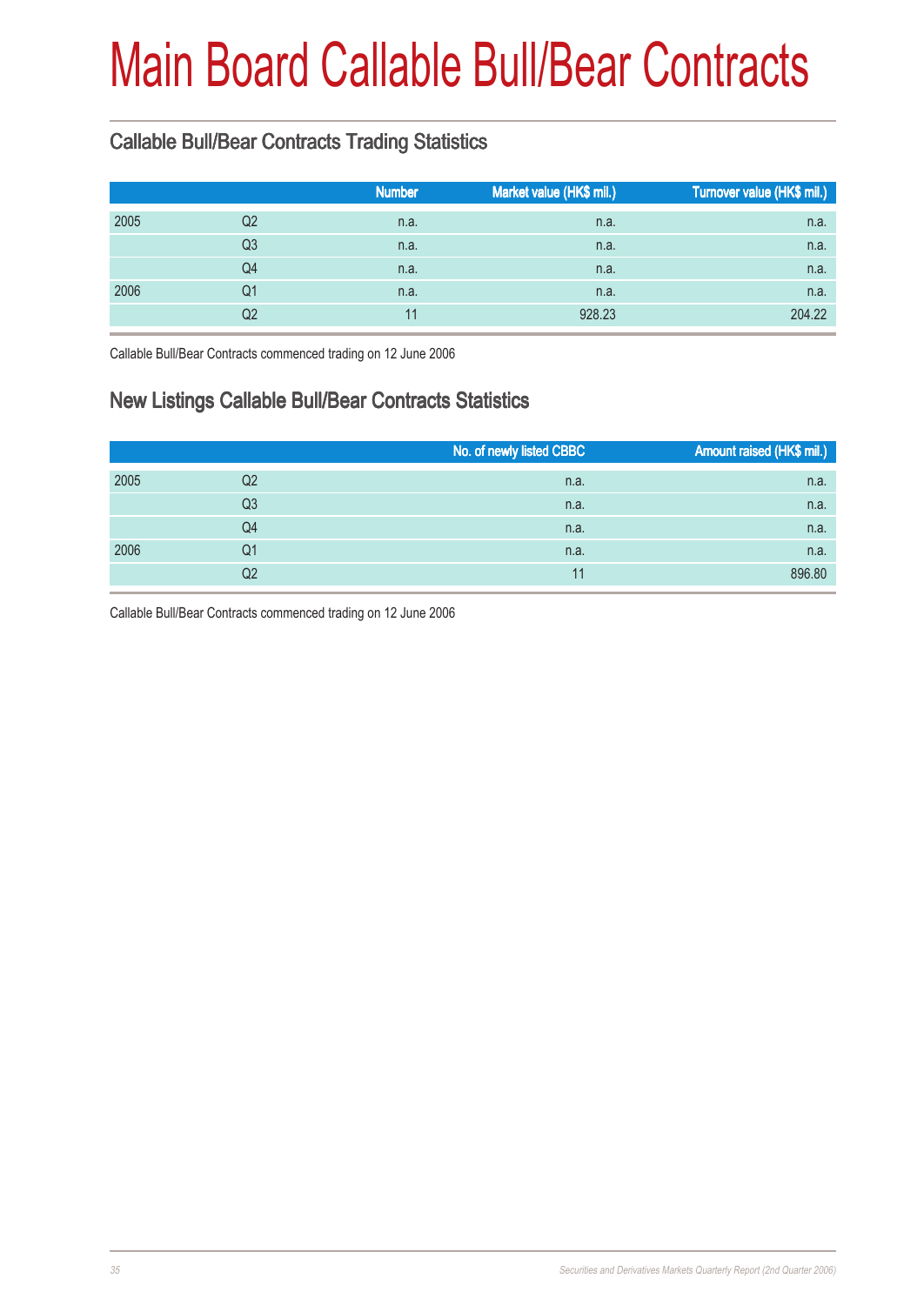# Main Board Callable Bull/Bear Contracts

#### Newly Listed Callable Bull/Bear Contracts

|       |                                                                  |                      |                     |               | <b>Amount raised</b> |
|-------|------------------------------------------------------------------|----------------------|---------------------|---------------|----------------------|
| Code  | <b>Callable Bull/Bear Contracts</b>                              | No. of issue (units) | <b>Listing date</b> | <b>Expiry</b> | $(HK$$ mil.)         |
| 06200 | ABN AMRO Bank N.V. - HSI R Bull                                  | 500,000,000          | 2006/06/12          | 2006/11/29    | 150.00               |
|       | CBBC Nov 2006 A                                                  |                      |                     |               |                      |
| 06204 | ABN AMRO Bank N.V. - HSI R Bear<br>CBBC Nov 2006 B               | 350,000,000          | 2006/06/12          | 2006/11/29    | 98.70                |
| 06201 | Goldman Sachs SP (Asia) - HSI R Bull                             | 32,000,000           | 2006/06/12          | 2006/12/28    | 10.24                |
|       | CBBC Dec 2006 A                                                  |                      |                     |               |                      |
| 06205 | Goldman Sachs SP (Asia) - HSI R Bear<br>CBBC Dec 2006 B          | 38,000,000           | 2006/06/12          | 2006/12/28    | 10.26                |
| 06202 | SGA Societe Generale Acceptance N.V. -                           | 50,000,000           | 2006/06/12          | 2006/12/12    | 242.50               |
|       | <b>HSBC R Bull CBBC Dec06A</b>                                   |                      |                     |               |                      |
| 06203 | SGA Societe Generale Acceptance N.V. -<br>HWL R Bull CBBC Dec06A | 20,000,000           | 2006/06/12          | 2006/12/12    | 54.50                |
| 06901 | UBS AG - HSBC N Bull CBBC Dec 2006 A                             | 50,000,000           | 2006/06/12          | 2006/12/12    | 101.10               |
| 06902 | UBS AG - HWL N Bull CBBC Dec 2006 A                              | 50,000,000           | 2006/06/19          | 2006/12/12    | 64.00                |
| 06206 | Deutsche Bank AG - HSI R Bull CBBC                               | 50,000,000           | 2006/06/22          | 2006/12/28    | 12.50                |
|       | Dec 2006 A                                                       |                      |                     |               |                      |
| 06207 | ABN AMRO Bank N.V. - HSI R Bull CBBC<br>Dec 2006 A               | 300.000.000          | 2006/06/27          | 2006/12/28    | 77.40                |
| 06211 | ABN AMRO Bank N.V. - HSI R Bear CBBC                             | 300,000,000          | 2006/06/27          | 2006/12/28    | 75.60                |
|       | Dec 2006 B                                                       |                      |                     |               |                      |
| Total |                                                                  |                      |                     |               | 896.80               |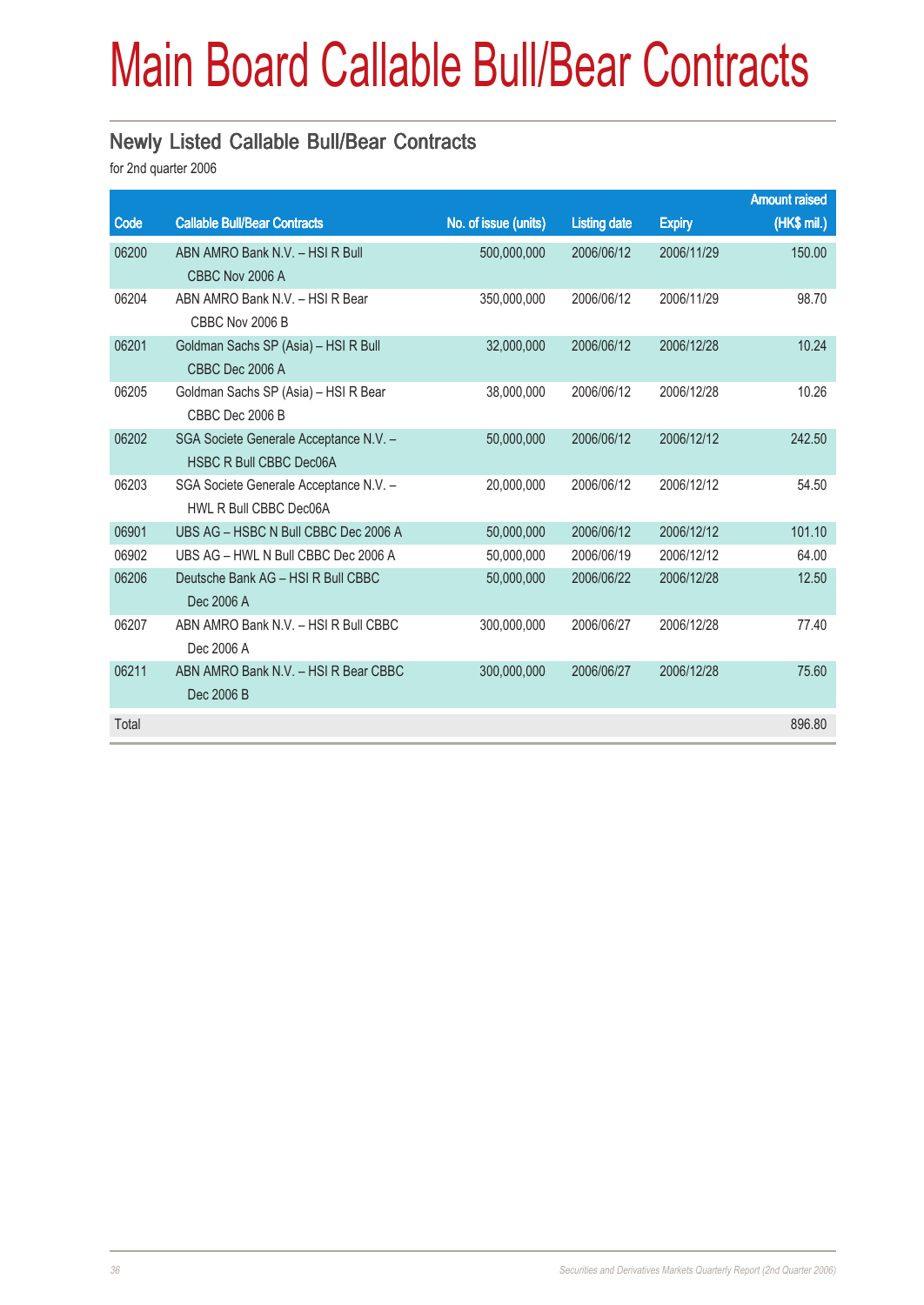# Main Board ELI & Trading Only Stocks

## Equity Linked Instrument Trading Statistics

|      |    | No. of issues | Turnover value (HK\$ mil.) |
|------|----|---------------|----------------------------|
| 2005 | Q2 | –             |                            |
|      | Q3 |               | -                          |
|      | Q4 |               |                            |
| 2006 | Q1 | –             | -                          |
|      | Q2 |               | -                          |

#### NASDAQ Stocks

|      |                | No. of issues | Turnover value (HK\$ mil.) |
|------|----------------|---------------|----------------------------|
| 2005 | Q2             |               | 3.64                       |
|      | Q <sub>3</sub> |               | 3.97                       |
|      | Q4             |               | 1.73                       |
| 2006 | Q1             |               | 3.08                       |
|      | Q2             |               | 1.48                       |

#### iShares

|      |                | No. of issues | Turnover value (HK\$ mil.) |
|------|----------------|---------------|----------------------------|
| 2005 | Q2             |               | 0.80                       |
|      | Q <sub>3</sub> |               | 0.04                       |
|      | Q4             |               | 0.05                       |
| 2006 | Q1             |               | 0.20                       |
|      | Q2             |               | 0.01                       |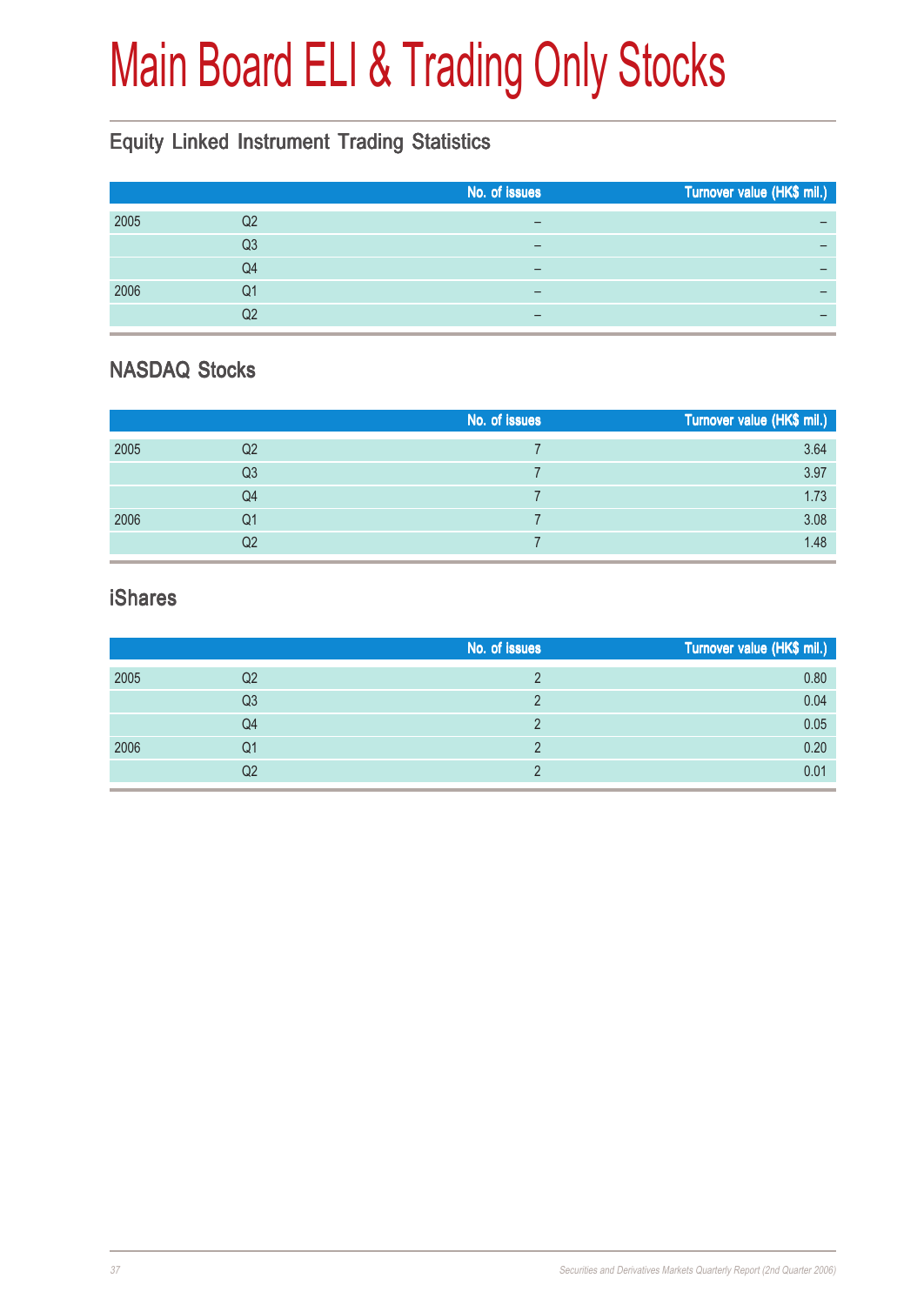# Stock Market Indices

### Hong Kong Stock Market Indices

|                                               | End of Jun 2006 | End of Mar 2006 |           |          |
|-----------------------------------------------|-----------------|-----------------|-----------|----------|
| Index                                         | <b>Close</b>    | <b>Close</b>    |           | Change % |
| S&P/HKEx LargeCap Index                       | 19114.74        | 18605.56        | $\pm$     | 2.74%    |
|                                               |                 |                 |           |          |
| S&P/HKEx GEM Index                            | 1178.32         | 1269.46         | $\equiv$  | 7.18%    |
|                                               |                 |                 |           |          |
| <b>HANG SENG INDEX</b>                        | 16267.62        | 15805.04        | $+$       | 2.93%    |
| <b>SECTORIAL INDICES</b>                      |                 |                 |           |          |
| Finance                                       | 28721.55        | 27697.59        | $+$       | 3.70%    |
| <b>Utilities</b>                              | 31515.30        | 32860.70        | —         | 4.09%    |
| Properties                                    | 19576.66        | 19483.40        | $+$       | 0.48%    |
| Commerce & Industry                           | 7998.64         | 7707.87         | $\pm$     | 3.77%    |
|                                               |                 |                 |           |          |
| HANG SENG COMPOSITE INDEX                     | 2182.73         | 2155.00         | $+$       | 1.29%    |
| HANG SENG CHINA-AFFILIATED CORPORATIONS INDEX | 2303.55         | 2184.60         | $+$       | 5.44%    |
| HANG SENG CHINA ENTERPRISES INDEX             | 6784.60         | 6703.78         | $\ddot{}$ | 1.21%    |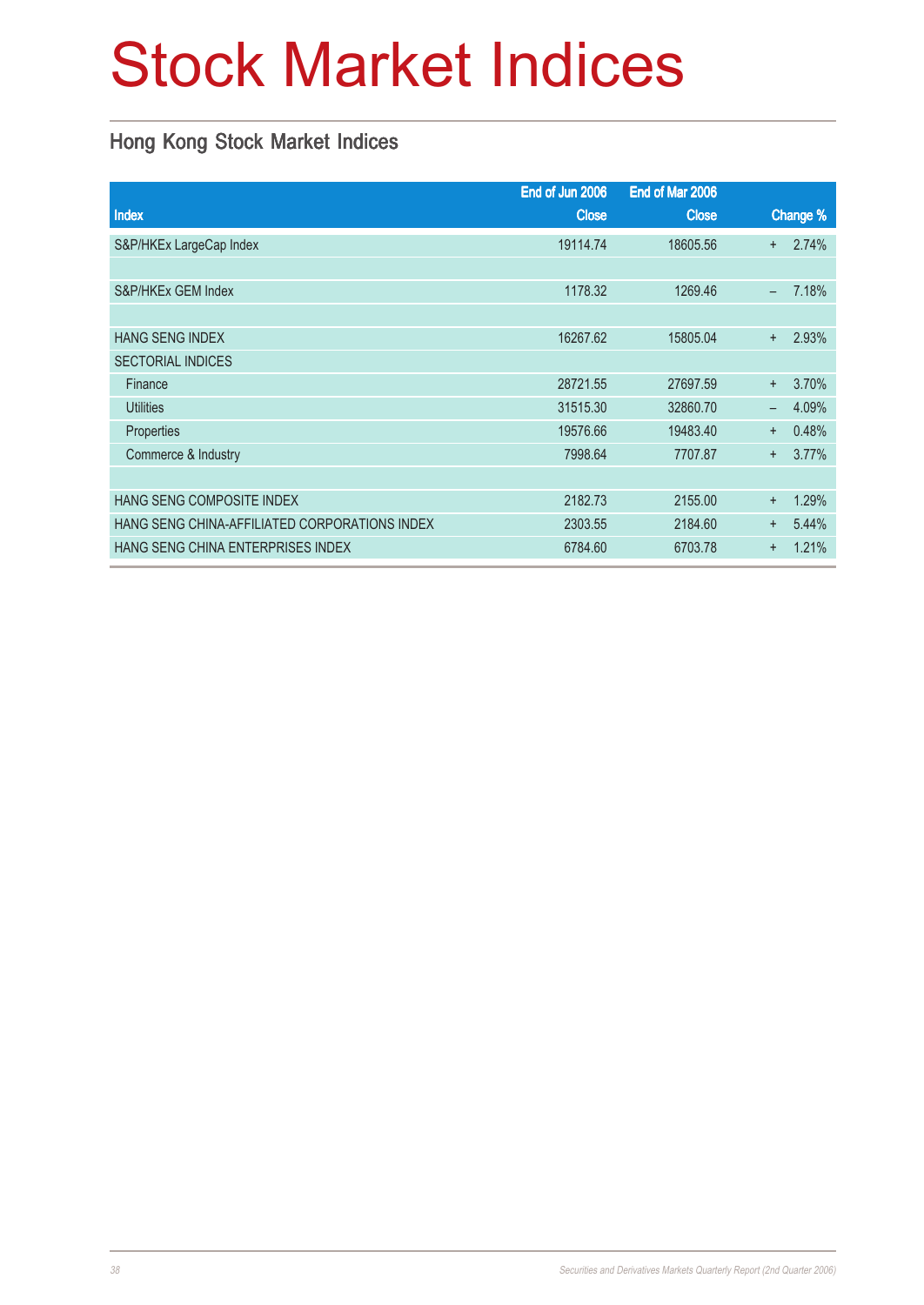## Stock Market Indices

### Hang Seng Index (2005/04/01 – 2006/06/30) Hang Seng 2006/06/30)



#### S&P/HKEx LargeCap Index (2005/04/01 – 2006/06/30)



#### S&P/HKEx GEM Index (2005/04/01 – 2006/06/30)

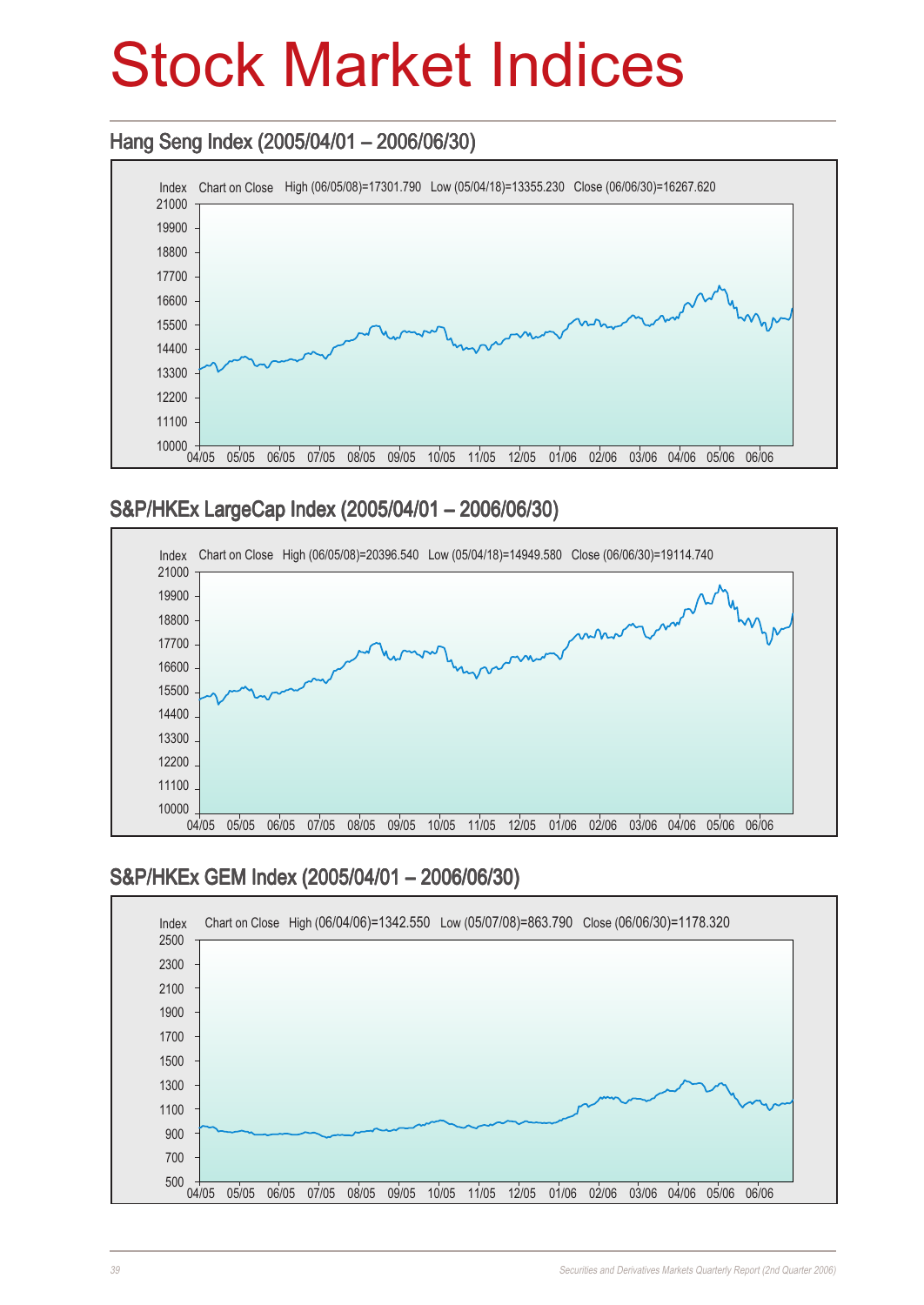# Stock Market Indices

### WORLD INDICES

|                             | End of Jun 2006 | End of Mar 2006 |                          |            |
|-----------------------------|-----------------|-----------------|--------------------------|------------|
| Index                       | <b>Close</b>    | <b>Close</b>    |                          | Change %   |
| <b>HONG KONG</b>            |                 |                 |                          |            |
| S&P/HKEx LargeCap Index     | 19114.74        | 18605.56        | $\ddagger$               | 2.74%      |
| Hang Seng Index             | 16267.62        | 15805.04        | $\ddot{}$                | 2.93%      |
| <b>AUSTRALIA</b>            |                 |                 |                          |            |
| All Ordinaries Index        | 5034.00         | 5087.20         | -                        | 1.05%      |
| <b>JAKARTA</b>              |                 |                 |                          |            |
| Composite Index             | 1310.26         | 1322.97         | -                        | 0.96%      |
| <b>JAPAN</b>                |                 |                 |                          |            |
| Nikkei (225)                | 15505.18        | 17059.66        | -                        | 9.11%      |
| <b>KOREA</b>                |                 |                 |                          |            |
| Composite Index             | 1295.15         | 1359.60         | $\overline{\phantom{0}}$ | 4.74%      |
| <b>KUALA LUMPUR</b>         |                 |                 |                          |            |
| Composite Index             | 914.69          | 926.63          | -                        | 1.29%      |
| <b>MANILA</b>               |                 |                 |                          |            |
| Composite Index             | 2178.79         | 2195.95         | -                        | 0.78%      |
| <b>NEW ZEALAND</b>          |                 |                 |                          |            |
| <b>NZSE (50)</b>            | 3585.87         | 3702.48         | -                        | 3.15%      |
| <b>SHANGHAI</b>             |                 |                 |                          |            |
| A Shares Index              | 1758.06         | 1361.33         |                          | $+ 29.14%$ |
| <b>B</b> Shares Index       | 92.39           | 88.31           | $\ddot{}$                | 4.62%      |
| <b>SHENZHEN</b>             |                 |                 |                          |            |
| A Shares Index              | 451.21          | 333.94          |                          | $+ 35.12%$ |
| <b>B</b> Shares Index       | 295.10          | 263.85          |                          | $+ 11.84%$ |
| <b>SINGAPORE</b>            |                 |                 |                          |            |
| <b>Straits Times Index</b>  | 2435.39         | 2533.40         | -                        | 3.87%      |
| <b>TAIWAN</b>               |                 |                 |                          |            |
| Taipei Weighted Stock Index | 6704.41         | 6613.97         | $\ddot{}$                | 1.37%      |
| <b>THAILAND</b>             |                 |                 |                          |            |
| <b>SET Index</b>            | 678.13          | 733.25          | -                        | 7.52%      |
| <b>NEW YORK</b>             |                 |                 |                          |            |
| <b>DJIA</b>                 | 11150.22        | 11109.32        | $\ddagger$               | 0.37%      |
| Nasdaq Composite Index      | 2172.09         | 2339.79         | $\overline{\phantom{m}}$ | 7.17%      |
| <b>TORONTO</b>              |                 |                 |                          |            |
| S&P/TSX Composite Index     | 11612.87        | 12110.61        | $\overline{\phantom{m}}$ | 4.11%      |
| <b>GERMANY</b>              |                 |                 |                          |            |
| DAX Capital Value Index     | 3815.63         | 4096.80         | -                        | 6.86%      |
| <b>LONDON</b>               |                 |                 |                          |            |
| <b>FTSE (100)</b>           | 5833.42         | 5964.57         | $\overline{\phantom{m}}$ | 2.20%      |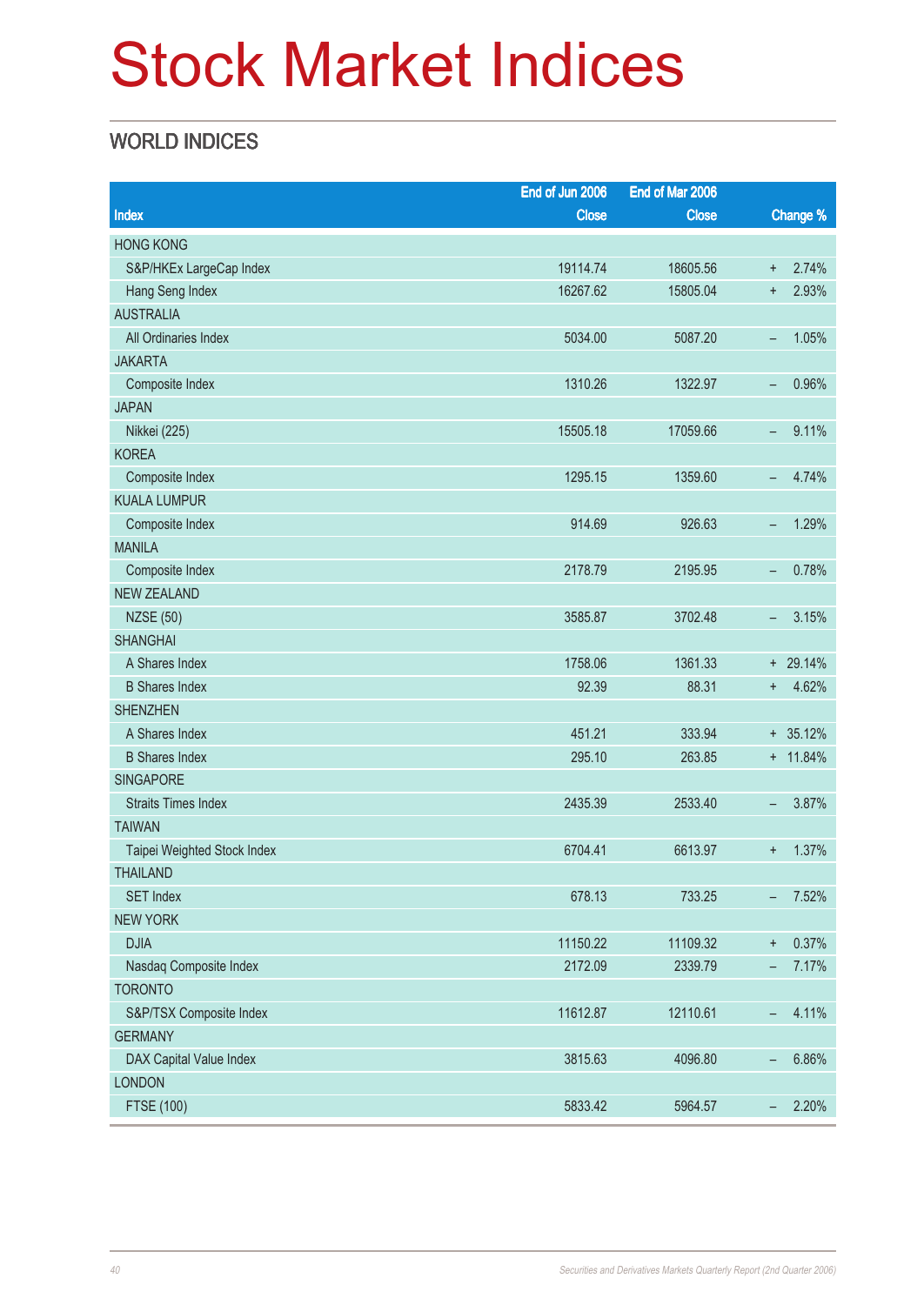### Equity Turnover – GEM

|      |    | Share (Mil. shs) | Value (HK\$ mil.) | No. of deals |
|------|----|------------------|-------------------|--------------|
| 2005 | Q2 | 18,206.77        | 5,080.58          | 176,568      |
|      | Q3 | 12,180.25        | 7,474.59          | 165,454      |
|      | Q4 | 7,112.69         | 5.408.71          | 109,137      |
| 2006 | Q1 | 11,537.79        | 12,673.01         | 221,904      |
|      | Q2 | 13,130.34        | 11,464.33         | 230,657      |

### Equity Trading Statistics – GEM

|      |                | No. of<br>trading days | Average daily turnover<br>(HK\$ mil.) | <b>Average value</b><br>per deal |
|------|----------------|------------------------|---------------------------------------|----------------------------------|
| 2005 | Q <sub>2</sub> | 62                     | 81.94                                 | 28,774                           |
|      | Q3             | 64                     | 116.79                                | 45,176                           |
|      | Q4             | 62                     | 87.24                                 | 49,559                           |
| 2006 | Q1             | 62                     | 204.40                                | 57,110                           |
|      | Q2             | 59                     | 194.31                                | 49,703                           |

#### 20 Most Advanced GEM Stocks

for 2nd quarter 2006

|                |       |                        | <b>Closing price</b> |                 |        |
|----------------|-------|------------------------|----------------------|-----------------|--------|
| Rank           | Code  | <b>Stock</b>           | End of Jun 2006      | End of Mar 2006 | % up   |
| $\mathbf{1}$   | 08108 | <b>CO-WINNER</b>       | 1.360                | 0.140A          | 871.43 |
| $\overline{2}$ | 08003 | <b>T S TELECOM</b>     | 0.310                | 0.039           | 694.87 |
| $\mathfrak{S}$ | 08026 | PROSTEN TECH           | 0.455                | 0.095           | 378.95 |
| $\overline{4}$ | 08117 | <b>CHINA ADVANCE</b>   | 4.300                | 1.050           | 309.52 |
| $\overline{5}$ | 08029 | <b>GALILEO</b>         | 0.093                | 0.038           | 144.74 |
| $6\,$          | 08172 | <b>SATELLITEDEVICE</b> | 0.172                | 0.071A          | 142.25 |
| $\overline{7}$ | 08251 | <b>SH DONGHUA</b>      | 1.580                | 0.660A          | 139.39 |
| 8              | 08136 | <b>FX CREATIONS</b>    | 0.240                | 0.107A          | 124.30 |
| 9              | 08279 | <b>MEGAINFO</b>        | 0.100                | 0.045           | 122.22 |
| 10             | 08230 | <b>DONGJIANG ENV</b>   | 1.680                | 0.820           | 104.88 |
| 11             | 08112 | <b>ANGELS TECH</b>     | 0.465                | 0.230           | 102.17 |
| 12             | 08250 | <b>PLASMAGENE</b>      | 0.135                | 0.070           | 92.86  |
| 13             | 08206 | CHINAINFO-5000         | 1.760                | 0.990           | 77.78  |
| 14             | 08129 | <b>Q9 TECHNOLOGY</b>   | 0.035                | 0.020           | 75.00  |
| 15             | 08046 | <b>TIGER TECH</b>      | 0.045                | 0.026           | 73.08  |
| 16             | 08079 | <b>B.A.L. HOLD</b>     | 0.520                | 0.305           | 70.49  |
| 17             | 08048 | <b>EXCEL TECH</b>      | 0.100                | 0.060           | 66.67  |
| 18             | 08139 | PROSPERITY INTL        | 0.750                | 0.450           | 66.67  |
| 19             | 08143 | <b>GRANDY CORP</b>     | 0.700                | 0.450           | 55.56  |
| 20             | 08060 | <b>GLOBAL LINK</b>     | 0.060                | 0.039           | 53.85  |

A Adjusted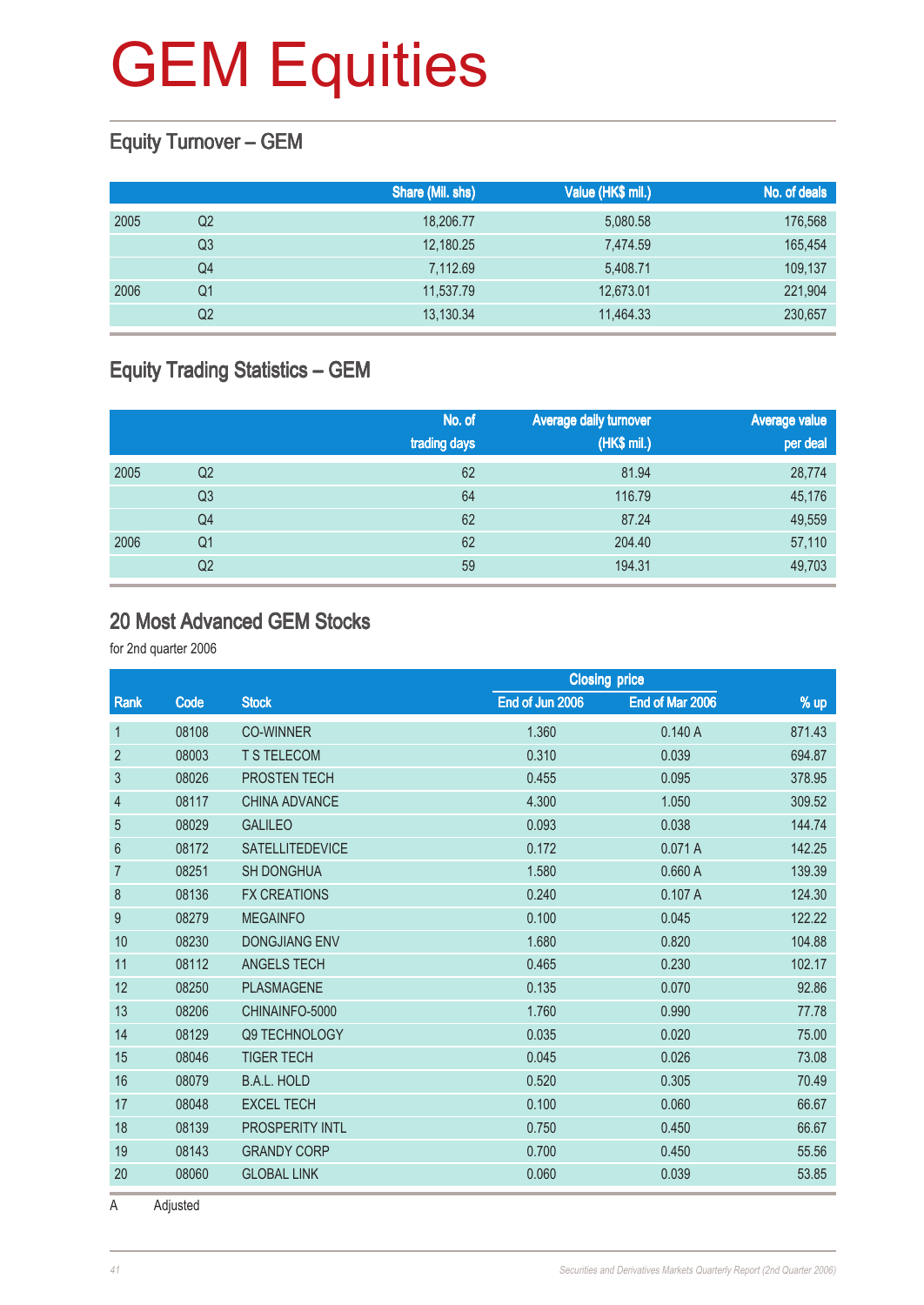### 20 Most Declined GEM Stocks

for 2nd quarter 2006

|                |       |                        |                 | <b>Closing price</b> |          |  |
|----------------|-------|------------------------|-----------------|----------------------|----------|--|
| Rank           | Code  | <b>Stock</b>           | End of Jun 2006 | End of Mar 2006      | % up     |  |
| $\mathbf{1}$   | 08032 | <b>G CHINA TECH</b>    | 0.046           | 0.170                | $-72.94$ |  |
| $\overline{2}$ | 08119 | THIZ TECHNOLOGY        | 0.028           | 0.090                | $-68.89$ |  |
| 3              | 08249 | <b>YIDONG ELEC</b>     | 0.160           | 0.380                | $-57.89$ |  |
| 4              | 08161 | <b>CHINALOTSYNERGY</b> | 1.140           | 2.275                | $-49.89$ |  |
| 5              | 08055 | <b>PROSTICKS INT'L</b> | 0.101           | 0.200A               | $-49.50$ |  |
| 6              | 08173 | PANORAMA INT'L         | 0.045           | 0.086                | $-47.67$ |  |
| $\overline{7}$ | 08266 | M TEL                  | 0.055           | 0.100                | $-45.00$ |  |
| 8              | 08178 | <b>XTEAM SOFTWARE</b>  | 0.038           | 0.068                | $-44.12$ |  |
| 9              | 08200 | <b>SAU SAN TONG</b>    | 0.122           | 0.200                | $-39.00$ |  |
| 10             | 08225 | <b>VENTUREPHARM</b>    | 0.290           | 0.470                | $-38.30$ |  |
| 11             | 08115 | <b>SHANGHAI QINGPU</b> | 0.250           | 0.400                | $-37.50$ |  |
| 12             | 08028 | <b>TIMELESS</b>        | 0.095           | 0.145                | $-34.48$ |  |
| 13             | 08111 | <b>SOLUTECK</b>        | 0.045           | 0.068                | $-33.82$ |  |
| 14             | 08270 | SHINE HOLDINGS         | 0.100           | 0.150                | $-33.33$ |  |
| 15             | 08091 | <b>UNIVERSAL TECH</b>  | 0.114           | 0.170                | $-32.94$ |  |
| 16             | 08156 | <b>B&amp;B GROUP</b>   | 1.980           | 2.950                | $-32.88$ |  |
| 17             | 08101 | <b>VC HOLDINGS</b>     | 1.630           | 2.350                | $-30.64$ |  |
| 18             | 08080 | <b>NAS HOLDINGS</b>    | 0.445           | 0.620                | $-28.23$ |  |
| 19             | 08045 | <b>NANDASOFT</b>       | 0.140           | 0.193                | $-27.46$ |  |
| 20             | 08051 | <b>TELEEYE HOLDING</b> | 0.070           | 0.094                | $-25.53$ |  |

A Adjusted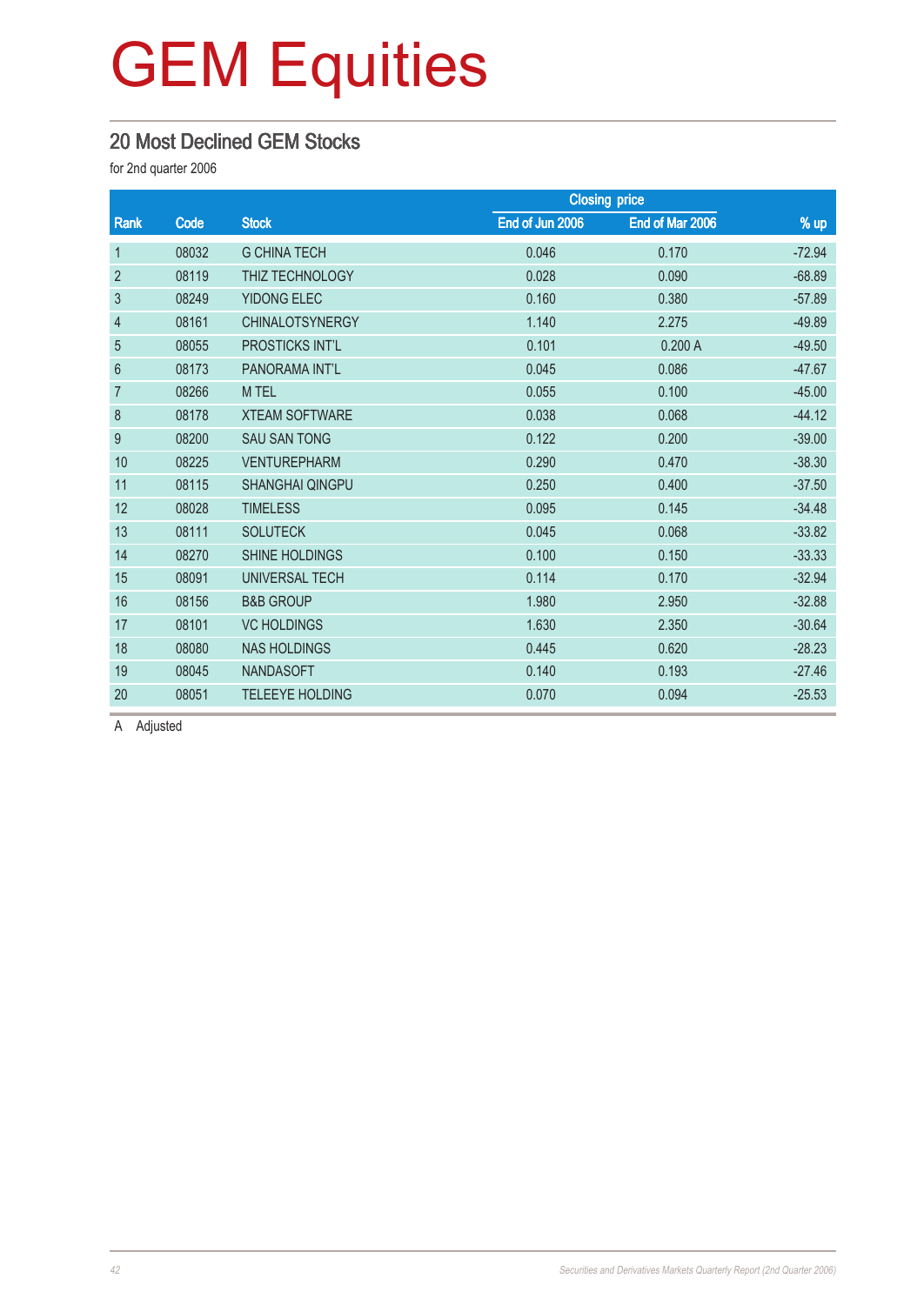## 20 Most Active GEM Stocks by Value

| Rank                     | Code  | <b>Stock</b>           | Turnover (HK\$ mil.) | % of total |
|--------------------------|-------|------------------------|----------------------|------------|
| $\mathbf{1}$             | 08088 | <b>TECHPACIFIC CAP</b> | 1,149.51             | 10.03      |
| $\overline{2}$           | 08277 | <b>WUMART</b>          | 1,056.65             | 9.22       |
| $\mathfrak{S}$           | 08280 | <b>TIANYE WATER</b>    | 841.69               | 7.34       |
| $\overline{\mathcal{A}}$ | 08138 | <b>TOWN HEALTH</b>     | 641.41               | 5.59       |
| $\overline{5}$           | 08161 | <b>CHINALOTSYNERGY</b> | 628.31               | 5.48       |
| 6                        | 08141 | <b>LANG CHAO INTL</b>  | 415.79               | 3.63       |
| $\overline{7}$           | 08282 | <b>TOM ONLINE</b>      | 401.48               | 3.50       |
| 8                        | 08180 | <b>GOLDEN MEDITECH</b> | 360.10               | 3.14       |
| 9                        | 08206 | CHINAINFO-5000         | 351.25               | 3.06       |
| 10                       | 08042 | KO YO GROUP            | 340.27               | 2.97       |
| 11                       | 08002 | PHOENIX TV             | 339.31               | 2.96       |
| 12                       | 08289 | <b>ENRIC HOLDINGS</b>  | 337.16               | 2.94       |
| 13                       | 08276 | <b>SUNSHINE</b>        | 334.40               | 2.92       |
| 14                       | 08199 | <b>WEIGAO GROUP</b>    | 312.25               | 2.72       |
| 15                       | 08222 | <b>CKLIFE SCIENCES</b> | 294.41               | 2.57       |
| 16                       | 08201 | <b>CHINA FIRE</b>      | 238.54               | 2.08       |
| 17                       | 08099 | ZHENGZHOU GAS          | 237.26               | 2.07       |
| 18                       | 08069 | <b>TONG REN TANG</b>   | 233.27               | 2.03       |
| 19                       | 08156 | <b>B&amp;B GROUP</b>   | 220.71               | 1.93       |
| 20                       | 08101 | <b>VC HOLDINGS</b>     | 183.58               | 1.60       |
| <b>Total</b>             |       |                        | 8,917.35             | 77.78      |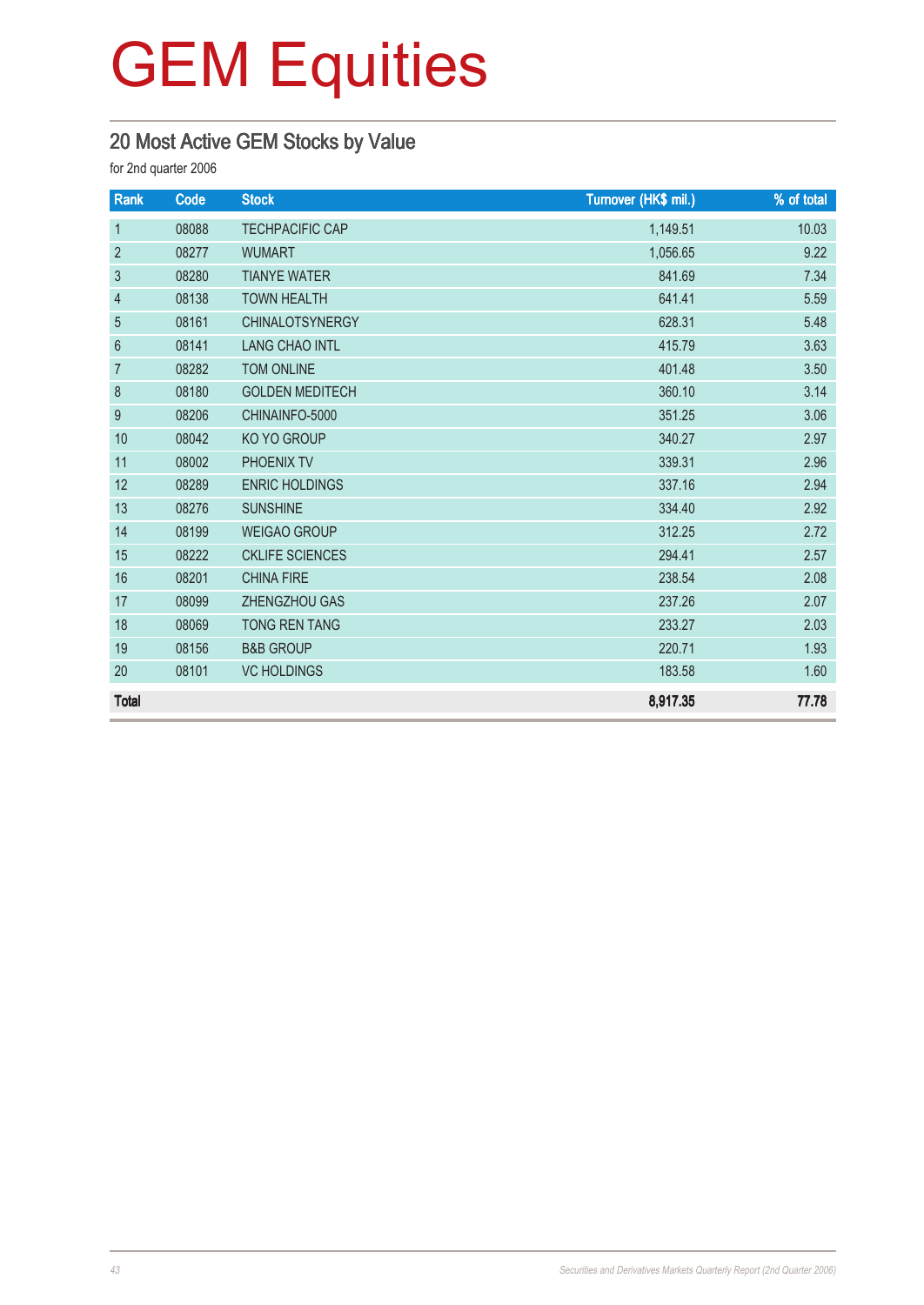#### 20 Most Active GEM Stock by Shares

for 2nd quarter 2006

| Rank           | Code  | <b>Stock</b>           | <b>Turnover (Mil. shs)</b> | % of total |
|----------------|-------|------------------------|----------------------------|------------|
| $\mathbf{1}$   | 08138 | <b>TOWN HEALTH</b>     | 2,384.74                   | 18.16      |
| $\overline{2}$ | 08088 | <b>TECHPACIFIC CAP</b> | 1,228.21                   | 9.35       |
| $\mathfrak{S}$ | 08161 | <b>CHINALOTSYNERGY</b> | 502.10                     | 3.82       |
| 4              | 08042 | KO YO GROUP            | 405.19                     | 3.09       |
| 5              | 08222 | <b>CKLIFE SCIENCES</b> | 392.65                     | 2.99       |
| $6\phantom{a}$ | 08373 | <b>CKLIFE SCI RTS</b>  | 361.12                     | 2.75       |
| $\overline{7}$ | 08280 | <b>TIANYE WATER</b>    | 339.82                     | 2.59       |
| 8              | 08141 | <b>LANG CHAO INTL</b>  | 332.48                     | 2.53       |
| 9              | 08079 | <b>B.A.L. HOLD</b>     | 295.62                     | 2.25       |
| 10             | 08099 | ZHENGZHOU GAS          | 286.48                     | 2.18       |
| 11             | 08122 | CASH FIN SER GP        | 255.49                     | 1.95       |
| 12             | 08201 | <b>CHINA FIRE</b>      | 255.21                     | 1.94       |
| 13             | 08002 | PHOENIX TV             | 244.48                     | 1.86       |
| 14             | 08011 | <b>KANSTAR ENPAPER</b> | 234.92                     | 1.79       |
| 15             | 08206 | CHINAINFO-5000         | 229.07                     | 1.74       |
| 16             | 08259 | <b>ANDRE JUICE</b>     | 216.36                     | 1.65       |
| 17             | 08003 | <b>T S TELECOM</b>     | 197.74                     | 1.51       |
| 18             | 08046 | <b>TIGER TECH</b>      | 195.25                     | 1.49       |
| 19             | 08006 | CHINA.COM              | 175.00                     | 1.33       |
| 20             | 08282 | <b>TOM ONLINE</b>      | 172.04                     | 1.31       |
| <b>Total</b>   |       |                        | 8,703.96                   | 66.29      |

#### Market Capitalisation of Listed Companies for GEM

as at the quarter end

|      |                | HK\$ mil. |
|------|----------------|-----------|
| 2005 | Q <sub>2</sub> | 65,376.11 |
|      | Q <sub>3</sub> | 72,282.93 |
|      | Q4             | 66,603.74 |
| 2006 | Q <sub>1</sub> | 84,214.72 |
|      | Q <sub>2</sub> | 82,030.68 |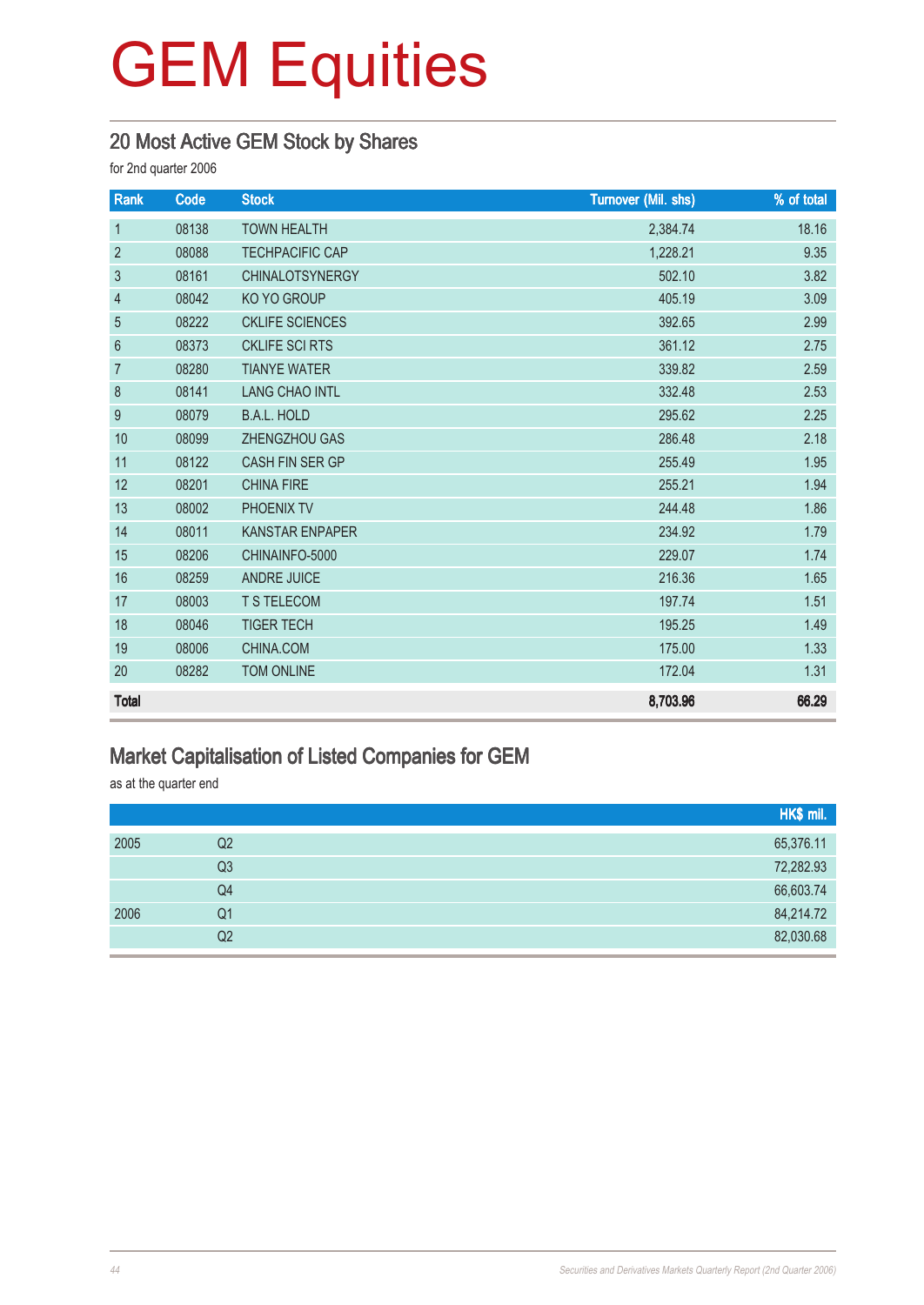#### 50 Leading Companies in Market Capitalisation – GEM

as at the 2nd quarter end 2006

| Rank                     | Code           | <b>Market capitalisation (HK\$ mil.)</b><br><b>Company</b>                                     |                  | % of market total |
|--------------------------|----------------|------------------------------------------------------------------------------------------------|------------------|-------------------|
| $\mathbf{1}$             | 08282          | TOM Online Inc.                                                                                | 8,135.69         | 9.92              |
| $\overline{2}$           | 08002          | Phoenix Satellite Television Holdings Ltd.                                                     | 6,174.25         | 7.53              |
| $\overline{3}$           | 08222          | CK Life Sciences Int'l., (Holdings) Inc.                                                       | 6,151.09         | 7.50              |
| $\overline{\mathcal{L}}$ | 08212          | Aptus Holdings Ltd.                                                                            | 3,753.32         | 4.58              |
| $\overline{5}$           | 08180          | Golden Meditech Co. Ltd.                                                                       | 3,516.78         | 4.29              |
| $\boldsymbol{6}$         | 08277          | Wumart Store, Inc. - H Shares                                                                  | 3,387.67         | 4.13              |
| 7                        | 08088          | Techpacific Capital Ltd.                                                                       | 2,766.61         | 3.37              |
| $\bf 8$                  | 08008          | Sunevision Holdings Ltd.                                                                       | 2,634.75         | 3.21              |
| $\overline{9}$           | 08201          | China Fire Safety Enterprise Group Holdings Ltd.                                               | 2,532.05         | 3.09              |
| 10                       | 08289          | Enric Energy Equipment Holdings Ltd.                                                           | 2,070.18         | 2.52              |
| 11                       | 08161          | China LotSynergy Holdings Ltd.                                                                 | 2,020.74         | 2.46              |
| 12                       | 08006          | China.com Inc.                                                                                 | 2,001.89         | 2.44              |
| 13                       | 08052          | Convenience Retail Asia Ltd.                                                                   | 1,892.18         | 2.31              |
| 14                       | 08011          | Kanstar Environmental Paper Products Holdings Ltd.                                             | 1,600.00         | 1.95              |
| 15                       | 08276          | Century Sunshine Ecological Technology Holdings Ltd.                                           | 1,573.70         | 1.92              |
| 16                       | 08138          | Town Health International Holdings Co. Ltd.                                                    | 1,474.00         | 1.80              |
| 17                       | 08117          | China Advance Holdings Ltd.                                                                    | 1,464.68         | 1.79              |
| 18                       | 08199          | Shandong Weigao Group Medical Polymer Co. Ltd. - H Shares                                      | 1,412.43         | 1.72              |
| 19                       | 08156          | B & B Group Holdings Ltd.                                                                      | 1,235.62         | 1.51              |
| 20                       | 08061          | AcrossAsia Ltd.                                                                                | 1,215.51         | 1.48              |
| 21                       | 08069          | Tong Ren Tang Technologies Co. Ltd. - H Shares                                                 | 1,157.52         | 1.41              |
| 22                       | 08206          | Chinainfo Holdings Ltd.                                                                        | 1,101.21         | 1.34              |
| 23                       | 08292          | HC International, Inc.                                                                         | 842.28           | 1.03              |
| 24                       | 08118          | International Entertainment Corporation                                                        | 825.41           | 1.01              |
| 25                       | 08216          | Chinasoft International Ltd.                                                                   | 808.51           | 0.99              |
| 26                       | 08070          | Zhongyu Gas Holdings Ltd.                                                                      | 583.08           | 0.71              |
| 27                       | 08075          | Rojam Entertainment Holdings Ltd.                                                              | 577.83           | 0.70              |
| 28                       | 08099          | Zhengzhou Gas Co. Ltd. - H Shares                                                              | 528.63           | 0.64              |
| 29                       | 08090          | EVI Education Asia Ltd.                                                                        | 498.00           | 0.61              |
| 30<br>31                 | 08196<br>08261 | Launch Tech Co. Ltd. - H Shares                                                                | 478.80<br>467.92 | 0.58<br>0.57      |
| 32                       | 08280          | Shandong Molong Petroleum Machinery Co. Ltd. - H Shares                                        | 465.52           | 0.57              |
| 33                       | 08141          | Xinjiang Tianye Water Saving Irrigation System Co Ltd. - H shs<br>Lang Chao International Ltd. | 444.66           | 0.54              |
| 34                       | 08259          | Yantai North Andre Juice Co. Ltd. - H Shares                                                   | 442.25           | 0.54              |
| 35                       | 08317          | Finet Group Ltd.                                                                               | 438.73           | 0.53              |
| 36                       | 08122          | <b>CASH Financial Services Group Ltd.</b>                                                      | 428.13           | 0.52              |
| 37                       | 08101          | Value Convergence Holdings Ltd.                                                                | 412.06           | 0.50              |
| 38                       | 08042          | Ko Yo Ecological Agrotech (Group) Ltd.                                                         | 394.54           | 0.48              |
| 39                       | 08056          | Greencool Technology Holdings Ltd.                                                             | 380.00           | 0.46              |
| 40                       | 08143          | <b>Grandy Corporation</b>                                                                      | 365.57           | 0.45              |
| 41                       | 08262          | A-S China Plumbing Products Ltd.                                                               | 354.93           | 0.43              |
| 42                       | 08293          | Jinheng Automotive Safety Technology Holdings Ltd.                                             | 347.00           | 0.42              |
| 43                       | 08177          | Sino Stride Technology (Holdings) Ltd.                                                         | 325.89           | 0.40              |
| 44                       | 08251          | Shanghai Donghua Petrochemical Co. Ltd. - H Shares                                             | 325.48           | 0.40              |
| 45                       | 08228          | Vertex Communications & Technology Group Ltd.                                                  | 313.23           | 0.38              |
| 46                       | 08153          | China Chief Cable TV Group Ltd.                                                                | 312.50           | 0.38              |
| 47                       | 08110          | First Mobile Group Holdings Ltd.                                                               | 299.64           | 0.37              |
| 48                       | 08230          | Shenzhen Dongjiang Environmental Co. Ltd. - H Shares                                           | 298.87           | 0.36              |
| 49                       | 08208          | Changmao Biochemical Engineering Co. Ltd. - H Shares                                           | 262.69           | 0.32              |
| 50                       | 08073          | Recruit Holdings Ltd.                                                                          | 257.95           | 0.31              |
| <b>Total</b>             |                |                                                                                                | 71,751.99        | 87.47             |
| <b>Market Total</b>      |                |                                                                                                | 82,030.68        | 100.00            |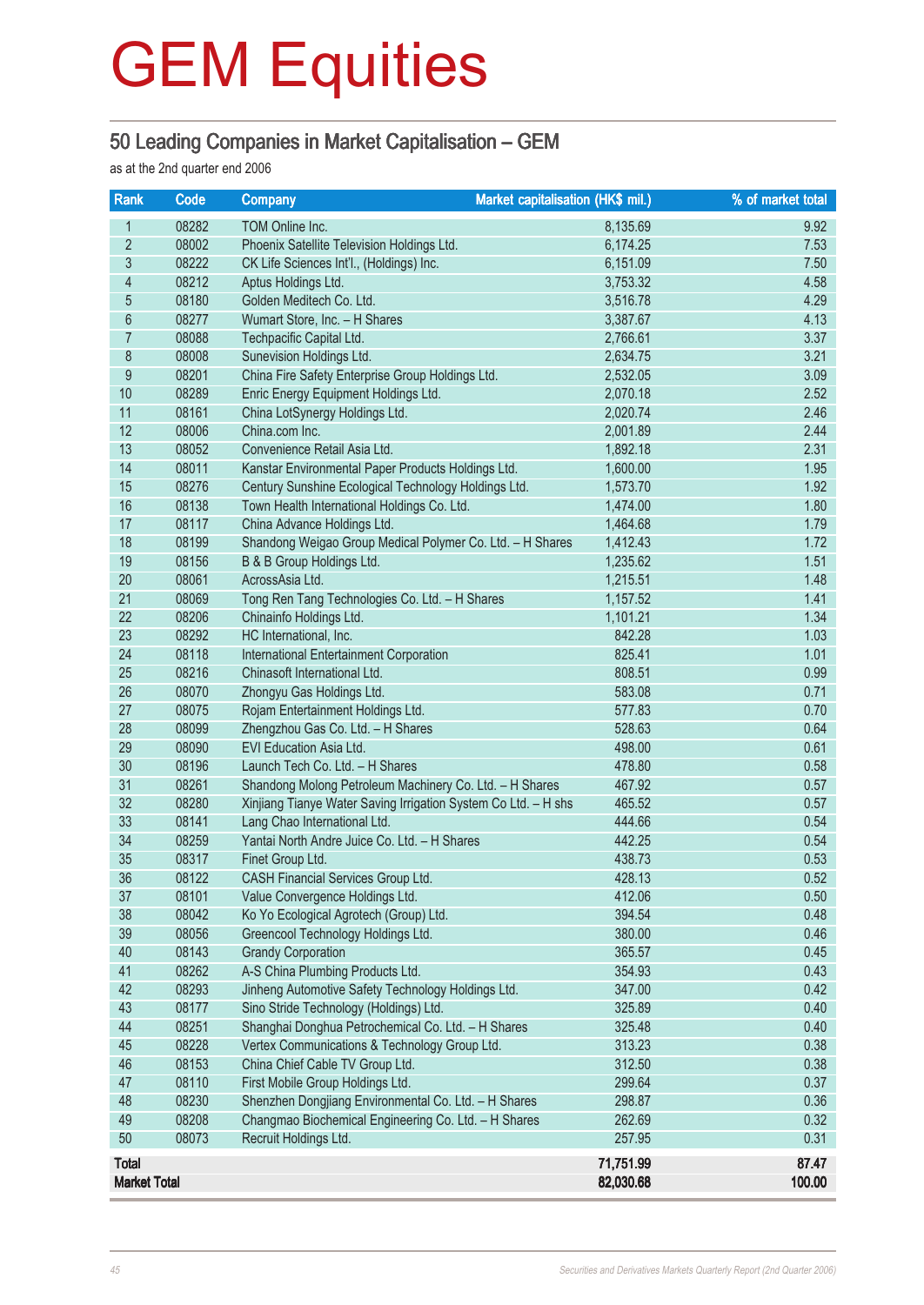#### New Listing Companies Statistics for GEM

|      |    | No. of newly listed companies | Funds raised (HK\$ mil.) |
|------|----|-------------------------------|--------------------------|
| 2005 | Q2 |                               |                          |
|      | Q3 |                               | 204.69                   |
|      | Q4 | 5                             | 378.75                   |
| 2006 | Q1 |                               | 453.33                   |
|      | Q2 |                               | 130.07                   |

#### Newly Listed Companies for GEM

for 2nd quarter 2006

| <b>Code</b>  | Company name                        |            | Listing date No. of issued shares | Funds raised (HK\$ mil.) |
|--------------|-------------------------------------|------------|-----------------------------------|--------------------------|
| 08331        | Zhejiang Shibao Co. Ltd. - H Shares | 2006/05/16 | 86.714.000                        | 130.07                   |
| <b>Total</b> |                                     |            |                                   | 130.07                   |

#### Delisted Companies for GEM

| <b>Code</b> | Company name                               | Last trading date | Delisted date |
|-------------|--------------------------------------------|-------------------|---------------|
| 08072       | Media Partners International Holdings Inc. | 2005/12/06        | 2006/04/06    |
| 08263       | Superdata Software Holdings Ltd.           | 2006/01/20        | 2006/05/18    |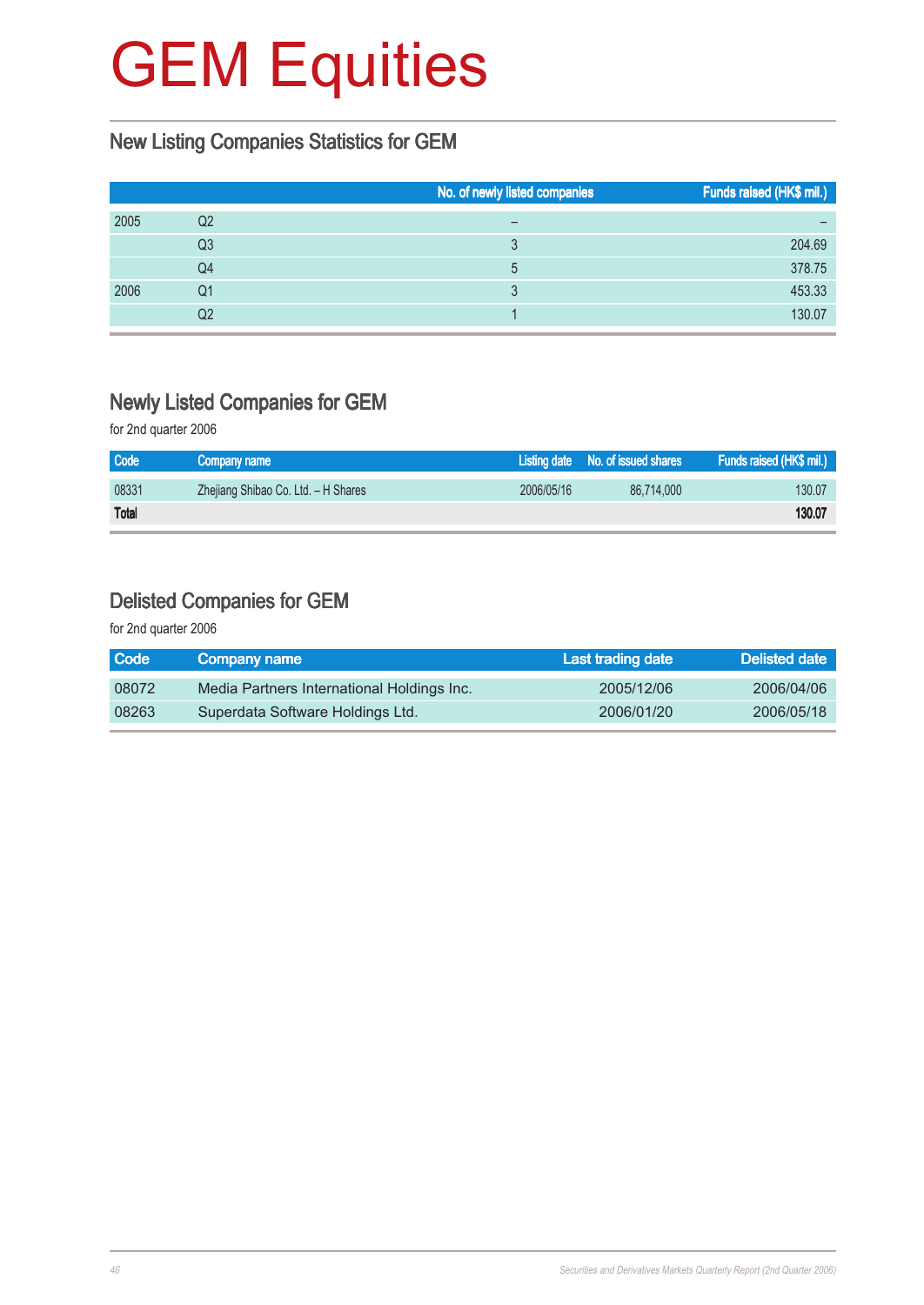## GEM Warrants

#### Warrant Trading and Market Value Statistics – GEM

|      |    | <b>Number</b> | Turnover value (HK\$ mil.) | Market value (HK\$ mil.) |
|------|----|---------------|----------------------------|--------------------------|
| 2005 | Q2 |               | 0.30                       |                          |
|      | Q3 |               |                            |                          |
|      | Q4 |               |                            |                          |
| 2006 | Q1 |               |                            |                          |
|      | Q2 |               |                            |                          |

## Newly Listed Equity GEM Warrants

|              |                        | <b>Initial issued</b>    |               | <b>Amount raised</b> |
|--------------|------------------------|--------------------------|---------------|----------------------|
| Code         | <b>Equity warrants</b> | amount (HK) Listing date | <b>Expiry</b> | (HK\$ mil.)          |
|              | n.a.                   |                          |               |                      |
| <b>Total</b> |                        |                          |               |                      |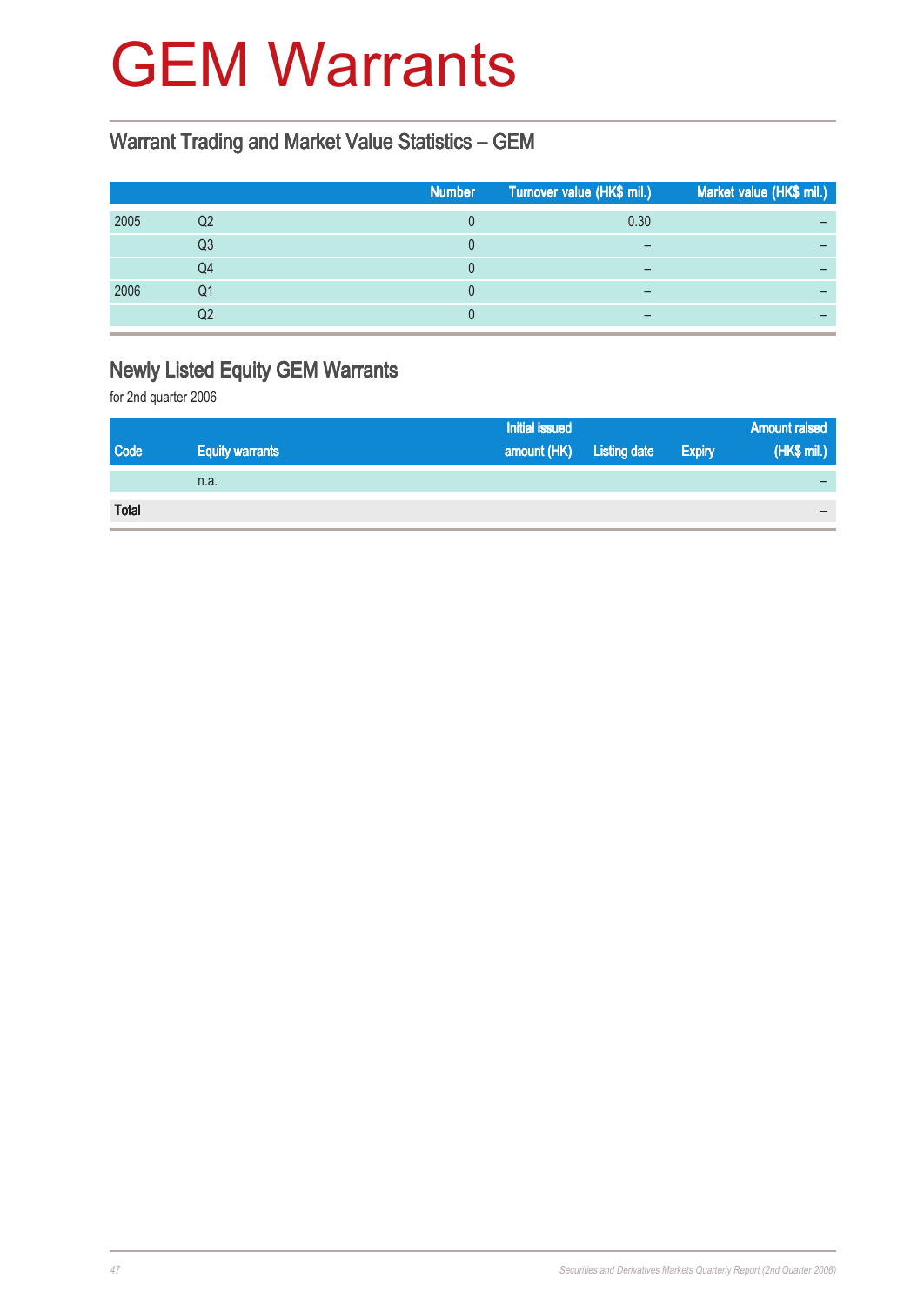#### Contract Volume by Derivatives Products

|                                                 | <b>Contracts</b> |                  |
|-------------------------------------------------|------------------|------------------|
| <b>Derivatives product</b>                      | 2nd Quarter 2006 | 2nd Quarter 2005 |
| Hang Seng Index Futures                         | 3,217,583        | 2,256,530        |
| Hang Seng Index Options                         | 1,011,339        | 698,490          |
| Mini-Hang Seng Index Futures                    | 526,813          | 310,787          |
| Mini-Hang Seng Index Options                    | 11,556           | 8,616            |
| <b>H-shares Index Futures</b>                   | 1,339,471        | 464,524          |
| H-shares Index Options                          | 222,211          | 63,391           |
| FTSE/Xinhua China 25 Index Futures 1            | 2,191            | 1,265            |
| FTSE/Xinhua China 25 Index Options <sup>1</sup> | 1,675            | 1,206            |
| <b>Stock Futures</b>                            | 17,637           | 2,138            |
| <b>Stock Options</b>                            | 3,837,244        | 1,482,225        |
| <b>Three-month HIBOR Futures</b>                | 2,689            | 7,913            |
| One-month HIBOR Futures                         | 30               | 70               |
| Three-year Exchange Fund Note Futures           | $\theta$         | 850              |
| <b>Total</b>                                    | 10,190,439       | 5,298,005        |

1 Trading in FTSE/Xinhua China 25 Index Futures and Options commenced on 23 May 2005.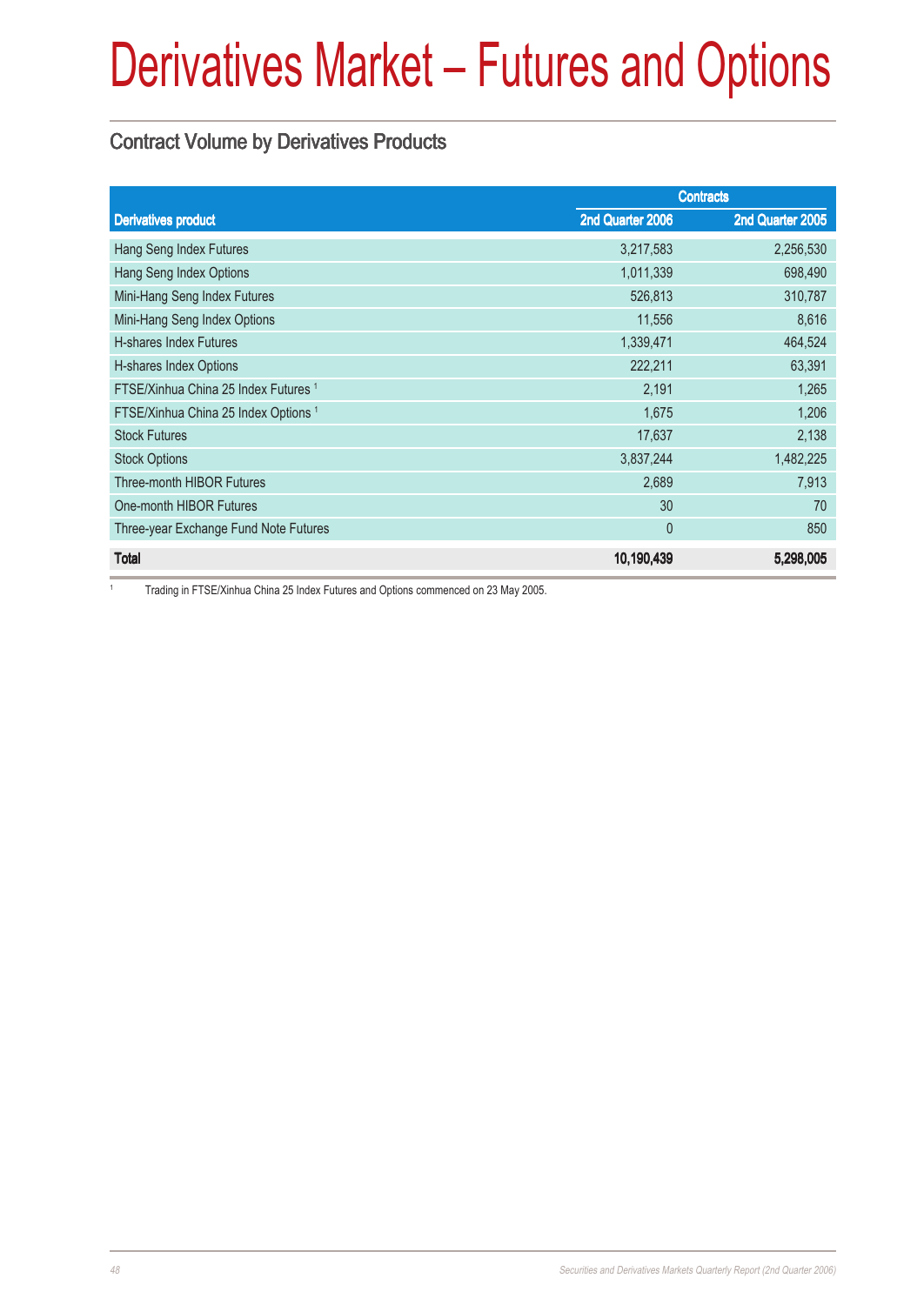### Open Interest by Derivatives Products

|                                                 |                  | <b>Contracts</b> |
|-------------------------------------------------|------------------|------------------|
| <b>Derivatives product</b>                      | 2nd Quarter 2006 | 2nd Quarter 2005 |
| Hang Seng Index Futures                         | 109,952          | 122,315          |
| Hang Seng Index Options                         | 213,432          | 162,811          |
| Mini-Hang Seng Index Futures                    | 3,174            | 3,329            |
| Mini-Hang Seng Index Options                    | 1,024            | 521              |
| <b>H-shares Index Futures</b>                   | 50,145           | 27,048           |
| H-shares Index Options                          | 68,200           | 33,135           |
| FTSE/Xinhua China 25 Index Futures 1            | 135              | 29               |
| FTSE/Xinhua China 25 Index Options <sup>1</sup> | 145              | 545              |
| <b>Stock Futures</b>                            | 2,559            | 651              |
| <b>Stock Options</b>                            | 1,226,767        | 754,404          |
| Three-month HIBOR Futures                       | 1,476            | 4,703            |
| One-month HIBOR Futures                         | 5                | 5                |
| Three-year Exchange Fund Note Futures           | $\mathbf{0}$     | 150              |
| <b>Total</b>                                    | 1,677,014        | 1,109,646        |

1 Trading in FTSE/Xinhua China 25 Index Futures and Options commenced on 23 May 2005.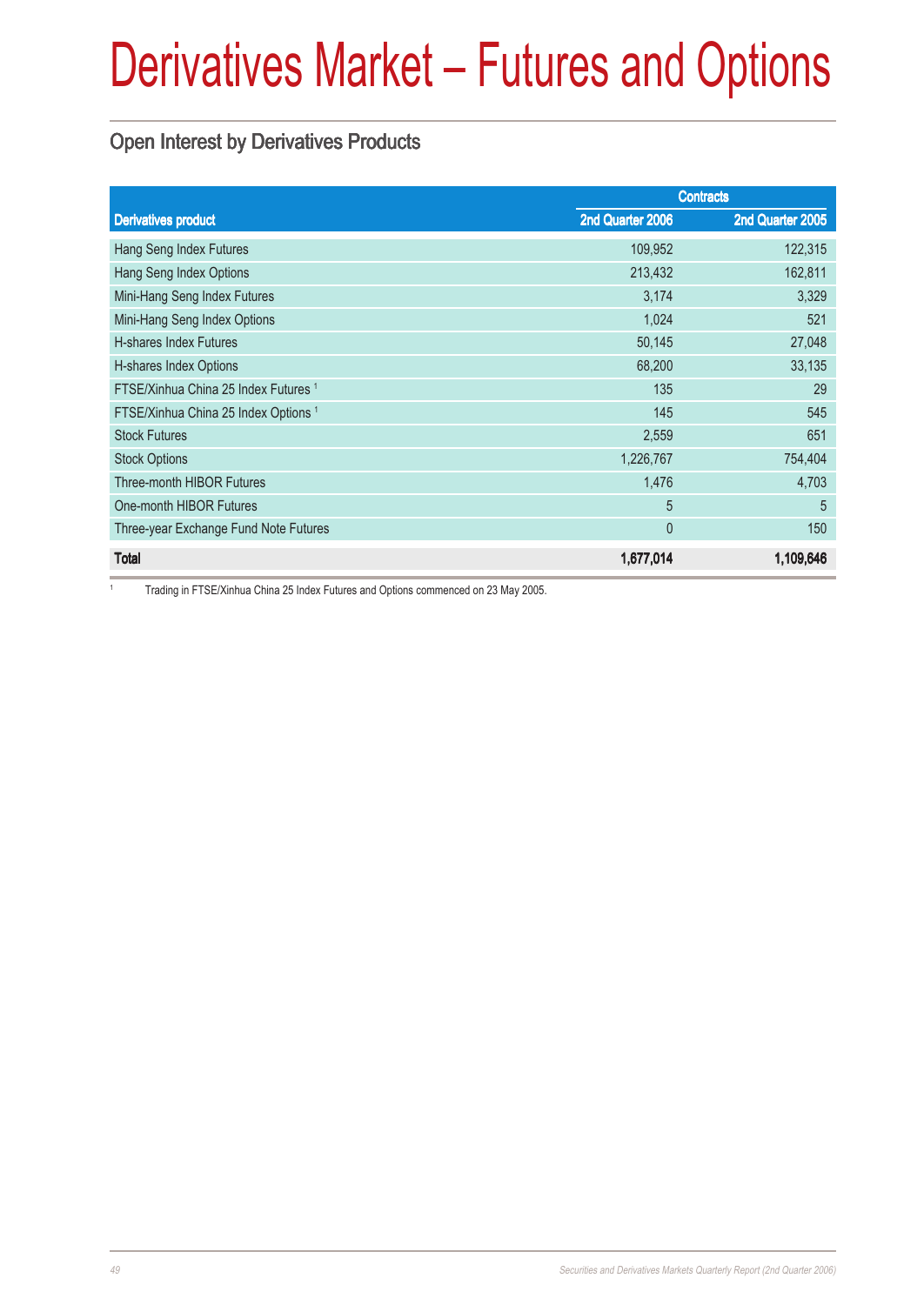Hang Seng Index Futures – Contract Volume and Open Interest (contracts)

|      |                | <b>Total</b><br>contract volume | Quarter-end<br>open interest |
|------|----------------|---------------------------------|------------------------------|
|      |                |                                 |                              |
| 2005 | Q2             | 2,256,530                       | 122,315                      |
|      | Q <sub>3</sub> | 2,695,815                       | 117,854                      |
|      | Q4             | 2,684,211                       | 98,211                       |
| 2006 | Q <sub>1</sub> | 2,891,570                       | 116,606                      |
|      | Q <sub>2</sub> | 3,217,583                       | 109,952                      |

Hang Seng Index Options – Contract Volume and Open Interest (contracts)

|      |                | <b>Total</b><br>contract volume | Quarter-end<br>open interest |
|------|----------------|---------------------------------|------------------------------|
| 2005 | Q <sub>2</sub> | 698,490                         | 162,811                      |
|      | Q <sub>3</sub> | 930,746                         | 214,039                      |
|      | Q4             | 843,396                         | 192,069                      |
| 2006 | Q <sub>1</sub> | 885,771                         | 194,359                      |
|      | Q <sub>2</sub> | 1,011,339                       | 213,432                      |

#### Three-month HIBOR Futures – Contract Volume and Open Interest (contracts)

|      |                | <b>Total</b><br>contract volume | Quarter-end<br>open interest |
|------|----------------|---------------------------------|------------------------------|
| 2005 | Q <sub>2</sub> | 7,913                           | 4,703                        |
|      | Q <sub>3</sub> | 4,742                           | 2,409                        |
|      | Q4             | 3,978                           | 1,472                        |
| 2006 | Q <sub>1</sub> | 5,979                           | 1,951                        |
|      | Q2             | 2,689                           | 1,476                        |

#### Stock Options Market Turnover and Open Interest (contracts)

|      |                | <b>Total</b><br>Premium (HK\$ mil.) | <b>Total</b><br>contract volume | Quarter-end<br>open interest |
|------|----------------|-------------------------------------|---------------------------------|------------------------------|
| 2005 | Q2             | 1,325.05                            | 1,482,225                       | 754,404                      |
|      | Q <sub>3</sub> | 4,544.34                            | 3,186,175                       | 1,181,211                    |
|      | Q4             | 2,924.64                            | 2,498,877                       | 1,021,913                    |
| 2006 | Q <sub>1</sub> | 3,664.95                            | 3,835,478                       | 1,265,171                    |
|      | Q <sub>2</sub> | 4,124.56                            | 3,837,244                       | 1,226,767                    |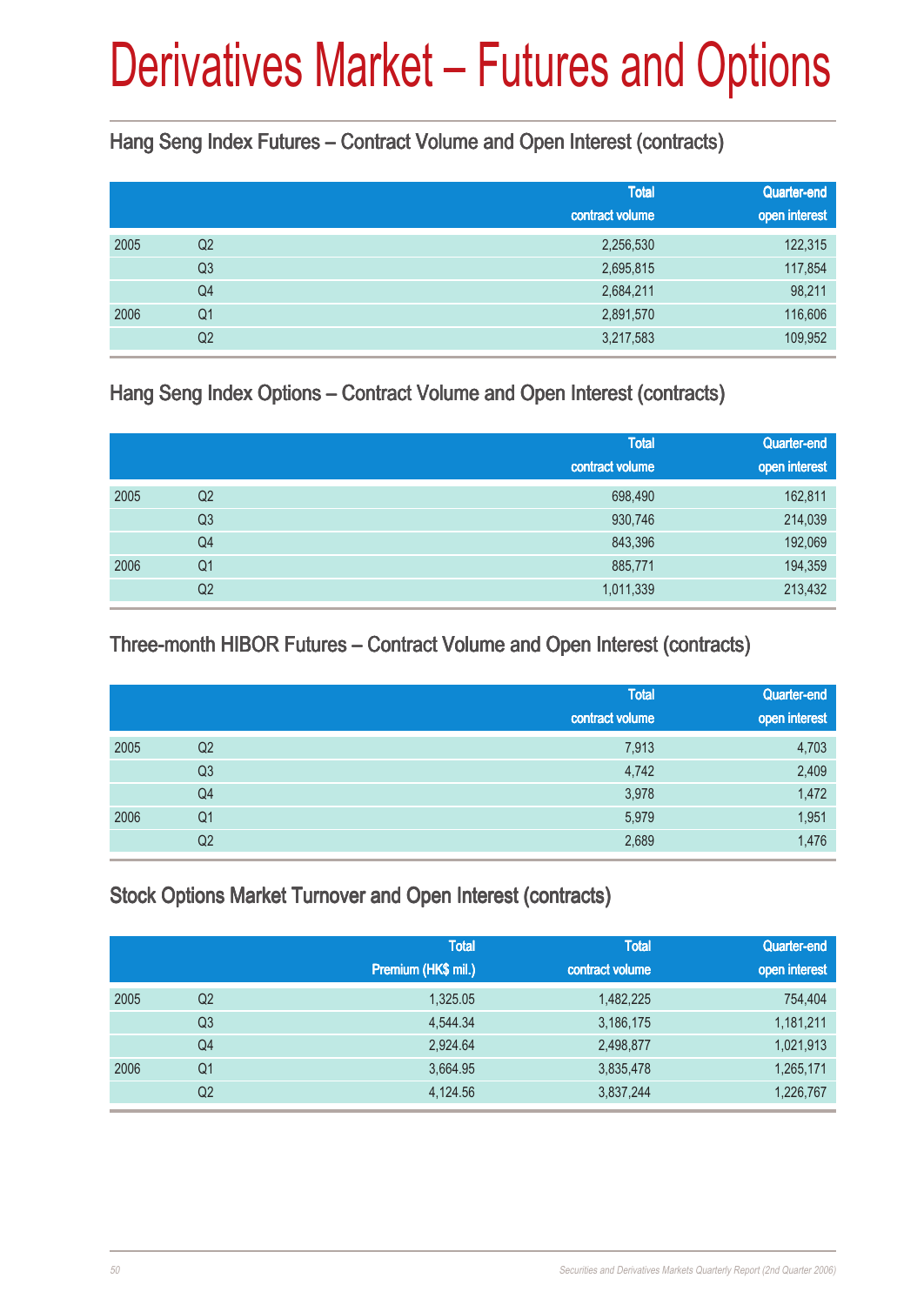### Stock Options Premium by Class

|                           |            | <b>Premium</b> |            |
|---------------------------|------------|----------------|------------|
| <b>Options class</b>      |            | (HK\$ mil.)    | % of total |
| <b>CHALCO</b>             | <b>ALC</b> | 23.88          | 0.58       |
| <b>BANKCOMM</b>           | <b>BCM</b> | 11.60          | 0.28       |
| <b>BANK OF E ASIA</b>     | <b>BEA</b> | 5.44           | 0.13       |
| <b>BOC HONG KONG</b>      | <b>BOC</b> | 24.50          | 0.59       |
| CCB                       | CCB        | 17.57          | 0.43       |
| <b>CHINA MOBILE</b>       | <b>CHT</b> | 537.10         | 13.02      |
| <b>CHINA UNICOM</b>       | <b>CHU</b> | 7.20           | 0.17       |
| <b>CITIC PACIFIC</b>      | <b>CIT</b> | 43.84          | 1.06       |
| <b>CHEUNG KONG</b>        | <b>CKH</b> | 458.91         | 11.13      |
| <b>CKI HOLDINGS</b>       | <b>CKI</b> | 6.75           | 0.16       |
| <b>CHINA LIFE</b>         | <b>CLI</b> | 112.40         | 2.73       |
| <b>CLP HOLDINGS</b>       | <b>CLP</b> | 11.44          | 0.28       |
| <b>CNOOC</b>              | <b>CNC</b> | 29.89          | 0.72       |
| <b>CHINA NETCOM</b>       | <b>CNM</b> | 2.96           | 0.07       |
| <b>COSCO PACIFIC</b>      | COS        | 5.25           | 0.13       |
| <b>CATHAY PAC AIR</b>     | <b>CPA</b> | 12.06          | 0.29       |
| SINOPEC CORP              | <b>CPC</b> | 21.44          | 0.52       |
| CHINA RESOURCES           | CRE        | 6.26           | 0.15       |
| CHINA TELECOM             | <b>CTC</b> | 14.89          | 0.36       |
| <b>DENWAY MOTORS</b>      | <b>DWM</b> | 7.18           | 0.17       |
| <b>ESPRIT HOLDINGS</b>    | <b>ESP</b> | 16.98          | 0.41       |
| <b>HK ELECTRIC</b>        | <b>HEH</b> | 4.75           | 0.12       |
| <b>HKEX</b>               | <b>HEX</b> | 87.19          | 2.11       |
| <b>HSBC HOLDINGS</b>      | <b>HKB</b> | 981.31         | 23.79      |
| <b>HK &amp; CHINA GAS</b> | <b>HKG</b> | 38.67          | 0.94       |
| <b>HENDERSON LAND</b>     | <b>HLD</b> | 36.59          | 0.89       |
| <b>HUANENG POWER</b>      | <b>HNP</b> | 19.03          | 0.46       |
| <b>HANG SENG BANK</b>     | <b>HSB</b> | 21.49          | 0.52       |
| <b>HUTCHISON</b>          | <b>HWL</b> | 851.91         | 20.65      |
| <b>JOHNSON ELECH</b>      | <b>JSE</b> | 1.48           | 0.04       |
| LENOVO GROUP              | LEH        | 2.85           | 0.07       |
| LI & FUNG                 | LIF        | 13.59          | 0.33       |
| <b>MTR CORPORATION</b>    | <b>MTR</b> | 23.52          | 0.57       |
| <b>NEW WORLD DEV</b>      | <b>NWD</b> | 12.20          | 0.30       |
| <b>PING AN</b>            | PAI        | 31.43          | 0.76       |
| <b>PCCW</b>               | PCC        | 11.03          | 0.27       |
| <b>PETROCHINA</b>         | PEC        | 105.94         | 2.57       |
| SHK PPT                   | <b>SHK</b> | 457.38         | 11.09      |
| <b>SWIRE PACIFIC A</b>    | SWA        | 25.31          | 0.61       |
| <b>TRACKER FUND</b>       | <b>TRF</b> | 1.50           | 0.04       |
| <b>WHARF HOLDINGS</b>     | <b>WHL</b> | 19.84          | 0.48       |
| <b>Total</b>              |            | 4,124.56       | 100.00     |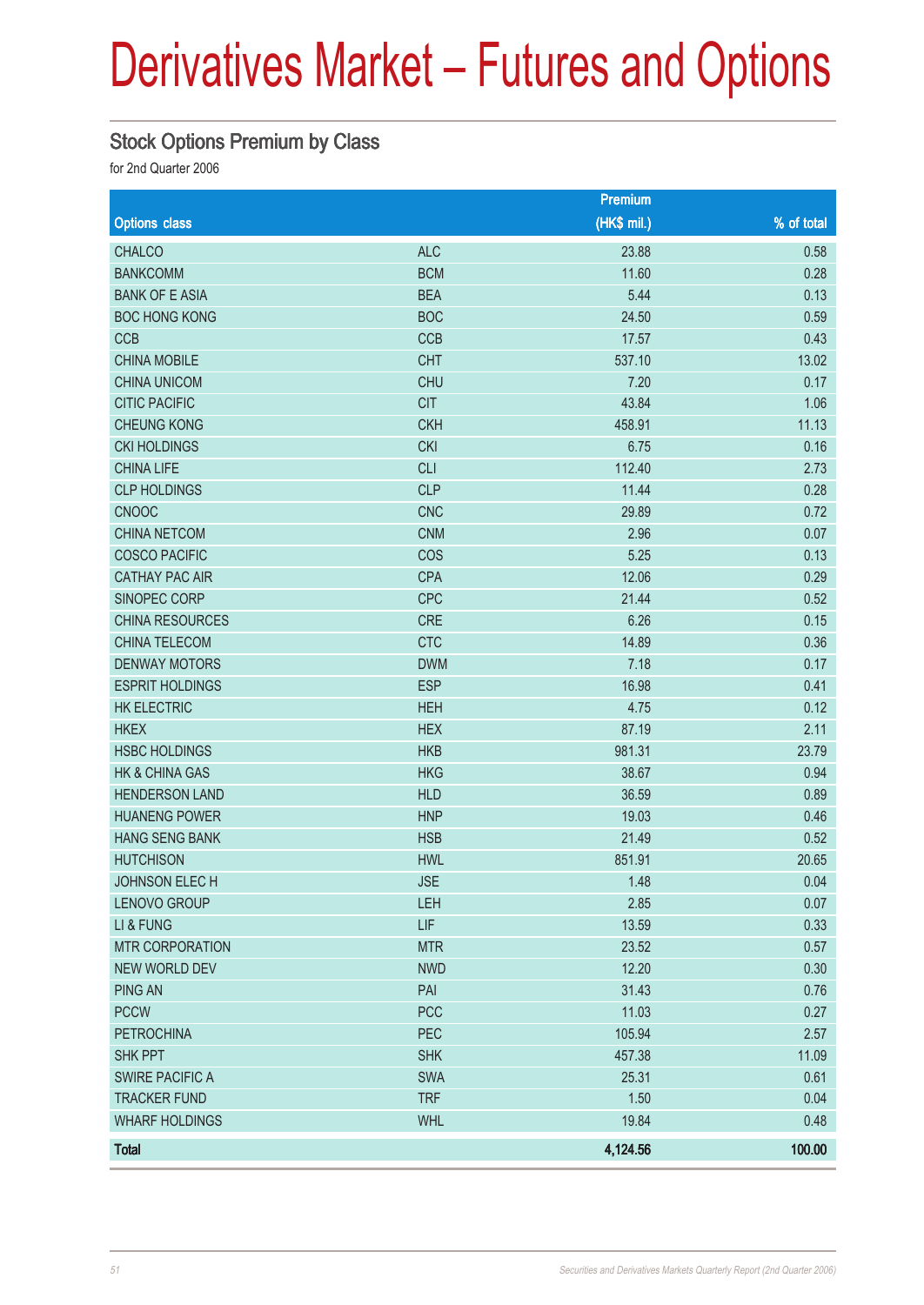#### Stock Options Contract Volume by Class

|                           |            | <b>Contract</b> |              |
|---------------------------|------------|-----------------|--------------|
| <b>Options class</b>      |            | volume          | $%$ of total |
| <b>CHALCO</b>             | <b>ALC</b> | 21,053          | 0.55         |
| <b>BANKCOMM</b>           | <b>BCM</b> | 55,699          | 1.45         |
| <b>BANK OF E ASIA</b>     | <b>BEA</b> | 23,331          | 0.61         |
| <b>BOC HONG KONG</b>      | <b>BOC</b> | 164,379         | 4.28         |
| <b>CCB</b>                | CCB        | 197,724         | 5.15         |
| <b>CHINA MOBILE</b>       | <b>CHT</b> | 636,874         | 16.60        |
| <b>CHINA UNICOM</b>       | <b>CHU</b> | 12,778          | 0.33         |
| <b>CITIC PACIFIC</b>      | <b>CIT</b> | 18,551          | 0.48         |
| <b>CHEUNG KONG</b>        | <b>CKH</b> | 206,845         | 5.39         |
| <b>CKI HOLDINGS</b>       | <b>CKI</b> | 4,889           | 0.13         |
| <b>CHINA LIFE</b>         | CLI        | 159,066         | 4.15         |
| <b>CLP HOLDINGS</b>       | <b>CLP</b> | 33,753          | 0.88         |
| <b>CNOOC</b>              | <b>CNC</b> | 156,214         | 4.07         |
| <b>CHINA NETCOM</b>       | <b>CNM</b> | 10,362          | 0.27         |
| <b>COSCO PACIFIC</b>      | COS        | 3,590           | 0.09         |
| <b>CATHAY PAC AIR</b>     | <b>CPA</b> | 47,754          | 1.24         |
| SINOPEC CORP              | <b>CPC</b> | 34,980          | 0.91         |
| CHINA RESOURCES           | <b>CRE</b> | 4,084           | 0.11         |
| CHINA TELECOM             | <b>CTC</b> | 45,973          | 1.20         |
| <b>DENWAY MOTORS</b>      | <b>DWM</b> | 19,341          | 0.50         |
| <b>ESPRIT HOLDINGS</b>    | <b>ESP</b> | 14,354          | 0.37         |
| <b>HK ELECTRIC</b>        | <b>HEH</b> | 9,308           | 0.24         |
| <b>HKEX</b>               | <b>HEX</b> | 24,779          | 0.65         |
| <b>HSBC HOLDINGS</b>      | <b>HKB</b> | 754,453         | 19.66        |
| <b>HK &amp; CHINA GAS</b> | <b>HKG</b> | 42,982          | 1.12         |
| <b>HENDERSON LAND</b>     | <b>HLD</b> | 20,185          | 0.53         |
| <b>HUANENG POWER</b>      | <b>HNP</b> | 31,479          | 0.82         |
| <b>HANG SENG BANK</b>     | <b>HSB</b> | 169,748         | 4.42         |
| <b>HUTCHISON</b>          | <b>HWL</b> | 398,963         | 10.40        |
| <b>JOHNSON ELECH</b>      | <b>JSE</b> | 13,138          | 0.34         |
| LENOVO GROUP              | <b>LEH</b> | 8,676           | 0.23         |
| LI & FUNG                 | LIF        | 8,531           | 0.22         |
| <b>MTR CORPORATION</b>    | <b>MTR</b> | 29,813          | 0.78         |
| NEW WORLD DEV             | <b>NWD</b> | 15,343          | 0.40         |
| <b>PING AN</b>            | PAI        | 51,466          | 1.34         |
| <b>PCCW</b>               | <b>PCC</b> | 44,796          | 1.17         |
| <b>PETROCHINA</b>         | PEC        | 123,032         | 3.21         |
| <b>SHK PPT</b>            | <b>SHK</b> | 176,708         | 4.61         |
| <b>SWIRE PACIFIC A</b>    | <b>SWA</b> | 18,733          | 0.49         |
| <b>TRACKER FUND</b>       | <b>TRF</b> | 8,117           | 0.21         |
| <b>WHARF HOLDINGS</b>     | <b>WHL</b> | 15,400          | 0.40         |
| <b>Total</b>              |            | 3,837,244       | 100.00       |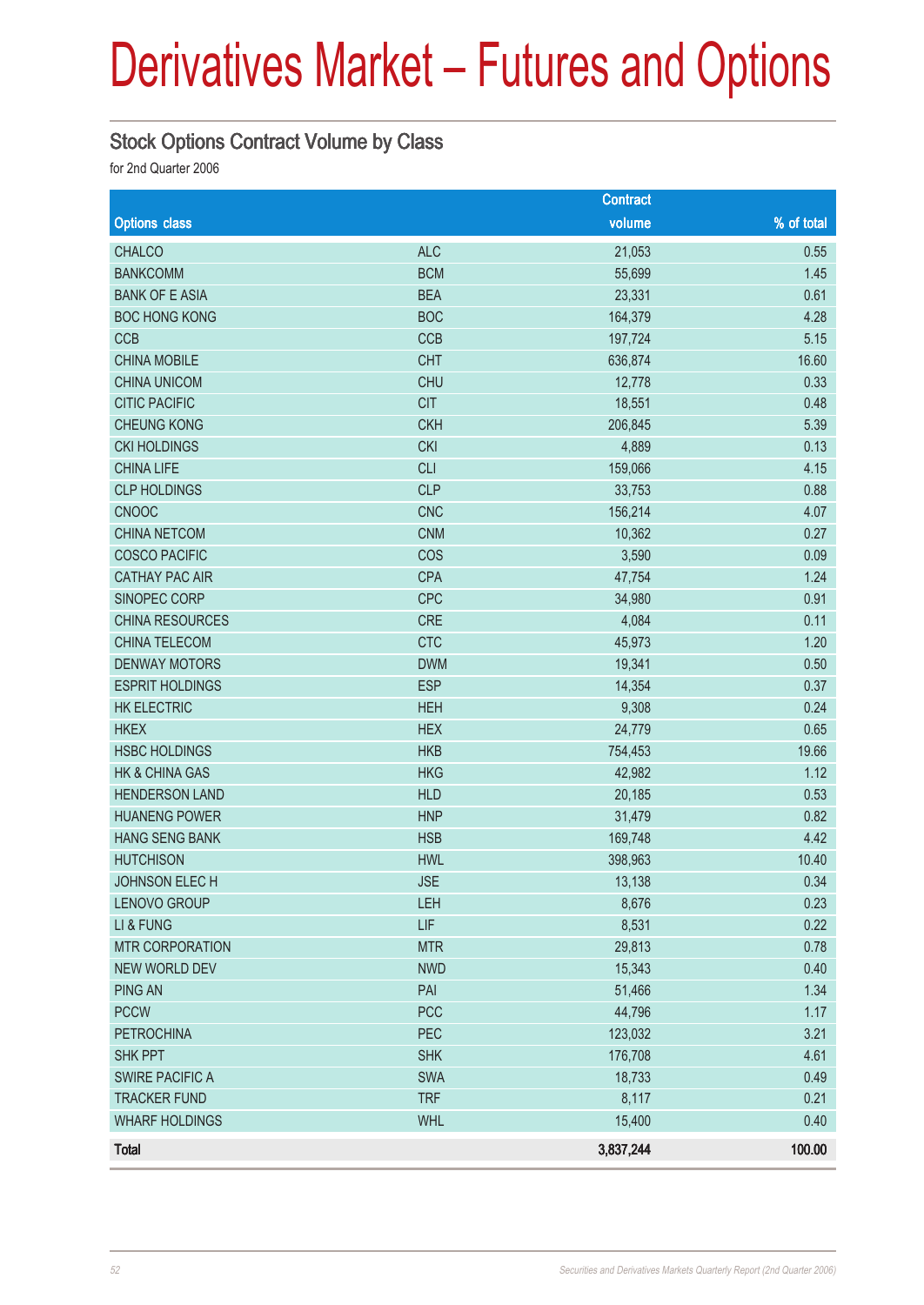### Stock Options Open Interest by Class

as at the end of 2nd Quarter 2006

|                           |            | <b>Open interest</b> |            |
|---------------------------|------------|----------------------|------------|
| <b>Options class</b>      |            | (contracts)          | % of total |
| <b>CHALCO</b>             | <b>ALC</b> | 11,035               | 0.90       |
| <b>BANKCOMM</b>           | <b>BCM</b> | 26,179               | 2.13       |
| <b>BANK OF E ASIA</b>     | <b>BEA</b> | 10,459               | 0.85       |
| <b>BOC HONG KONG</b>      | <b>BOC</b> | 64,613               | 5.27       |
| <b>CCB</b>                | CCB        | 62,803               | 5.12       |
| <b>CHINA MOBILE</b>       | <b>CHT</b> | 132,918              | 10.83      |
| <b>CHINA UNICOM</b>       | <b>CHU</b> | 5,935                | 0.48       |
| <b>CITIC PACIFIC</b>      | <b>CIT</b> | 6,988                | 0.57       |
| <b>CHEUNG KONG</b>        | <b>CKH</b> | 37,878               | 3.09       |
| <b>CKI HOLDINGS</b>       | <b>CKI</b> | 3,517                | 0.29       |
| <b>CHINA LIFE</b>         | <b>CLI</b> | 66,357               | 5.41       |
| <b>CLP HOLDINGS</b>       | <b>CLP</b> | 14,431               | 1.18       |
| <b>CNOOC</b>              | <b>CNC</b> | 37,471               | 3.05       |
| <b>CHINA NETCOM</b>       | <b>CNM</b> | 5,055                | 0.41       |
| <b>COSCO PACIFIC</b>      | COS        | 1,413                | 0.12       |
| <b>CATHAY PAC AIR</b>     | <b>CPA</b> | 10,934               | 0.89       |
| SINOPEC CORP              | <b>CPC</b> | 18,990               | 1.55       |
| CHINA RESOURCES           | <b>CRE</b> | 2,341                | 0.19       |
| CHINA TELECOM             | <b>CTC</b> | 37,388               | 3.05       |
| <b>DENWAY MOTORS</b>      | <b>DWM</b> | 3,351                | 0.27       |
| <b>ESPRIT HOLDINGS</b>    | <b>ESP</b> | 4,378                | 0.36       |
| <b>HK ELECTRIC</b>        | <b>HEH</b> | 6,609                | 0.54       |
| <b>HKEX</b>               | <b>HEX</b> | 7,981                | 0.65       |
| <b>HSBC HOLDINGS</b>      | <b>HKB</b> | 253,163              | 20.64      |
| <b>HK &amp; CHINA GAS</b> | <b>HKG</b> | 9,834                | 0.80       |
| <b>HENDERSON LAND</b>     | <b>HLD</b> | 10,695               | 0.87       |
| <b>HUANENG POWER</b>      | <b>HNP</b> | 16,081               | 1.31       |
| <b>HANG SENG BANK</b>     | <b>HSB</b> | 62,067               | 5.06       |
| <b>HUTCHISON</b>          | <b>HWL</b> | 78,010               | 6.36       |
| JOHNSON ELECH             | <b>JSE</b> | 5,452                | 0.44       |
| LENOVO GROUP              | <b>LEH</b> | 6,114                | 0.50       |
| LI & FUNG                 | LIF        | 1,855                | 0.15       |
| <b>MTR CORPORATION</b>    | <b>MTR</b> | 11,695               | 0.95       |
| NEW WORLD DEV             | <b>NWD</b> | 4,750                | 0.39       |
| <b>PING AN</b>            | PAI        | 22,873               | 1.86       |
| <b>PCCW</b>               | PCC        | 32,300               | 2.63       |
| <b>PETROCHINA</b>         | PEC        | 72,200               | 5.89       |
| <b>SHK PPT</b>            | <b>SHK</b> | 41,436               | 3.38       |
| <b>SWIRE PACIFIC A</b>    | SWA        | 8,666                | 0.71       |
| <b>TRACKER FUND</b>       | <b>TRF</b> | 2,879                | 0.23       |
| <b>WHARF HOLDINGS</b>     | <b>WHL</b> | 7,673                | 0.63       |
| Total                     |            | 1,226,767            | 100.00     |